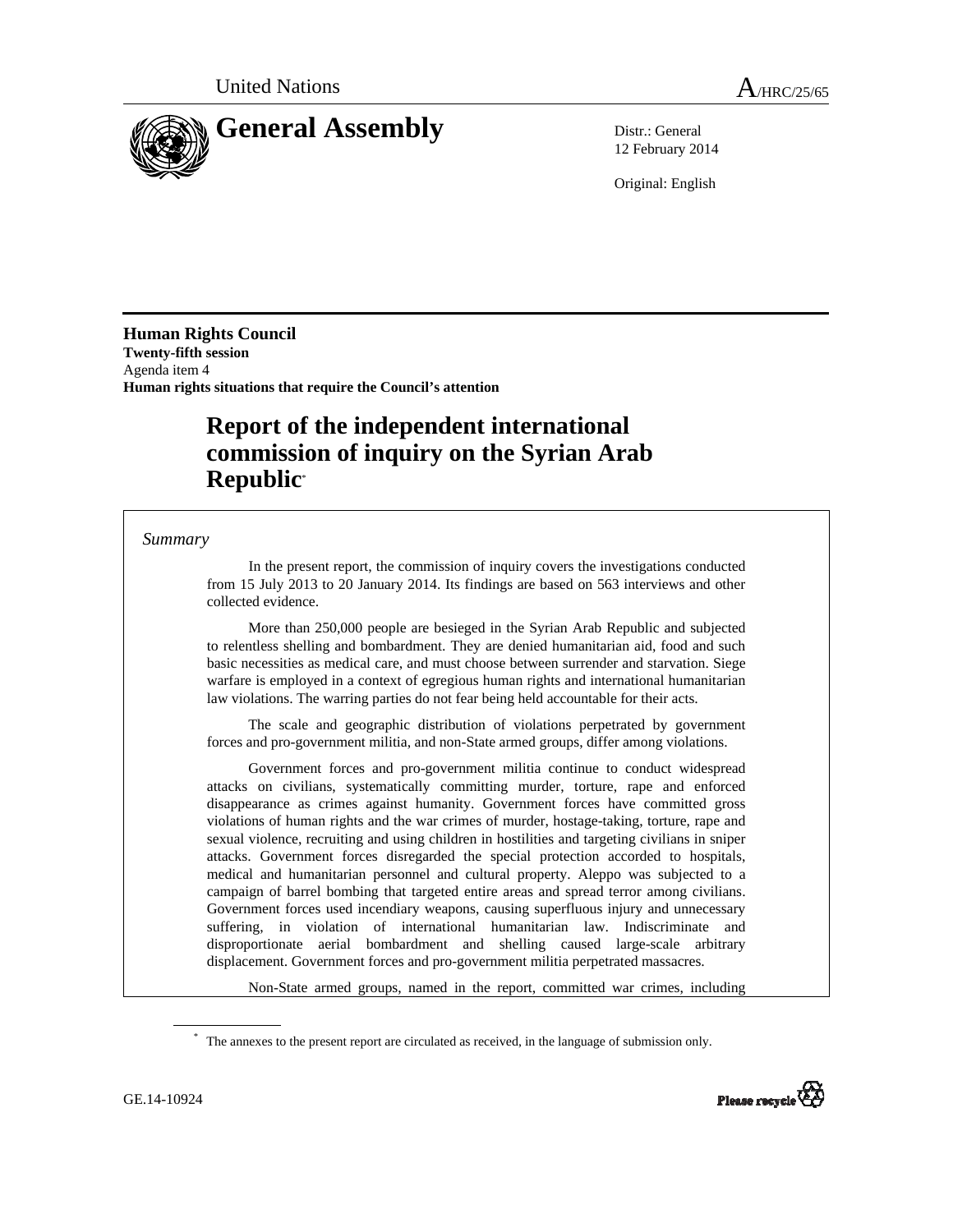murder, execution without due process, torture, hostage-taking, violations of international humanitarian law tantamount to enforced disappearance, rape and sexual violence, recruiting and using children in hostilities, attacking protected objects and forcibly displacing civilians. Medical and religious personnel and journalists were targeted. Armed groups besieged and indiscriminately shelled civilian neighbourhoods, in some instances spreading terror among civilians through the use of car bombings in civilian areas. In Al-Raqqah, the widespread detention of civilians and their systematic torture by identified armed groups amounted to a crime against humanity. Non-State armed groups perpetrated massacres.

Chemical weapons, specifically sarin, were found to have been used in multiple incidents during the conflict. In no incident was the commission's evidentiary threshold met with respect to the perpetrator.

States that exert influence on the parties in the Syrian Arab Republic must act to ensure that these parties comply with the rules of international humanitarian law. The Security Council bears responsibility for allowing the warring parties to violate these rules with impunity.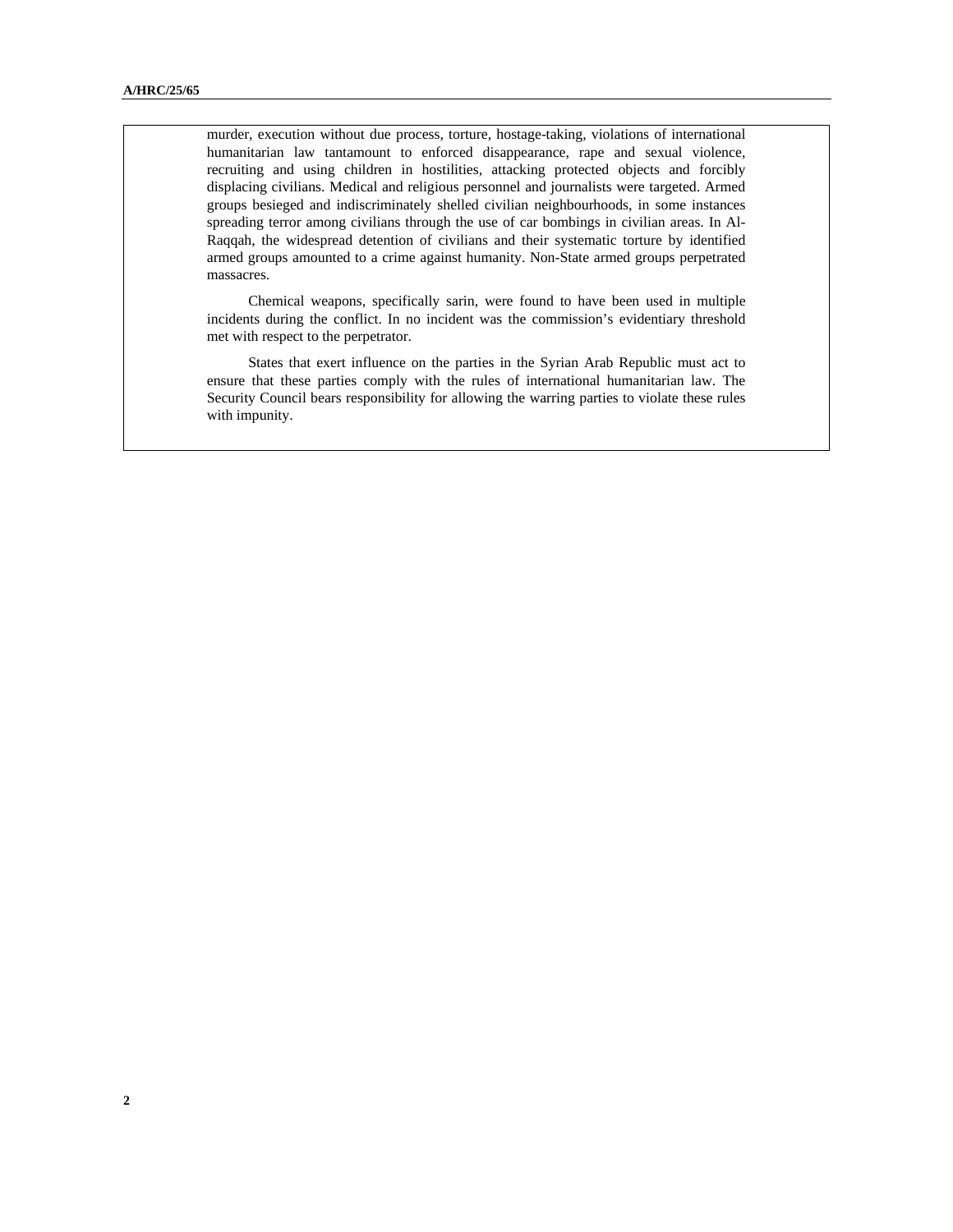# Contents

|         |                                                                      | Paragraphs  | Page           |  |  |  |  |  |
|---------|----------------------------------------------------------------------|-------------|----------------|--|--|--|--|--|
| Ι.      |                                                                      | $1 - 6$     | 4              |  |  |  |  |  |
|         | A.                                                                   | $2 - 3$     | 4              |  |  |  |  |  |
|         | В.                                                                   | $4 - 6$     | $\overline{4}$ |  |  |  |  |  |
| П.      |                                                                      | $7 - 19$    | $\overline{4}$ |  |  |  |  |  |
|         | А.                                                                   | $11 - 13$   | 5              |  |  |  |  |  |
|         | В.                                                                   | $14 - 19$   | 5              |  |  |  |  |  |
| Ш.      | Violations in the treatment of civilians and hors de combat fighters | $20 - 84$   | 7              |  |  |  |  |  |
|         | А.                                                                   | $20 - 33$   | 7              |  |  |  |  |  |
|         | В.                                                                   | $34 - 40$   | 8              |  |  |  |  |  |
|         | C.                                                                   | $41 - 46$   | 9              |  |  |  |  |  |
|         | D.                                                                   | $47 - 50$   | 10             |  |  |  |  |  |
|         | E                                                                    | $51 - 61$   | 10             |  |  |  |  |  |
|         | F.                                                                   | $62 - 71$   | 11             |  |  |  |  |  |
|         | G.                                                                   | $72 - 84$   | 13             |  |  |  |  |  |
| IV.     |                                                                      | $85 - 150$  | 14             |  |  |  |  |  |
|         | А.                                                                   | $85 - 106$  | 14             |  |  |  |  |  |
|         | <b>B.</b>                                                            | $107 - 126$ | 16             |  |  |  |  |  |
|         | C.                                                                   | $127 - 131$ | 19             |  |  |  |  |  |
|         | D.                                                                   | $132 - 143$ | 19             |  |  |  |  |  |
|         | Е.                                                                   | $144 - 150$ | 22             |  |  |  |  |  |
| V.      |                                                                      | $151 - 163$ | 23             |  |  |  |  |  |
|         | А.                                                                   | $151 - 155$ | 23             |  |  |  |  |  |
|         | Β.                                                                   | $156 - 163$ | 24             |  |  |  |  |  |
| Annexes |                                                                      |             |                |  |  |  |  |  |
| Ι.      | Correspondence with the Government of the Syrian Arab Republic<br>26 |             |                |  |  |  |  |  |
| П.      | 30                                                                   |             |                |  |  |  |  |  |
| III.    | 33                                                                   |             |                |  |  |  |  |  |
| IV.     | 36                                                                   |             |                |  |  |  |  |  |
| V.      | 46                                                                   |             |                |  |  |  |  |  |
| VI.     | 50                                                                   |             |                |  |  |  |  |  |
| VII.    | 55                                                                   |             |                |  |  |  |  |  |
| VIII.   | 63                                                                   |             |                |  |  |  |  |  |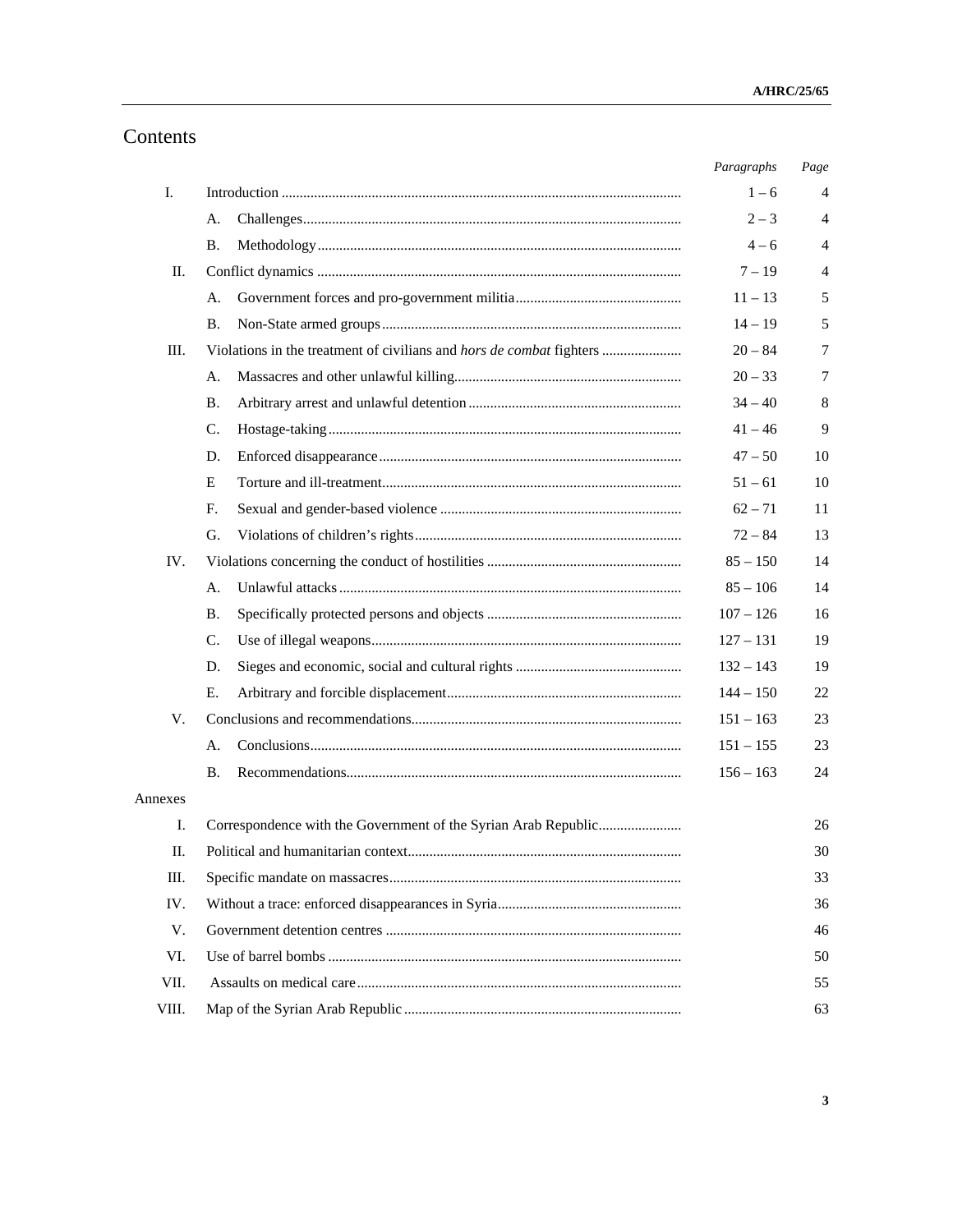## **I. Introduction**

1. In the present report, submitted pursuant to Human Rights Council resolution 22/24, the independent international commission of inquiry on the Syrian Arab Republic presents its findings based on investigations conducted from 15 July 2013 to 20 January 2014.<sup>1</sup> The report should be read in conjunction with previous reports of the commission.<sup>2</sup>

### **A. Challenges**

2. The commission's investigations remain curtailed by the denial of access to the Syrian Arab Republic.

3. The correspondence between the Permanent Mission of the Syrian Arab Republic and the commission is annexed to the present report (see annex I).

## **B. Methodology**

4. The methodology employed by the commission was based on standard practices of commissions of inquiry and human rights investigations. The commission relied primarily on first-hand accounts.

5. The information contained in the present report is based on 563 interviews conducted in the region and from Geneva. Starting in September 2011, a total of 2,648 interviews were conducted by the commission. Photographs, video recordings, satellite imagery and medical records were collected and analysed. Reports from Governments and non-governmental sources, academic analyses and United Nations reports formed part of the investigation.

6. The standard of proof is met when the commission has reasonable grounds to believe that incidents occurred as described.

## **II. Conflict dynamics**

7. The conflict in the Syrian Arab Republic has grown in intensity and scope, as warring parties renewed efforts to strengthen their negotiation positions before the Geneva II conference. Despite intermittent tactical gains by the Government, fighting reached a stalemate, costing the country and the parties' significant human and material losses. Particularly fierce around major cities and along main lines of communication, hostilities involved more brutal tactics and means. The Government relied extensively on the superior firepower of its air force and artillery, while non-State armed groups increasingly resorted to methods of asymmetric warfare, such as suicide bombings and the use of improvised explosive devices.

8. The war has become deeply fragmented and localized, with the emergence of multiple frontlines involving different parties with shifting priorities. Primarily aimed at limited short-term agendas, these confrontations have been fuelled mostly by local operational and socioeconomic particularities rather than by the broader context of the

 $\overline{a}$ 

<sup>&</sup>lt;sup>1</sup> The commissioners are Paulo Sérgio Pinheiro (Chairperson), Karen Koning AbuZayd, Vitit

Muntarbhorn and Carla Del Ponte.<br>
<sup>2</sup> S-17/2/Add.1, A/HRC/19/69, A/HRC/21/50, A/HRC/22/59, A/HRC/23/58 and A/HRC/24/46.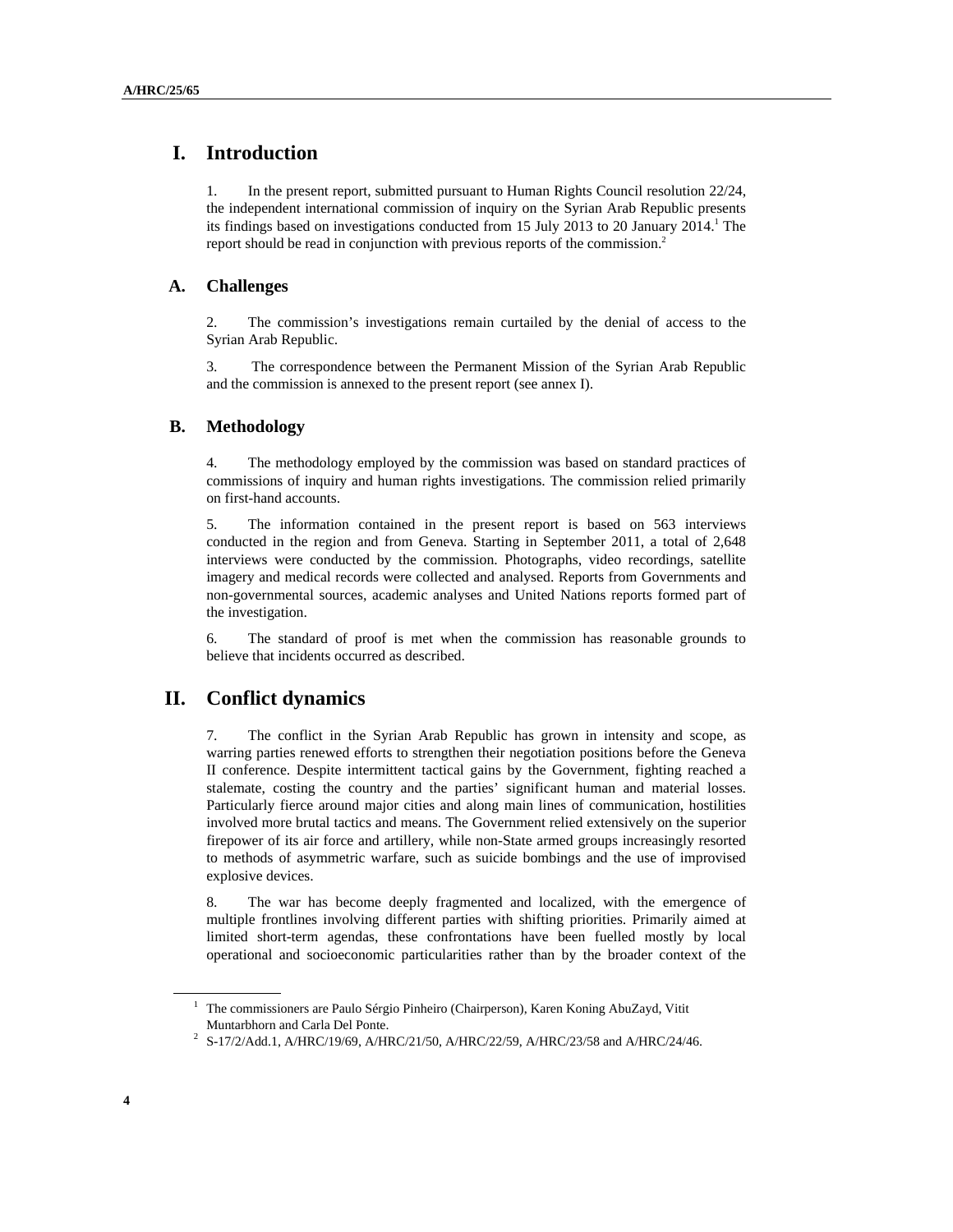conflict. The hostilities in north-eastern governorates saw Kurdish forces fighting radical Islamic armed groups in a distinct subconflict, with its own front lines and internal military dynamics. In many cases, communities in central governorates brokered localized ceasefires.

9. External factors have increasingly driven the course of the conflict. While pushing for a political solution, international stakeholders continued to support the belligerents financially and logistically to influence the outcome of the conflict in line with their respective interests. Private donors and intermediaries from the region played an instrumental role in supporting specific armed groups or operation rooms with fundraising campaigns conducted through social media. Meanwhile, thousands of foreign fighters joined the hostilities, either officially in support of the Government or clandestinely in armed groups, fuelling the sectarian dimension of the conflict with their composition and narratives.

10. Sectarian rifts became more pronounced and expanded beyond the borders of the Syrian Arab Republic, threatening security and stability in neighbouring countries. The danger of further destabilization in the region is real and of serious concern.

## **A. Government forces and pro-government militia**

11. Government forces regained several strategic areas through the use of heavy firepower, the systematic engagement of irregular forces and greater involvement of foreign forces. While maintaining most key urban centres and lines of communication under their control, they threatened armed opposition strongholds in Damascus and Aleppo. They have, however, failed to re-establish effective control of countryside previously lost to armed groups.

12. The ranks of pro-government irregular forces, both paramilitary and militia groups, and their use in direct combat operations grew. Besides the National Defence Forces, the Baath party battalions, popular committees and *shabbiha* groups continued to operate in their neighbourhoods while increasingly engaged in support of the military on a regular basis. The Government also benefited from the support of foreign combat units, including Hizbullah and Iraqi militia, particularly in critical operations.

13. As part of their strategy aimed at weakening the insurgents and breaking the will of their popular base, government forces besieged several localities, a strategy reinforced by prolonged shelling campaigns. Partial sieges aimed at expelling armed groups turned into tight blockades that prevented the delivery of basic supplies, including food and medicine, as part of a "starvation until submission" campaign.

### **B. Non-State armed groups**

14. As the conflict intensified, non-State armed groups, encompassing all nongovernment aligned armed groups, engaged in sequential realignments and infighting. Fragmentation thwarted initiatives to bring them under a unified command with a cohesive structure and a clear strategy. Persisting ideological, political and social differences resulted in diverse and sometimes antagonistic positions.

15. Connectivity among armed groups improved across the country, leading to the establishment of permanent or temporary coordination and integration mechanisms, including coalitions and operation rooms. These realignments were based on common tactical objectives, shared ideologies, pressure from external backers or simply operational necessity. In this context, local Islamic coalitions, such as the Islamic Front, have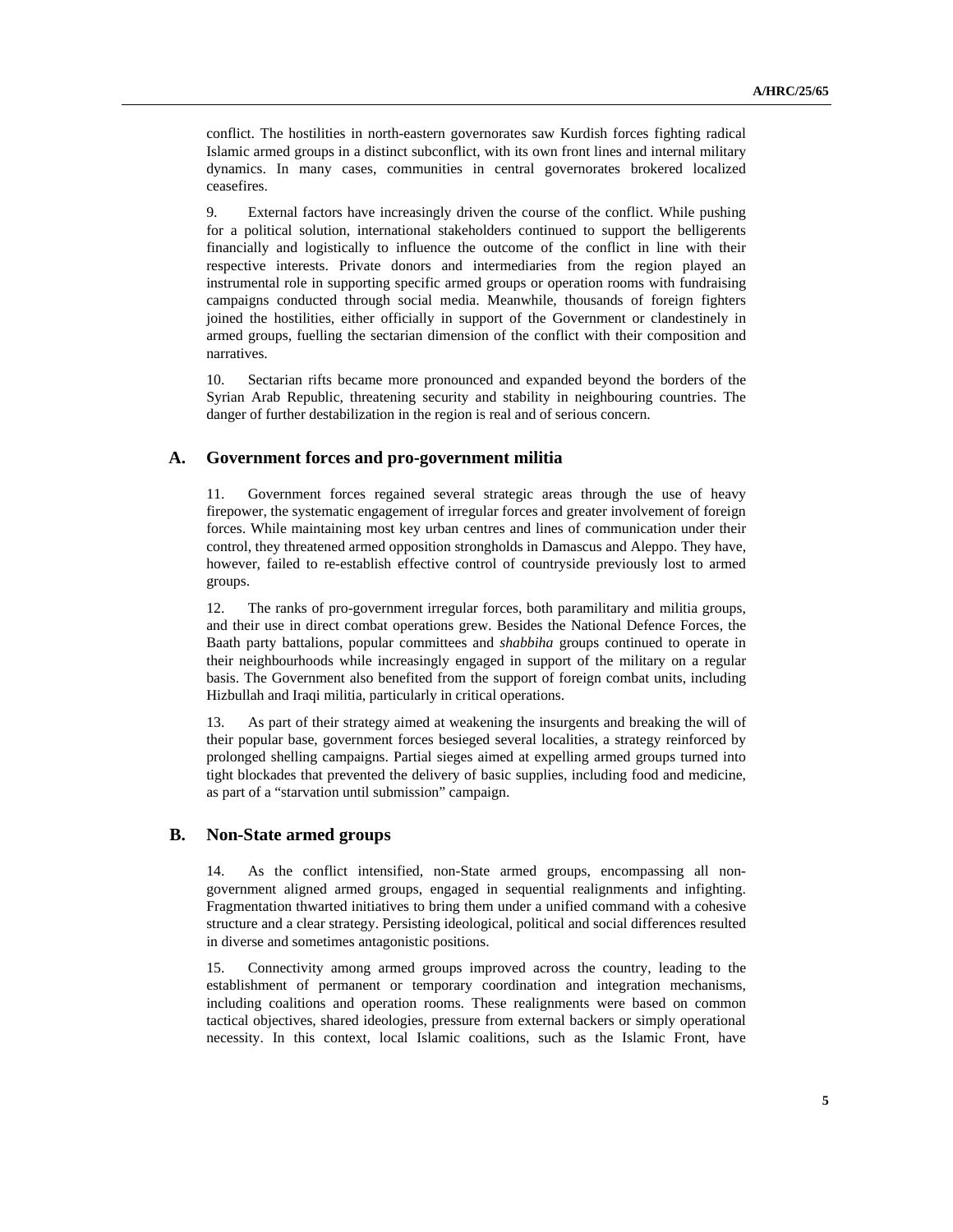marginalized the non-ideological and moderate groups, partly owing to the selective financial support provided by certain Governments and their nationals.

16. To describe this complex landscape, non-State armed groups can be classified into four broad, non-exclusive umbrellas:

- Syrian moderate nationalists organised in a conglomeration of armed groups affiliated to the internationally backed Supreme Military Council, fighting the Government and calling for the formation of a democratic and pluralistic State. This also includes moderate Islamic groups and armed groups with local agendas limited to their communities' aspirations.
- Syrian Islamic armed groups bringing together fighters aimed at the ousting of the Government and militating for the institution of sharia law as the framework of an Islamic State in the country.; This category encompasses fighters from a wide Islamic ideological spectrum.
- Radical Jihadist groups, including the two major Al-Qaieda affiliates, Jabhat Al-Nusra, and the Islamic State of Iraq and Al-Sham (ISIS), recruited from Salafi jihadist fighters and with the substantial presence and influence of foreign fighters. A rift has grown between the two groups, as the former remained engaged alongside other rebel groups in fighting government forces, while ISIS prioritized the consolidation of its territorial control against all encroachments.
- Kurdish armed groups, mainly the Popular Protection Units (YPG), who have taken charge of protecting and governing territory, benefiting from a unified command, disciplined members and popular support. They reinforced their control of Kurdish regions after engaging in combat against other armed groups, in particular Al-Qaida affiliates in Aleppo, Ar Raqqah and Al Hasakah governorates.

17. The overlap in ideological orientation and political aspirations, as well as continuous individual and collective migration among the first three groups, makes it difficult to draw linear or fixed lines of separation among these categories. Securing logistical resources, in particular funding, has become the most important driving factor of structural and operational dynamics among rebel groups. In many cases, joining an armed group or a coalition is more a matter of survival than genuine ideological engagement.

18. In this intricate context, internal strife among rebel groups from all categories has escalated over the control of territories and resources, including roads, border crossings, smuggling routes and natural resources. Recently, long-brewing tensions between ISIS and other rebel groups, including the Islamic Front, culminated in violent hostilities extending across northern and northeastern governorates.

19. A description of the current political and humanitarian context is annexed to the present report (see annex II).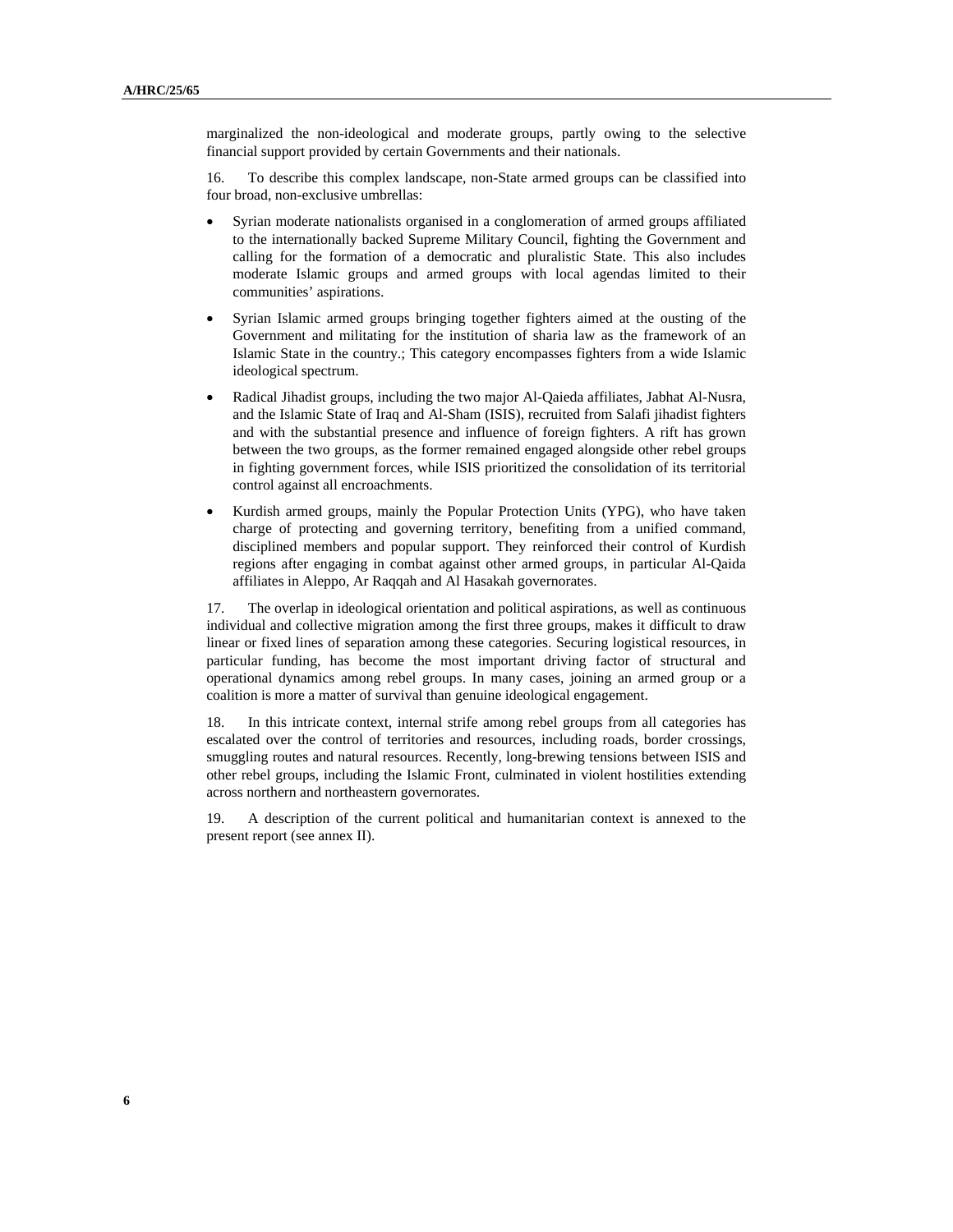## **III. Violations in the treatment of civilians and** *hors de combat* **fighters**

### **A. Massacres and other unlawful killing**<sup>3</sup>

### **1. Government forces and pro-government militia**

20. Government forces continue to unlawfully kill those perceived as potential enemies, including civilians and hors de combat fighters, in violation of common article 3 of the Geneva Conventions. In Damascus countryside, Government forces tightened sieges on opposition-controlled areas, adopting increasingly brutal tactics against anyone perceived as a threat. Syrian forces outside Muadamiyah and Daraya killed persons passing through checkpoints. Killings were documented at the 4th Division checkpoint near Mezzeh Airport, as well as at Summariah and Sahnaya checkpoints.

21. Bedouins, particularly the Jamlan, Harb, Abadah and Na'im tribes, were targeted because of their perceived affiliation with the armed opposition. On 29 July 2013, three Bedouin men were arrested and executed by government forces near Bley, a military airport in southern Damascus. Syrian army soldiers shot two unarmed Bedouin men while patrolling Al-Bitariyah on 7 August. In early September, three Bedouin men were shot at close range at a checkpoint between eastern Ghouta and Damascus International Airport.

22. Government forces targeted sick and wounded persons, particularly men seeking medical treatment, regarding their wounds as indicative of participation in hostilities. In mid-September, persons receiving treatment for non-life-threatening injuries in Mowasat Hospital were found dead after soldiers entered their operating rooms. One male relative who witnessed the soldiers was asked for identification and shot upon discovery of his family ties to the victims. On 24 October, Free Syrian Army (FSA) fighters were escorting a convoy of injured civilians and fighters out of Al-Nashabeyah when they were ambushed. Soldiers from the 22nd Brigade approached and killed the wounded at close range.

23. During the campaign to recapture Homs governorate, government forces perpetrated unlawful killings. In mid-July, internally displaced persons in eastern Homs were routinely apprehended in Al-Furqlus and killed by soldiers of the 18th Division. On 21 July, government forces, supported by *shabbiha*, entered Sukhnah, eastern Homs, and conducted house raids, during which they shot eight civilians. In Houlah, during Ramadan, government forces conducted house searches and arrests. Bodies of people arrested during these raids were later returned to their relatives.

24. Government forces continue to control the majority of Hama governorate. On 7 August, government forces, supported by National Defence Forces, killed a man at the checkpoint near Al-Jadeedah. In late September, *shabbiha* raided a house in Jalmeh, killing a defector.

## **2. Non-State armed groups**

### **1. Killings that amount to the war crime of murder**

25. Two 15-year-old boys, abducted near Nubul (Aleppo) on 26 June were executed on 11 August 2013 in Mayer, when demands of the ISIS Emir in Tal Rifaat and Azaz were not met. Their corpses were mutilated, almost beyond recognition. A video of the execution

 $\overline{a}$ 

<sup>&</sup>lt;sup>3</sup> See also annex III.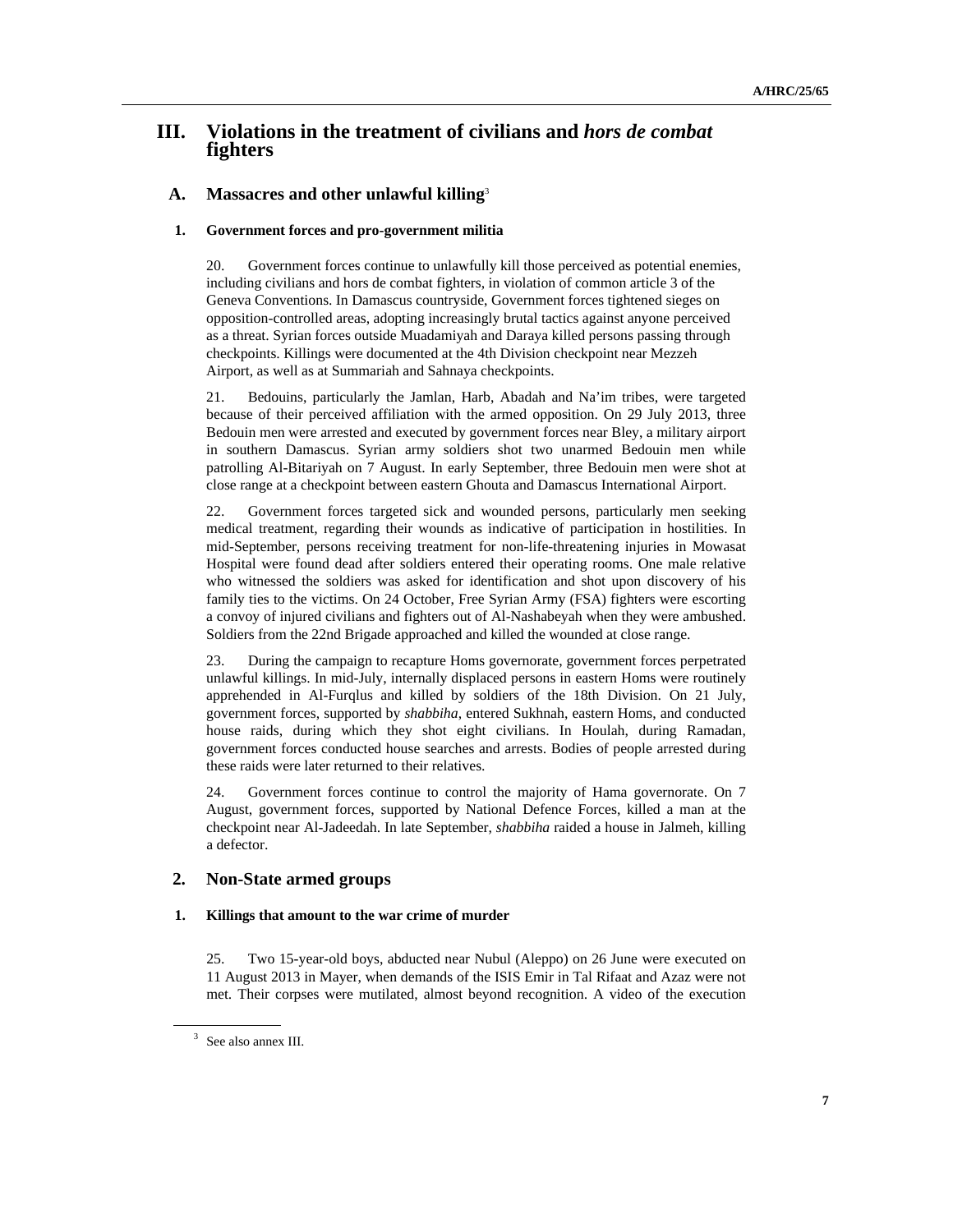was posted on the Internet. In September, ISIS attacked the Northern Storm Brigade headquarters and prison in Jebel Barsaya, executing one prisoner.

26. Alawite farmers in Al-Ghab Valley (Hama) are routinely abducted and killed by armed groups operating from surrounding Sunni villages. Since May 2013, several farmers have been shot while cultivating their fields.

27. Non-State armed groups executed captured soldiers. After armed group fighters took control of a government military checkpoint located 2 kilometres from Maaloula (Damascus countryside) on 4 September, they captured and executed soldiers stationed there. On 7 September, fighters raided a house on Mar Sarkis Street. Fighters separated the women and elderly, then took three men outside and shot them.

28. Since July, Jabhat Al-Nusra, at times in coordination with other armed groups, carried out a series of killings of Kurdish civilians in Al Youssoufiyah, Qamishli and Al-Asadia (Al-Hasakah). During a raid by ISIS, Jabhat Al-Nusra, the Islamic Front and FSA battalions, fighters killed a Kurdish Yazidi man in Al-Asadia who refused to convert to Islam.

#### **2. Killings amounting to the war crime of execution without due process**

29. Certain armed groups, in establishing control over areas in north-eastern Syria, conducted public extrajudicial executions in violation of fair trial guarantees, violating common article 3 of the Geneva Conventions. In late August, the Northern Storm Brigade executed an unidentified man in the public square of Azaz (Aleppo).

30. The FSA-affiliated Gathering of Ahrar Nawa Battalions entered Nawa (Dara'a) in mid-September and captured three government soldiers. They were interrogated to determine whether they had been involved in "bloodshed", then summarily executed.

31. During an attack on a government checkpoint in Jisr Al Shughur (Idlib) on 7 October, the FSA Al Sai'qa Brigade captured one soldier. The fighters sought advice on sharia law. Their contact instructed them to execute the soldier, stating that "those that surrender after being captured will be killed".

32. In October, Ahrar Al-Sham captured an alleged car bomber in Binnish (Idlib). The man was interrogated and beaten to extort a confession, then summarily executed following a trial conducted by "defector judges".

33. Jabhat Al-Nusra and ISIS carried out public executions in Tal Abyad (Ar Raqqah) in September. Armed groups conducted public executions to assert their presence after taking control of an area and to instil fear among the population.

### **B. Arbitrary arrest and unlawful detention**

#### **1. Government forces and pro-government militia**

34. Government forces conducted arbitrary arrests during or immediately following ground operations. From July to September 2013, government forces conducted a campaign of arrests throughout Homs in Al-Qaryatayn, Houlah, Karm Al-Zeytun and Dewayer, as well as in Sinjar (Idlib) in July, Al-Jalmeh (Hama) in November, and Beit Jin (Damascus countryside) and Kafr Shams (Dara'a) in September. Men and adolescent boys were targeted, although children, women and elderly persons were also detained.

35. Families of suspected members of armed groups, including deceased fighters, were detained with the purpose of obtaining information or as retribution. This has instilled fear among entire communities. Consequently, families from Muadamiyah (Damascus countryside) no longer publish death notices.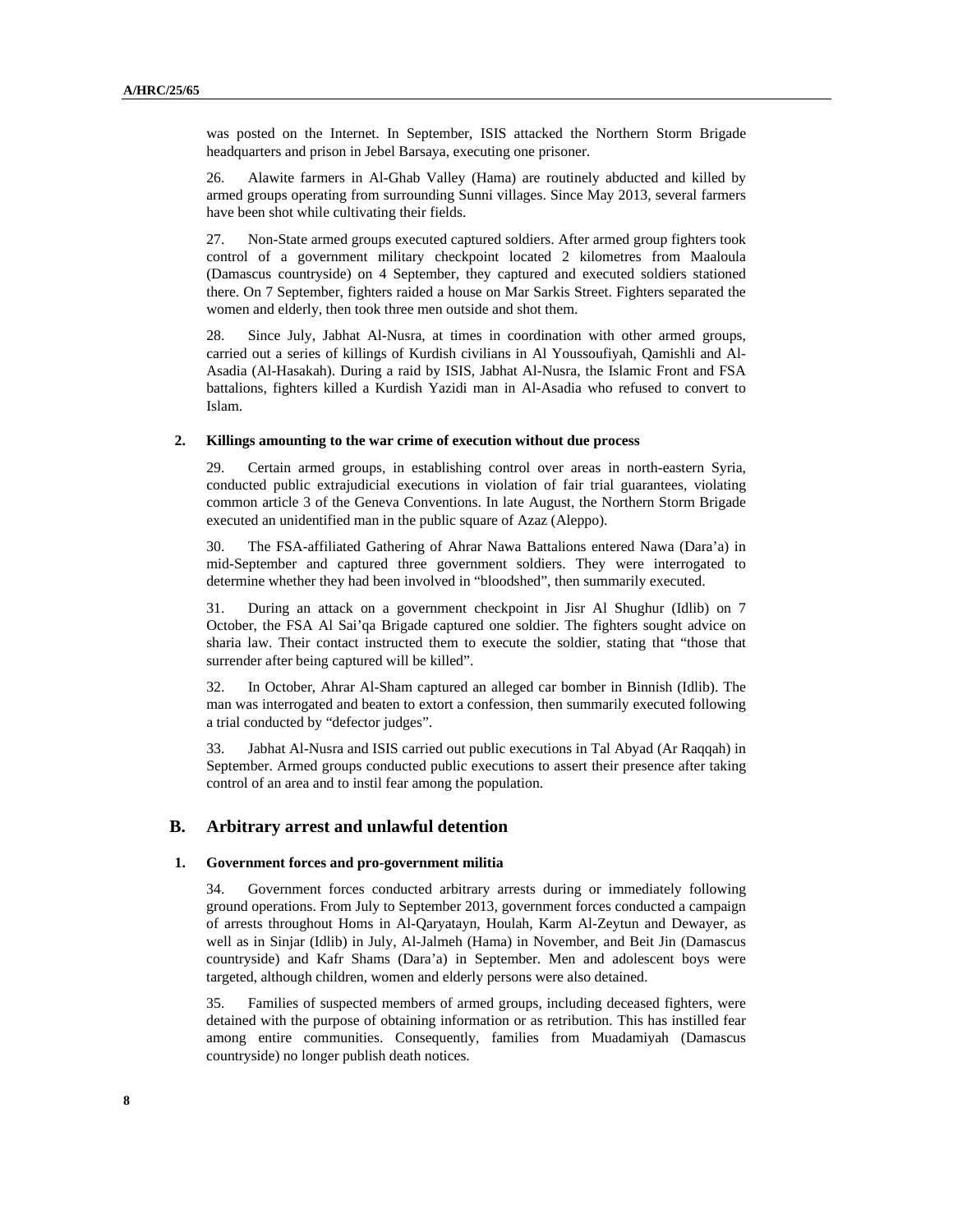36. Residents of opposition-controlled areas were arrested and detained when passing through checkpoints. In July, a woman was arrested at a Damascus checkpoint because her identity card indicated her former residence as Dara'a. Such practices have curtailed the freedom of movement of civilians, in particular men and boys over 12 years.

37. Doctors and rescue workers were detained on the grounds that they assisted "terrorists" in Hama and Damascus. Human rights defenders and political activists were targeted for arrest and detained in Damascus, limiting their freedom of expression and opinion.

38. Persons were detained without a legal basis, their detention was not justified on permissible grounds and they were not accorded their right to a review of the grounds and legality of their detention. Government forces conducted arbitrary arrests and unlawful detention, in violation of international human rights law.

#### **2. Non-State armed groups**

39. Non-State armed groups arbitrarily deprived persons of their liberty, violating their obligations under international humanitarian law. Armed groups did not afford detainees an initial and periodic review of the detention by an independent entity.

40. In late July 2013, ISIS fighters arrested Kurdish civilians in Tal Abyad (Ar Raqqah) on the basis of their ethnicity. In August, a doctor was apprehended by a FSA brigade in Aleppo city because he had provided medical aid to government soldiers. In Aleppo governorate, people were arbitrarily arrested and unlawfully detained by Jabhat Al-Nusra, Ahrar Al-Sham and ISIS. Summary judgements passed by mechanisms not fulfilling the minimum standards for due process guarantees sometimes formed the basis for imprisonment.

### **C. Hostage-taking**

41. Warring parties engaged in hostage-taking, in violation of international humanitarian and criminal law. There has been a rise in incidents perpetrated by non-State armed groups, in particular by ISIS.

42. Belligerents, motivated by financial gain or to exchange prisoners held by opposing forces, abducted individuals. In some instances, criminal gangs used the conflict as an opportunity for self-enrichment. As abductions accelerated, civilians fled their homes, seeking safety. Some families restricted women and girls to their homes, limiting their freedom of movement and their access to education.

### **1. Government forces and pro-government militia**

43. Government forces, National Defence Forces, popular committees and *shabbiha* groups took hostages for ransom in Latakia and Tartus governorates. Al Mashtal checkpoint in Tartus is notorious.

44. In Beit Jin and Saesae (Damascus countryside), Syrian intelligence services abducted women and children at checkpoints to exchange for soldiers held by armed groups.

### **2. Non-State armed groups**

45. On 25 June 2013, two teenage boys were kidnapped outside of Nubul and Zahra, Shia enclaves in northern Aleppo governorate. When a prisoner exchange failed, the boys were executed. On 23 and 24 September, two convoys of 60 women and children were abducted by Jamaat Al-Husba after leaving Nubul and Zahra. In Latakia, following an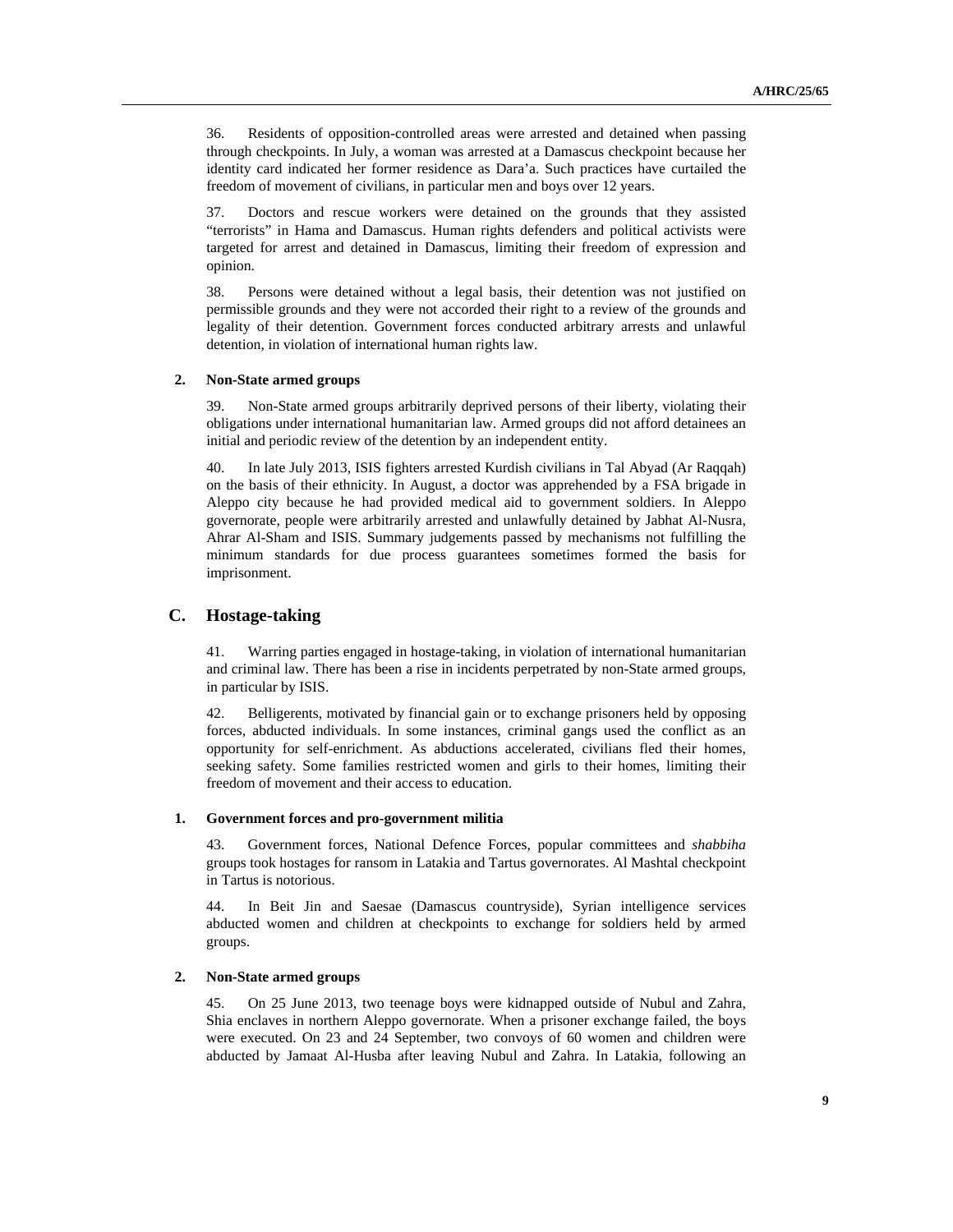attack by armed groups on eastern Alawite villages, 120 women and children were taken hostage and are being held, reportedly by Ahrar Al-Sham.

46. On 21 July, during an ISIS attack on Tal Abyad (Ar Raqqah), several hundred Kurdish men were taken hostage to effect a prisoner exchange for a captured ISIS commander. In July and August, Kurdish civilians were kidnapped for ransom by Jabhat Al-Nusra, in locations stretching from Qamishli to Al-Malikiyah.

### **D. Enforced disappearance**

#### **1. Government forces and pro-government militia**

47. In a conference room paper, the commission examined the occurrence of enforced disappearances in the Syrian Arab Republic between March 2011 and November 2013 (see annex IV). Reports of disappearances continue to be received. In September 2013, a 70 year-old man was arrested by intelligence agents at the Nahar Aisha checkpoint (Damascus). His whereabouts remain unknown.

48. Syrian authorities systematically refuse to acknowledge the deprivation of liberty or to notify the families of the fate or whereabouts of their relatives. Families are often afraid to approach the authorities. Means of obtaining information include former detainees and corrupt officials.

49. Enforced disappearance is committed as part of a widespread attack against the civilian population and constitutes a crime against humanity.

### **2. Non-State armed groups**

50. ISIS is adopting practices that may lead to acts tantamount to enforced disappearance, in breach of their obligations under international humanitarian law. In August 2013, an activist disappeared in Ar Raqqah; a fellow detainee indicated that he was being held by ISIS, which denied this. On 9 December, three activists were seized in Dumah (Damascus). Currently listed as missing, their whereabouts and the identity of those holding them remain unknown.

### **E. Torture and ill-treatment**

### **1. Government forces and pro-government militia**

51. Torture and other forms of ill-treatment by government forces and pro-government militia continue to be perpetrated extensively at detention facilities, by intelligence agencies, at checkpoints around besieged areas, during house raids, as a means to extract information and to punish and inflict terror on the population.

52. Torture and ill-treatment are routinely committed in official detention facilities (see annex V), in particular intelligence agencies such as the Political Security Branch in Aleppo, the Military Intelligence Branch 227 and Military Intelligence Branch 215, the Mezzeh Airforce Intelligence facility, the Qaboun Military Police Branch and Sednaya Prison in Damascus, the Gharez Central Prison in Dara'a and the Military Intelligence Branch in Homs. Methods of torture, including severe beatings about the head and body, prolonged hanging by the arms and sexual torture continue, as previously documented by the commission. Victims showed physical injuries consistent with a pattern of torture.

53. Abuses were also widely reported at checkpoints surrounding besieged areas, around Al-Ghouta in September, as well as the checkpoints around Kafr Shams (Dara'a) until September. The use of torture and ill-treatment is part of the siege strategy, employed in order to contain the local population.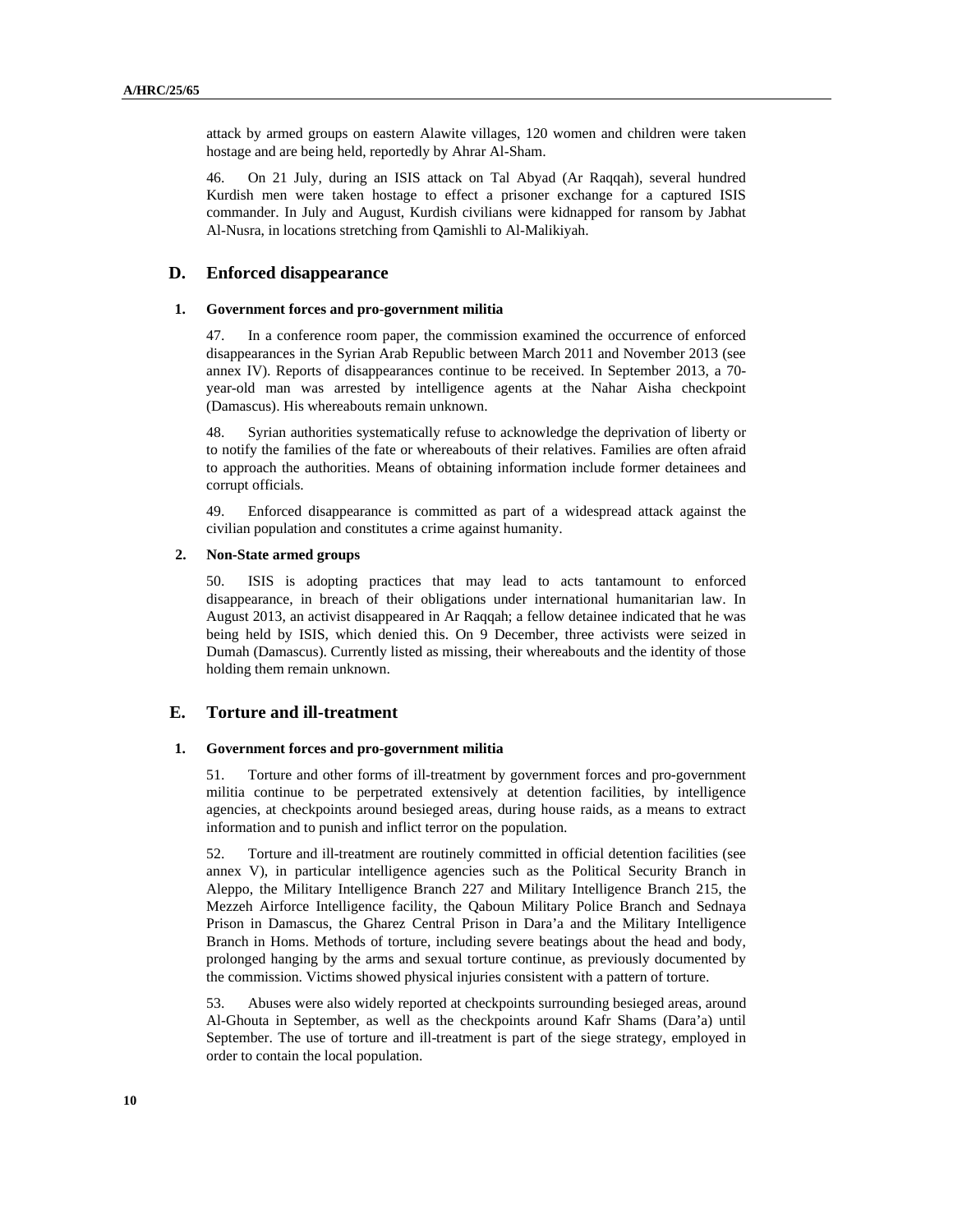54. Beatings and ill-treatment were perpetrated during house raids in Homs in September and Dara'a in July and October 2013.

55. Conditions of detention were characterized by a lack of food, water, space, sleep, hygiene and medical care. Such conditions led to the death of detainees. One interlocutor stated that a detained family member had requested only one visit every six months, because he was beaten after visits and his health had greatly deteriorated after each visit. With inadequate sanitary facilities and no medical care, detainees frequently fell ill. In July, a detainee shouting in agony asking the prison guards to take him to a toilet was beaten to death in front of other detainees. Conditions of detention constitute cruel, inhuman or degrading treatment or punishment.

56. Government forces and militia perpetrated torture and other forms of cruel, inhuman or degrading treatment or punishment as part of a widespread attack directed against a civilian population*,* indicating the existence of an organizational policy. Widespread recourse to torture denotes a systematic attack on the civilian population. Torture and other inhumane acts as crimes against humanity, as well as war crimes, were committed by government forces and militia.

#### **2. Non-State armed groups**

57. Areas of Aleppo under the control of non-State armed groups were the scene of incidents of torture and ill-treatment by groups such as the Saddam Hussein Battalion of the Al-Tawheed Brigade, the Northern Storm Brigade and the Coalition of Al-Kifaa' Brigades. Civilians were targeted by the Sharia Board, employing harsh interrogation techniques and beatings during arbitrary detention.

58. In Damascus, civilians were detained and tortured in August 2013 for their religion alone. Hostages taken by non-State armed groups reported being subjected to physical and psychological torture. In Idlib, journalists have been targeted, detained and tortured since July by armed groups. In Tal Abyad (Ar Raqqah), in late July, Kurds were beaten and electrocuted by ISIS and Jabhat-al-Nusra, Ahrar Al-Sham and Shahid Walid Al-Sukhni Battalion at their headquarters. An interlocutor noted that, in Ar Raqqah, "every Islamist armed group has its own detention facility where civilians are routinely detained and tortured". Beatings and harsh and humiliating treatment occurred at checkpoints manned by armed groups in Damascus in August 2013, in Ar Raqqah after July and in Al-Hasakah.

59. Non-State armed groups throughout the Syrian Arab Republic inflicted severe physical or mental pain or suffering on civilian populations in areas under their control, during apprehension and/or detention. The increase in such patterns, particularly in the context of events in Ar Raqqah, constitutes an emerging widespread and systematic attack on the civilian population.

60. The rise in torture and the inhumane treatment of the civilian population in areas controlled by ISIS and affiliated groups provide reasonable grounds to believe that such groups promote the widespread and systematic attack on the civilian population.

61. The acts committed by non-State armed groups identified above in areas under their control against the civilian population constitute torture and inhuman treatment as a war crime and, in the context of Ar Raqqah, as a crime against humanity.

### **F. Sexual and gender-based violence**

62. Sexual and gender-based violence persists in the conflict. Reporting remains a challenge for the reasons identified by the commission in previous reports.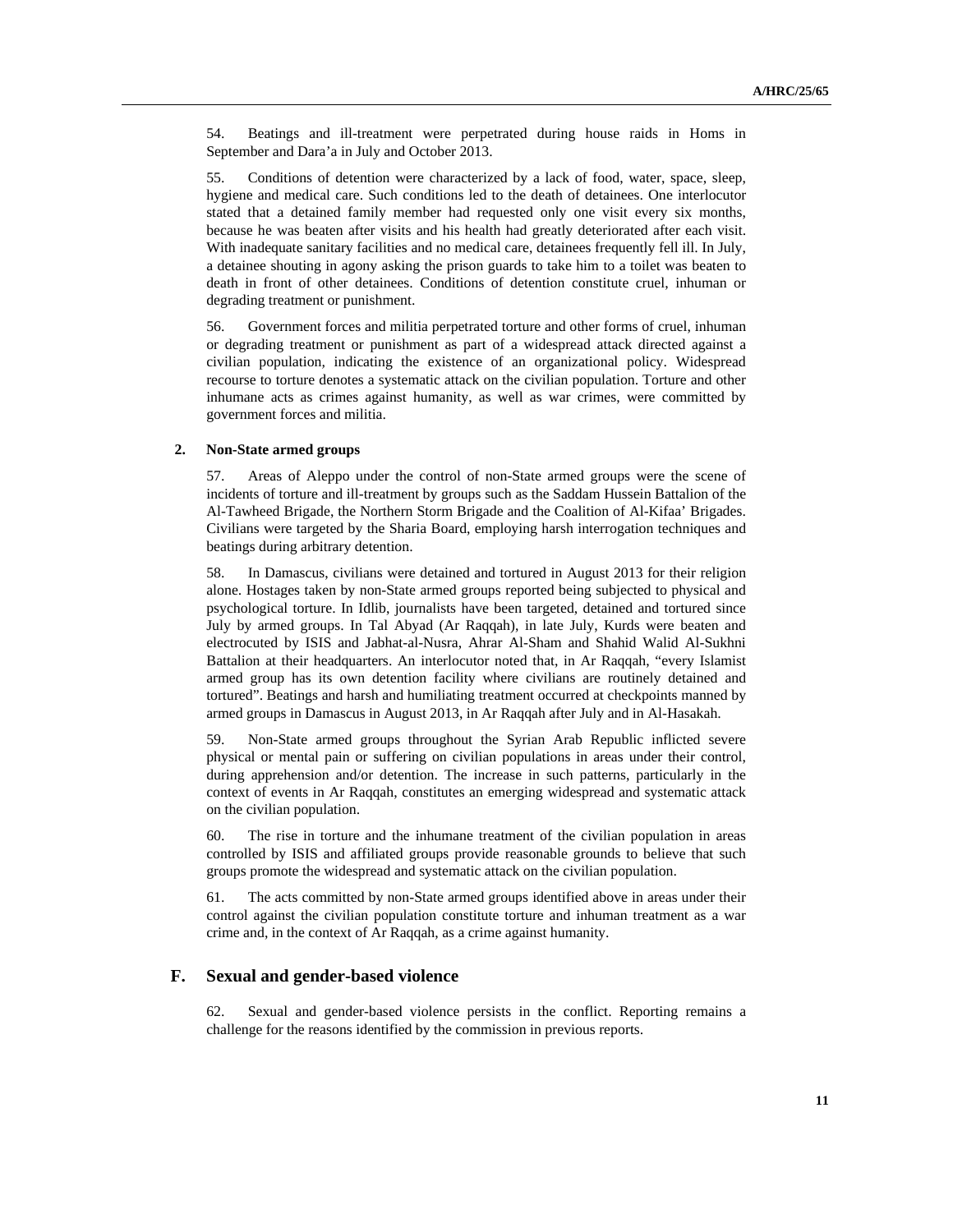#### **1. Government forces and pro-government militia**

63. In November 2013, in Damascus Military Intelligence Branch 215, a woman underwent an intimate body search by a male commander before being tortured and sexually assaulted. In December, she was transferred to Military Intelligence in Homs where she was tortured and orally raped.

64. In 2012, in an intelligence branch in Hama, five women were tortured daily, including by electrocution, for more than a month. During the same period, two women were raped by officers in command for 15 consecutive days. In August 2013, a woman was stripped and exposed at a checkpoint near Al-Jadeedah before being taken to the Hama branch, where she was raped. In December 2013, an 18-year-old girl was tortured and repeatedly raped.

65. Sexual torture, including the tying of genitals, has been systematically perpetrated against men and boys in custody in Damascus, Homs and Aleppo. In November 2012, a man was raped in Al Khatib security branch, Damascus. In January 2013, at the Homs Security Branch, security agents beat and electrocuted the genitals of a 17-year-old boy and raped him while others watched.

66. Rape and sexual assaults targeting women and girls occurred at checkpoints in Damascus, Latakia, Dara'a, Homs and Aleppo. In January 2013, a 17-year-old girl was gang raped at a government checkpoint in Damascus countryside. In February 2013, a 28 year-old woman was taken off a bus by government militia in Latakia and gang raped.

67. Men were tortured and raped on the grounds of their sexual orientation at government checkpoints in Damascus. In 2011, six homosexual men were beaten viciously with electric cables by security agents and threatened with rape. In October 2012, a man was stopped by security because his partner's brother was a member of the FSA. The man was taken to a rural area, where cigarettes were stubbed on his body and he was gang raped.

68. Government forces are conducting a sniper campaign in Bustan Al-Qasr (Aleppo). On one day alone in October, doctors treated five men shot in the groin. The same month, six pregnant women were shot in the abdomen.

69. Rape, sexual torture and sexual violence were perpetrated by government forces and militia against men, women and children. This conduct was committed as part of a widespread attack, where civilians were targeted for detention and systematically subjected to multiple violations. These acts constitute crimes against humanity, war crimes and violations of international human rights law.

### **2. Non-State armed groups**

70. In 2012, a Kurdish woman from Afrin was kidnapped, held in solitary confinement and raped by the Northern Storm Brigade in Azaz (Aleppo). In June 2013, a woman was tortured and threatened with rape in Ar Raqqah city for "disrespecting" the Sharia Council. In October 2013, a 26-year-old man was detained on the grounds of his sexual orientation. He was beaten and hung by his arms from a ceiling by ISIS in Ar Raqqah. On 31 October, a school headmistress was publicly lashed by ISIS in Ar Raqqah for not wearing a hijab.

71. Rape, sexual torture and sexual violence perpetrated by non-State armed groups are in violation of common article 3 of the Geneva Conventions and constitute war crimes.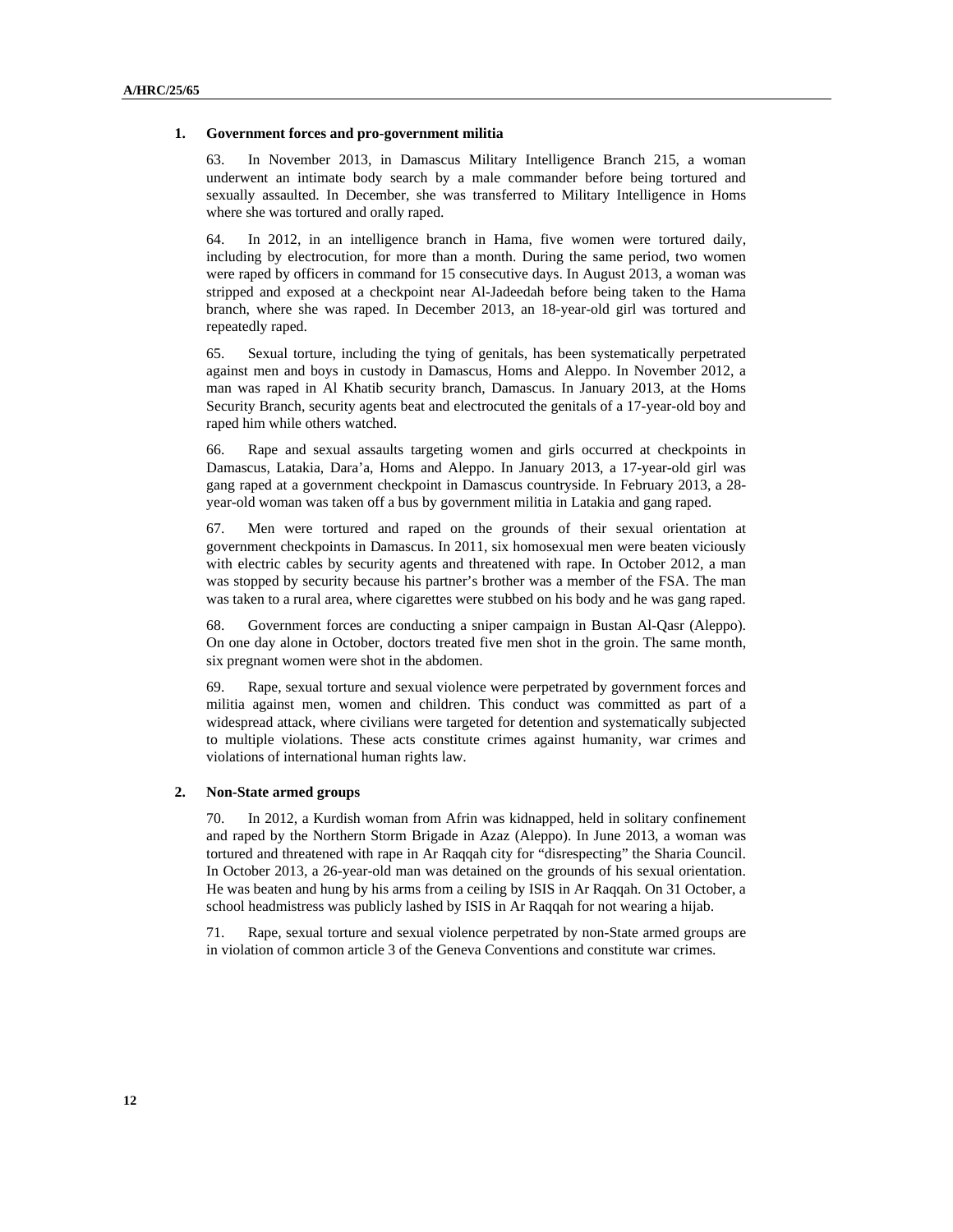## **G. Violations of children's rights**

### **1. Government forces and pro-government militia**

72. Pro-government militia armed and used children from the age of 13 at checkpoints in Aleppo, Dara'a and Tartus. In October 2013, in Ataman (Dara'a), children from the age of 14 were armed and trained by popular committees.

73. Government sieges resulted in the severe malnutrition of young children in Daraya, Muadamiyah and Yarmouk (Damascus).

74. Children, particularly adolescent boys, were arrested at checkpoints controlled by government forces and pro-government militia in Aleppo, Damascus and Dara'a. Girls reported sexual violence and harassment at checkpoints.

75. Children were detained with adults and subjected to torture inside the Aleppo Political Security Branch and the Military Security Branch detention facilities in Damascus. A 15-year-old boy, who spent three months in detention until late July, was subjected to daily torture. Scars, including cigarette burns, were visible on his body. He demonstrated marked signs of post-traumatic stress.

76. In Aleppo, children were the subject of deliberate targeting by snipers. A doctor reported that, in October 2013, at least one child was injured daily by a sniper, and cited a case of an 8-year-old boy killed while carrying bread.

77. Children have been killed, injured and suffered permanent disabilities through indiscriminate shelling and aerial bombardment by government forces. Starting in July, a dozen schools were shelled, leading to the death and wounding of children in Aleppo, Ar Raqqah, Damascus, Dara'a, Dayr az Zawr, Homs and Idlib governorates.

78. Government forces and militia perpetrated acts that constitute war crimes, including torture of children in detention and the recruitment and use of children. Use of children by pro-government militia violates the commitment of the Syrian Arab Republic to the Optional Protocol to the Convention on the Rights of the Child. Denial of food and medical care during sieges is in violation of international human rights and humanitarian law obligations. Children's right to education has been denied through indiscriminate attacks on schools.

### **2. Non-State armed groups**

79. Children were recruited and used by Ahrar al-Sham, several FSA affiliated groups, Jabhat al-Nusra and ISIS. In late 2013, children were observed in combat roles with FSAaffiliated groups in Tamoura (Aleppo), with Jabhat Al-Nusra in Al-Hasakah, and with ISIS in Ar Raqqah and Aleppo. Children were wounded during active combat.

80. Armed groups assigned child recruits from the age of 12 to 14 years to checkpoints and used children to load ammunition. In 2013, minors were seen at ISIS checkpoints in Ar Raqqah and at Saddam Hussein Battalion checkpoints in Aleppo. Children received weapons training by Jabhat Al-Nusra in Tal Rifat (Aleppo) in July 2013. ISIS used a school in Al Bab (Aleppo) as a military training camp for boys in September 2013.

81. Underage YPG fighters were seen in Qamishli (Al-Hasakah) and in Ayn Al-Arab (Ar Raqqah) in July and August 2013. In a letter dated 30 September 2013 addressed to the commission, the YPG stated its policy not to use children under 18. An order issued on 14 December from its central command to YPG commanders echoed these guidelines. Adherence to this policy continues to be monitored.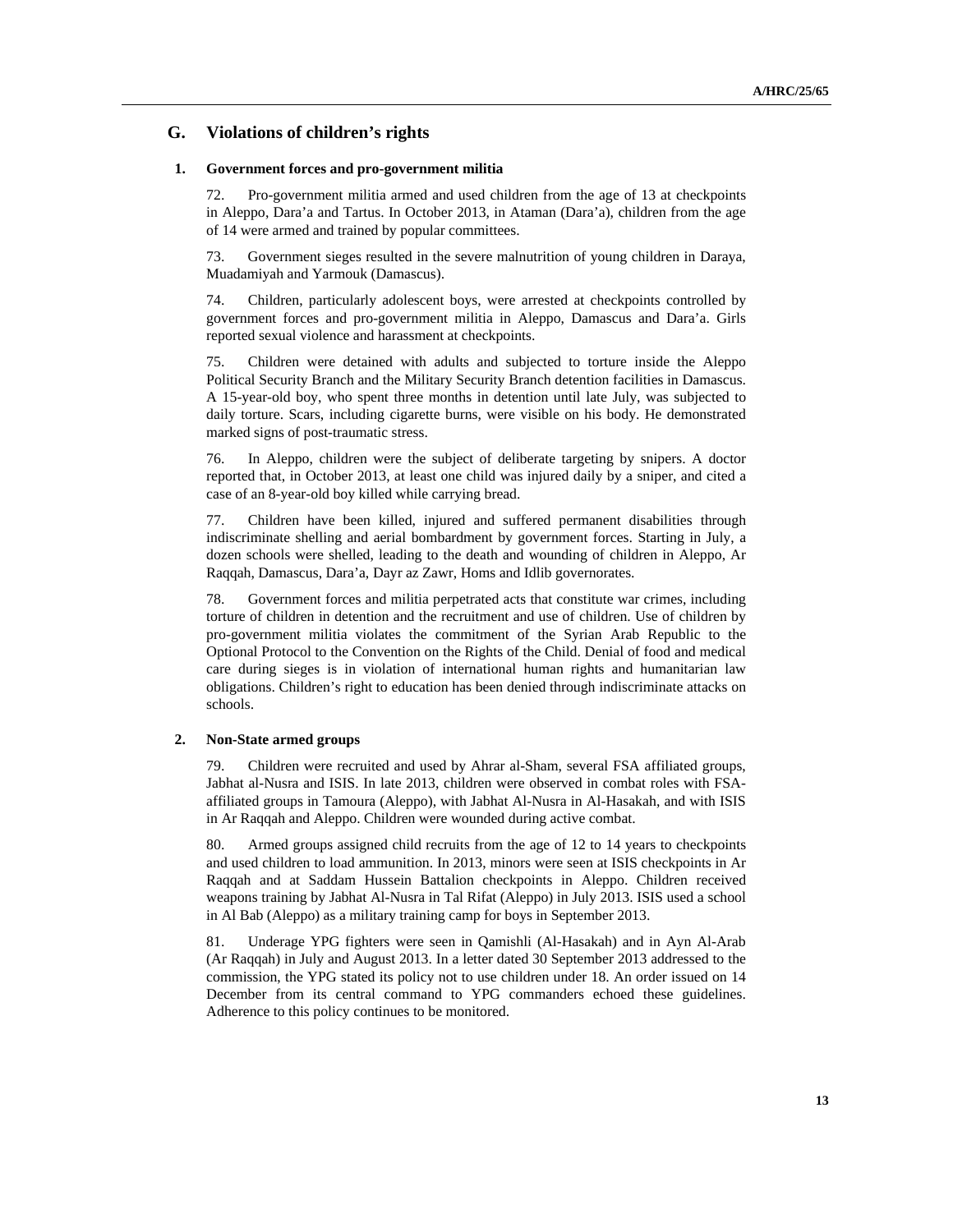82. Children have been detained and tortured by some armed groups. A 14-year-old boy stated that he had been tortured by Ahrar Al-Sham in Ar Raqqah in July in an attempt to extract information about his uncle.

83. Children have been killed in indiscriminate shelling by armed groups. On 5 October, a 13-year-old boy and his friend were killed by a mortar attack while in their schoolyard in Nubul (Aleppo). On 31 October, a mortar attack on a school in Damascus killed a girl.

84. Non-State armed groups have perpetrated the war crime of enlisting and using children below the age of 15 to participate actively in hostilities, and have recruited and used children under the age of 18 years in hostilities contrary to the Optional Protocol to the Convention on the Rights of the Child. They also committed the war crime of torture on children. Children's right to education has been denied by the use of schools as military bases and training camps.

## **IV. Violations concerning the conduct of hostilities**

### **A. Unlawful attacks**

85. Indiscriminate and disproportionate attacks – predominantly shelling and aerial bombardments – caused mass civilian death and injuries. Unlawful attacks continue to be the primary reason for internal displacement and refugee flows.

### **1. Government forces and pro-government militia**

#### **(a) Shelling and aerial bombardment**

86. Across the country, the Government shelled civilian areas with artillery, mortars and tank fire. In some areas, aerial bombardment by helicopters and jet fighters was a daily occurrence. There was a marked increase in the use of highly imprecise and lethal barrel bombs dropped into urban areas from helicopters at high altitudes. The use of barrel bombs in this manner is indiscriminate (see annex VI).

87. Government forces fiercely bombarded contested civilian-inhabited areas of strategic importance. Aleppo, Damascus, Dara'a, Idlib and Ar Raqqah governorates came under sustained attack.

88. Attacks were not directed at distinct military objectives. In areas where armed group fighters were present, government forces treated clearly distinct military objectives located in densely populated areas as a single target. Area bombardment spreads terror among the civilian population and is prohibited under international humanitarian law. Government forces did not issue warnings prior to attack.

89. Aleppo governorate was the subject of intense indiscriminate attack. Aleppo city suffered bombardments throughout the period under review, culminating in an ongoing campaign of barrel bombing, which caused hundreds of civilian deaths and injuries, including the loss of limbs. Government forces fired mortars and missiles in Azaz in July. In August, dozens of civilians, including women and children, were killed by missiles fired by government jets. On 26 August, civilians, predominantly children, were killed in an incendiary bomb attack on a school in Urem Al-Koubra. September and October saw concentrated aerial bombardments, including missiles and barrel bombs, on Minbij, Al-Safirah and Tal Hasel. The camp for displaced persons near Al-Safirah was attacked with barrel bombs in early October, causing many civilian deaths. Between November 2013 and January 2014, towns in Aleppo, including Abu Taltal and Maarat Al-Arteeq, were hit by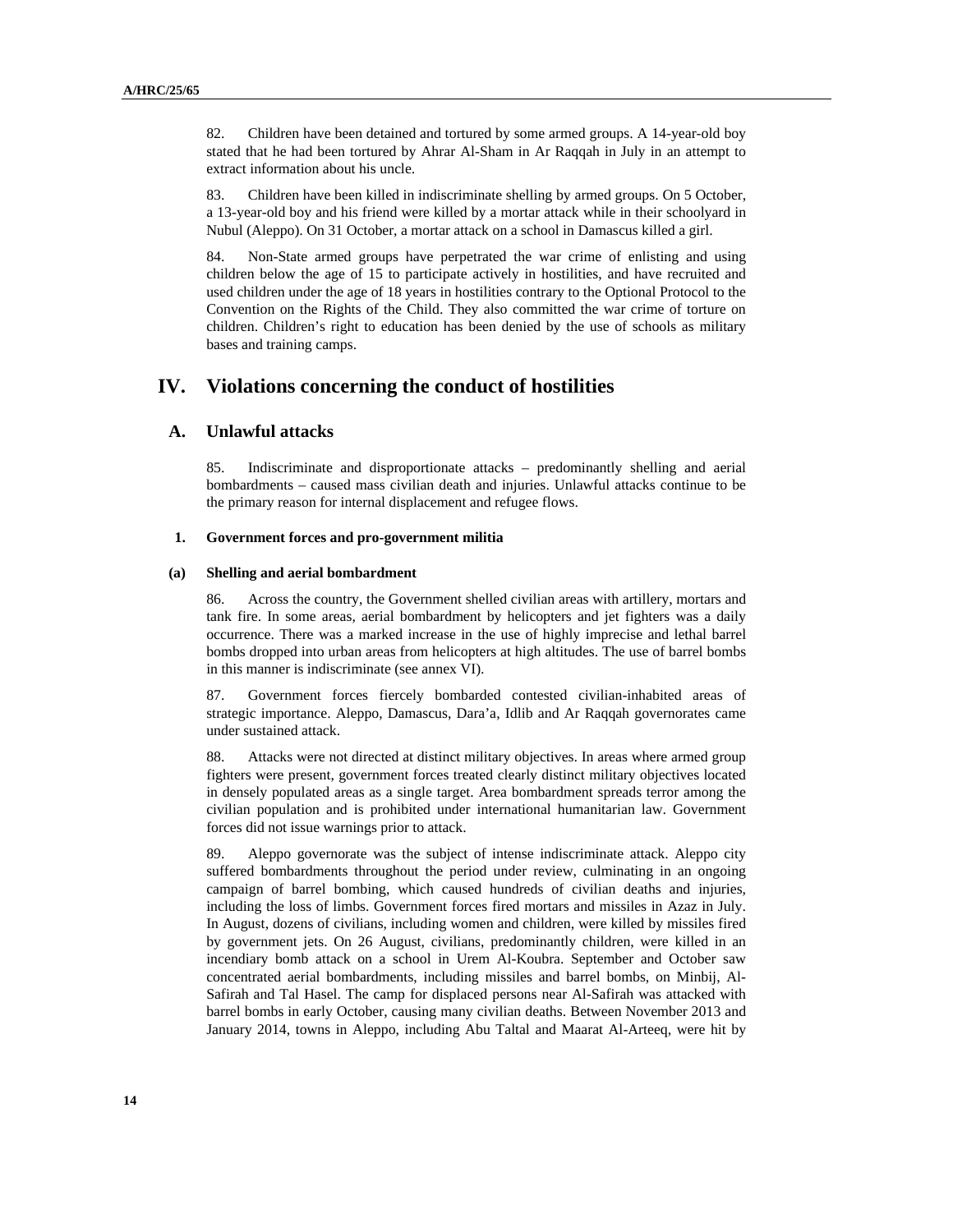missiles and artillery shelling. In December, Mayer village was indiscriminately shelled from army positions in Nubul and Zahra.

90. Towns and villages in Damascus governorate came under incessant attack. Between mid-September and mid-October, Al-Ghouta suffered intense, often daily, aerial bombardment, which had a devastating impact on the densely populated area. Muadamiyah and Daraya, also under siege, were shelled and bombarded. Qaboun, Dumayr, Beit Jin and Zabadani were also unlawfully attacked. In the Qalamoun region, indiscriminate attacks by Government forces during November and December forced more than 4,000 families to flee.

91. Government forces repeatedly fired shells and missiles on the Tariq Al-Saad and Saharra neighbourhoods of Dara'a city. In July and August, indiscriminate attacks – usually shelling from nearby army positions – were documented in Nawa, Alma, Naseeb, Dael, Inkhel and Yadoudeh in Dara'a governorate.

92. Attacks on villages and towns in Idlib governorate are too numerous to detail. The region of Jabal Al-Zawiya and, in particular, the towns of Saraqib, Kafr Nabl and Maarat Al-Numan, came under intense aerial bombardment between July and October, including by barrel bombs. On 21 July, a market in Ariha was bombarded, resulting in mass civilian casualties. Ariha was heavily attacked between 24 August and 3 September. In both attacks, there were significant civilian casualties.

93. Ar Raqqah city came under aerial bombardment, including the use of barrel bombs, in July. On 29 September, a jet bombarded a school, killing 16 people, 13 of whom were children.

94. Shelling and aerial bombardments were also documented in Homs, Hama, Al-Hasakah and Dayr az Zawr governorates.

95. Government forces launched indiscriminate and disproportionate attacks in violation of international humanitarian law.

96. Government forces continued to position military objectives inside towns and villages, including Nubul and Zahra (Aleppo), thereby endangering the civilian population and violating international legal obligations.

#### **(b) Sniper attacks**

97. In Aleppo city, warring parties demarcated areas under their control, positioning snipers overlooking the front lines. Bustan Al-Qasr remained as the sole passage between government-controlled and non-State armed group-controlled areas of Aleppo city. Government snipers positioned on Aleppo City Hall, a high-rise building providing an vantage point, target, maim and kill civilians crossing Bustan Al-Qasr.

98. Doctors in hospitals in opposition-controlled Aleppo described having treated an unusually high number of sniper injuries since June 2013. Most victims were civilians coming from areas affected by shortages, crossing Bustan Al-Qasr to have access to cheaper goods. Victims were of all ages, including children, the elderly and pregnant women. One doctor stated that civilians were being used "for target practice". A surgeon operating in another hospital confirmed this practice, explaining that, on certain days, he saw a clear pattern to sniper injuries. Most victims had a single wound from a high-velocity gunshot, causing "enormous amounts of damage" and heavy bleeding. Maimed, the victims were often left to bleed in the street, as anyone who approached to help would be shot.

99. Sniper attacks targeting civilians were also documented in Yarmouk and Dara'a Al Balad (Dara'a).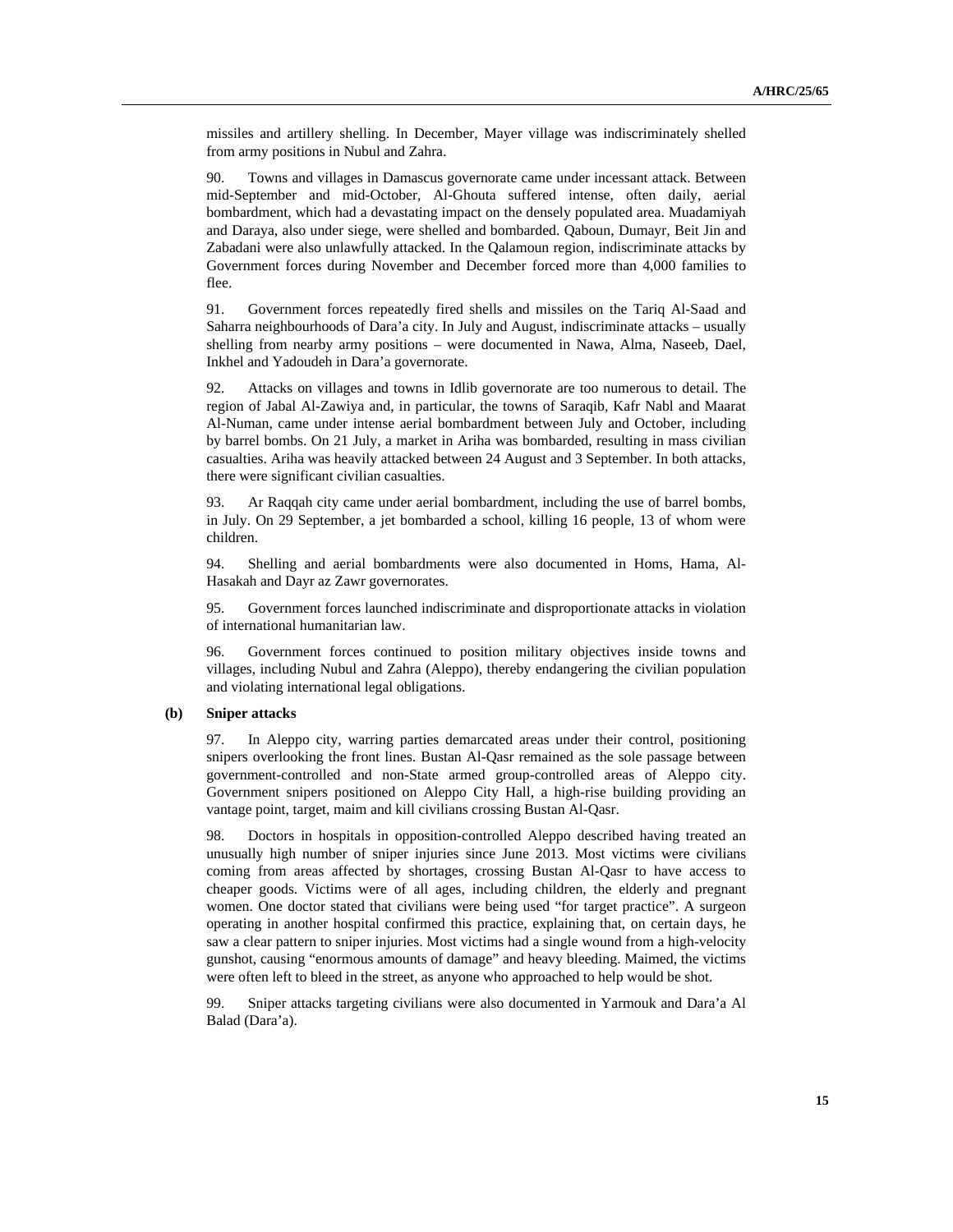### **2. Non-State armed groups**

### **(a) Shelling**

100. Armed groups continued to shell Nubul and Zahra (Aleppo) using artillery and home-made rockets. In mortar attacks in September and October, young children were killed and wounded. Kurdish civilian populations in Qamishli, Qiro, Ras Al-Ayn and Al-Malikiyah (Al-Hasakah) were shelled.

101. Armed groups based in Al Mlihah, Beit Saham and Ein Tarma in eastern Damascus countryside launched home-made rockets and artillery shells into government-controlled areas, notably Jaramana and Mezzeh neighbourhoods, causing civilian deaths. In Bab Tuma, on 11 November, a mortar hit a school bus, killing five children.

102. Non-State armed groups used mortars, artillery shells and home-made rockets in a manner that made no distinction between civilian and military objectives, thereby committing unlawful attacks.

103. While instances were recorded of armed fighters positioned on the outskirts of towns away from civilian populations, most fighters, including those in Aleppo and Ar Raqqah cities, were based among civilians, exposing them to attack and violating international legal obligations to avoid positioning military objectives within or near densely populated areas.

### **(b) Car and suicide bombings**

104. Armed groups exploded car and suicide bombs in Al-Hasakah, Ar Raqqah, Homs, Aleppo and Damascus governorates during the period under review. The use of improvised explosive devices was also documented in Homs.

105. On 15 August, ISIS exploded a bomb at a train station in Ar Raqqah, near the headquarters of the Ahfad Al-Rasoul Brigades. On 4 November, a suicide bombing targeted a Hizbullah office in Al-Thabiytiya (Homs). These attacks, while directed at military objectives, resulted in a loss of civilian life and injury to civilians, which was disproportionate in relation to the military advantage anticipated.

106. On 19 September, armed groups remotely detonated landmines placed along a bypass road between Jabourin and Homs city. Three civilian vehicles were hit and nine civilians killed. On 26 November, armed groups exploded a bomb in Al-Sumariyah main station (Damascus), killing dozens of civilians. These three attacks appeared designed to target civilians, a war crime. Such attacks, the primary purpose of which is to spread terror among civilians, are prohibited under international humanitarian law.

### **B. Specifically protected persons and objects**

#### **1. Hospitals and health-care personnel**

#### **(a) Government forces and pro-government militia**

107. Government forces continue to destroy hospitals and medical units and to target medical personnel (see also annex VII). During the period under review, attacks were documented in Aleppo, Damascus, Dara'a and Homs governorates. Sick and wounded civilians and *hors de combat* fighters were also prevented from having access to medical treatment.

108. In Damascus, hospitals in eastern Ghouta were shelled. During a ground invasion in July, forces destroyed a field hospital in Al-Zemaniyah. After the attack on Al-Ghouta on 21 August, shells landed near Al-Fatih hospital, which was treating victims of the chemical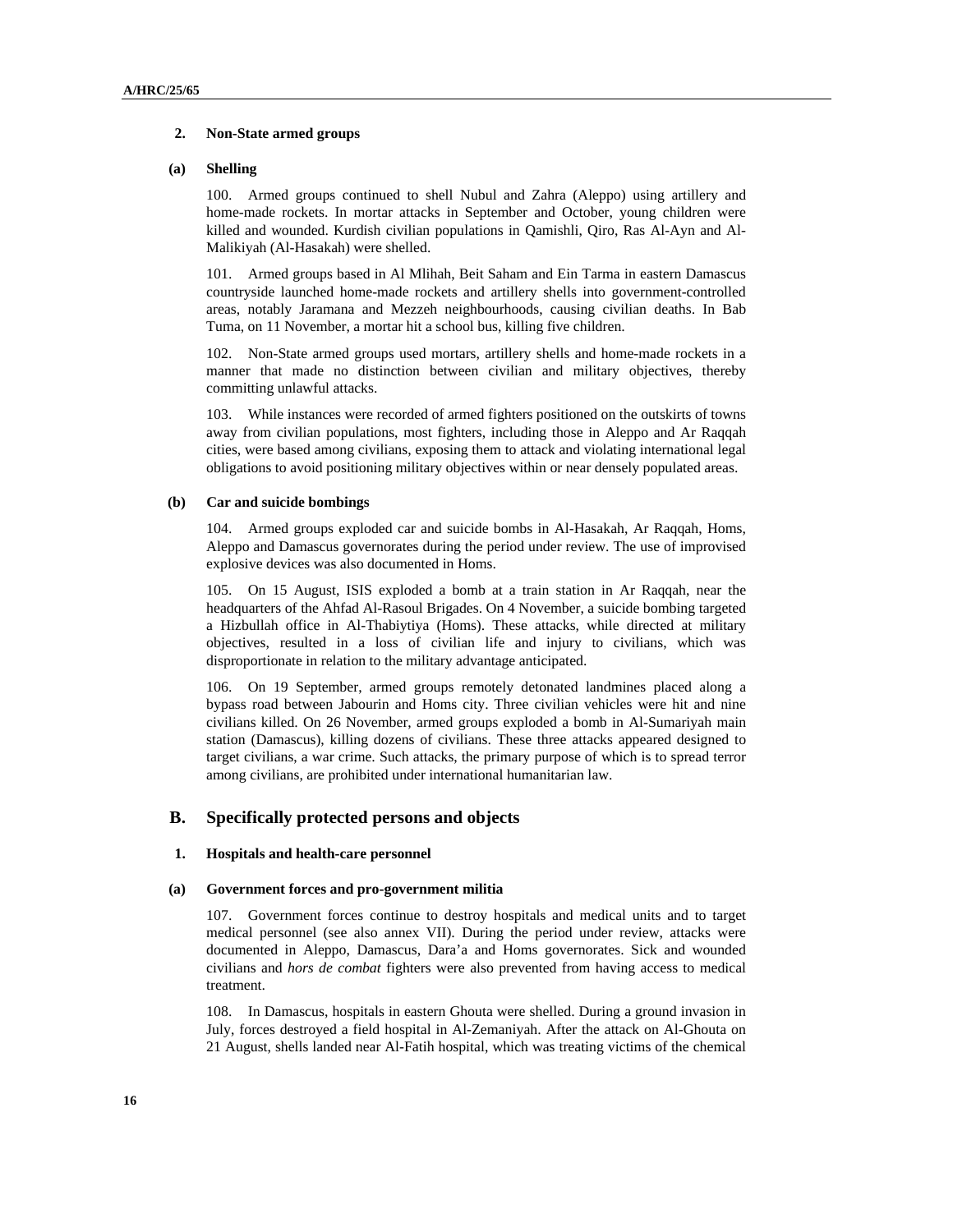attack, forcing the hospital to discharge its patients. In early November, the army attacked Al-Rajaa hospital in Irbeen, where armed group fighters were being treated. On 3 November, the airforce bombarded a field hospital in Beit Jin.

109. Hospitals in Aleppo city and Al Bab came under sustained shelling and aerial bombardments. In July 2013, Jaban hospital in Aleppo city was destroyed. On 11 September, a jet fired a missile at Al Bab field hospital, killing 15 people, including a doctor, four paramedics and eight patients, and injuring many others. The hospital had moved its location three times owing to shelling attacks.

110. In August, a field hospital in Naseeb (Dara'a) was shelled. In October 2013, government forces fired rockets on Al-Qaryatayn hospital (Homs), resulting in 30 casualties and more than 100 wounded.

111. Medical personnel were targeted and killed while performing their duties. Snipers regularly shot at ambulances in Aleppo city in September and October. In August, a sniper shot and killed a nurse in Al-Hilal hospital, Aleppo. Medical staff suspected of treating or providing medical supplies to the opposition were detained and tortured, as in the case of Dr. Abbas Khan, who died in government detention on 17 December.

112. Government forces blocked medical supplies and equipment from besieged areas. People seeking medical treatment have been arrested or turned back at checkpoints.

113. In attacks on hospitals, medical units and health-care personnel, the Government violated binding international humanitarian law to care for the sick and wounded and committed the war crime of attacking protected objects. As hospitals have been destroyed, and medical personnel killed, detained or fled, the health-care infrastructure has been severely weakened, with disastrous consequences for the civilian population.

### **(b) Non-State armed groups**

114. During the attack on Sadad (Homs) from 21 to 28 October, armed groups looted the hospital, rendering it dysfunctional. On 11 November, a car bomb was remotely detonated outside a Kurdish Red Crescent clinic in Ayn Al-Arab (Ar Raqqah). In an attack on Deir Atiyah (Damascus), on 19 November, a suicide bomber exploded in the hospital lobby, while other fighters executed nine medical personnel. On 16 August, an armed group targeted a Kurdish Red Crescent ambulance in Ras Al-Ayn (Al-Hasakah). After attempting to destroy it with an improvised explosive device, fighters fired on the ambulance, killing its driver and a nurse. In its attacks on hospitals, medical units and health-care personnel, armed groups have violated international humanitarian law and committed the war crime of attacking protected objects.

115. During an attack on Tal Hasel (Aleppo) on 28 and 29 July, armed groups positioned snipers around its medical centre. Placing military objectives in hospitals constitutes a failure to take all feasible precautions to protect civilians from the effects of attack. Such acts also contravene the fundamental obligation to respect and protect medical units.

### **(c) Religious personnel and cultural property**

#### *(i) Government forces and pro-government militia*

116. Government forces placed military objectives in and around objects of great cultural significance. Satellite imagery showed military posts being constructed in the pre-Roman city of Palmyra (Homs). Such posts incorporate ancient structures or were built on their remains. The Government, in building and positioning military objectives in and around Palmyra, has breached its obligations to respect and protect cultural property under the Convention for the Protection of Cultural Property in the Event of Armed Conflict.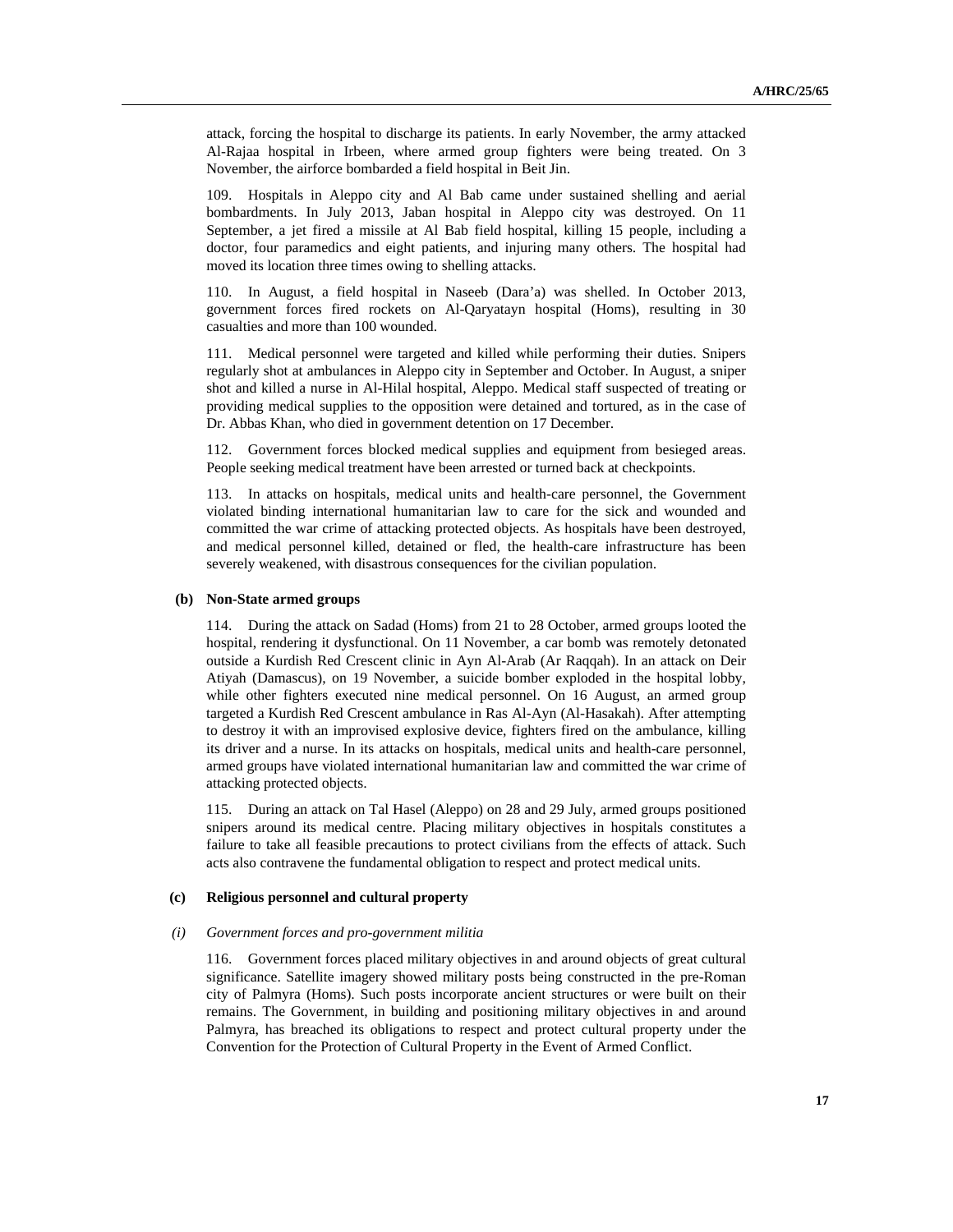#### *(ii) Non-State armed groups*

117. There was a dramatic increase in attacks on religious personnel and buildings by non-State armed groups. Such attacks directly threaten freedom of religion.

118. On 28 July, Father Dall'Oglio was abducted in Ar Raqqah city by ISIS;his fate remains unknown. On 4 August, an Alawite Imam was executed during an attack on villages in eastern Latakia. On 2 December, nuns were moved from the Martar Monastery and Church in Maaloula to Yabroud by an armed group. While this move appeared initially intended to remove them from the area of active fighting, the nuns remain in Yabroud with conditions imposed for their release. The Syriac Orthodox and Greek Orthodox Archbishops, Yohanna Ibrahim and Paul Yazigi, remain detained following their abduction in Aleppo in April.

119. On 4 September, armed groups clashed with government forces in Maaloula (Damascus). Churches were looted and destroyed. The historic churches of Mar Sarkia and Barhos were used as bases for military operations. In October, ISIS damaged the Church of Saidat Al-Bishara in Ar Raqqah and established their headquarters there. During the attack from 21 to 28 October on Sadad (Homs), armed groups desecrated Christian churches. On 16 and 17 November, during fighting in Qara (Damascus), the Mar Michael church was damaged. As government forces retook Qara, armed groups positioned weaponry near Christian churches.

120. Armed groups wilfully damaged and destroyed property of great significance to the cultural heritage of the Syrian Arab Republic, in contravention of international humanitarian law.

121. During an attack on Tal Hasel and Tal Aran (Aleppo) on 28 and 29 July, ISISaffiliated armed groups positioned snipers in mosque minarets, exposing the building to lawful attack.

### **(d) Journalists**

122. In 2013, 28 journalists were killed in the Syrian Arab Republic, making it the world's deadliest country for media workers.

*(i) Non-State armed groups* 

123. Journalists in Aleppo and Ar Raqqah governorates received direct threats to their safety from ISIS.

124. On 4 December, Yasser Al-Jumaili, a veteran freelance cameraman from Iraq was executed in Idlib. In his last conversation with Al Jazeera, he stated he was being held by ISIS.

125. On 31 December 2012, a foreign reporter was held by Jabhat Al-Nusra and other armed groups in Aleppo. He was ill-treated in various clandestine detention centres until he managed to escape in late July 2013. On 8 April, two foreign journalists were detained in Al Qusayr (Homs) by a group affiliated to the Al-Farouk Brigade and repeatedly tortured until their release in September. On 24 July, ISIS fighters attacked a media centre in Saraqib (Idlib), assaulting its staff and kidnapping a foreign journalist, who reportedly escaped in October and left the country.

126. In continued attacks on journalists, armed groups, notably ISIS, violated international humanitarian law. Such attacks also constitute a direct threat to the right of freedom of expression.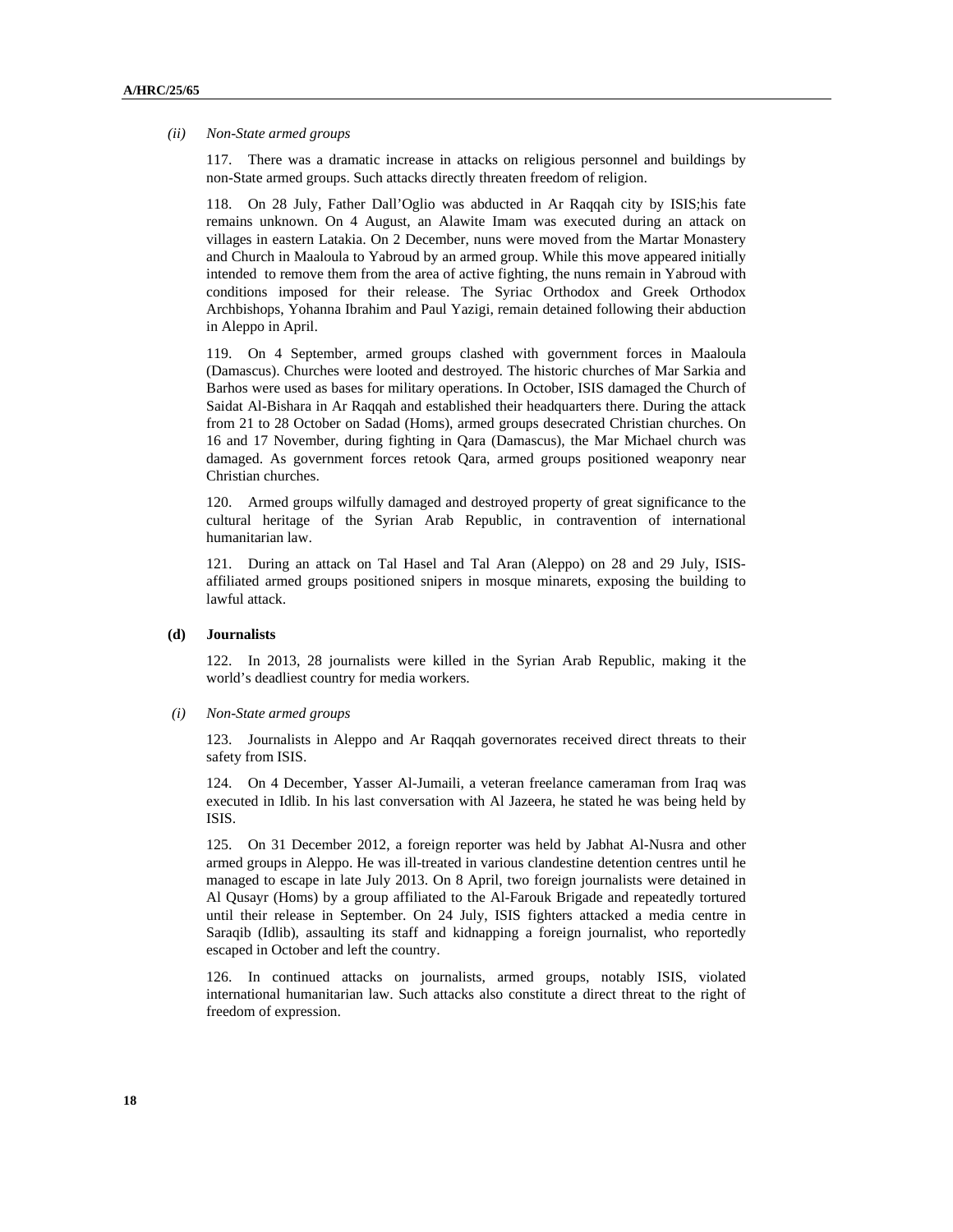## **C. Use of illegal weapons**

### **1. Chemical weapons**

127. In its report, the United Nations Mission to Investigate Allegations of the Use of Chemical Weapons in the Syrian Arab Republic confirmed that chemical weapons, specifically sarin, had been used in multiple incidents during the conflict.<sup>4</sup> The commission independently collected information, confirming this finding in the case of Al-Ghouta (21 August), Khan Al-Assal (19 March) and Saraqib (29 April).

128. In Al-Ghouta, significant quantities of sarin were used in a well-planned indiscriminate attack targeting civilian-inhabited areas, causing mass casualties. The evidence available concerning the nature, quality and quantity of the agents used on 21 August indicated that the perpetrators likely had access to the chemical weapons stockpile of the Syrian military, as well as the expertise and equipment necessary to manipulate safely large amount of chemical agents. Concerning the incident in Khan Al-Assal on 19 March, the chemical agents used in that attack bore the same unique hallmarks as those used in Al-Ghouta.

129. Other allegations of chemical weapons use investigated displayed markedly different circumstances and took place on a significantly smaller scale. In no incident was the commission's evidentiary threshold met with regard to the perpetrator.

### **2. Incendiary weapons**

130. On 26 August, an army fighter jet dropped two incendiary bombs on the town of Urem Al-Koubra (Aleppo), one of which landed on a school. The bomb created "a ball of fire" that killed 10 civilians and severely injured dozens of others, mostly children and teenagers. While it remains unclear what flammable material was used, the bomb caused napalm-like effects. Victims, some of whom did not survive, were disfigured, with secondand third-degree burns on up to 80 per cent of their bodies, and suffered extreme pain.

131. By using incendiary bombs in the Urem Al-Koubra school incident, the Government violated rules of international humanitarian law prohibiting the use of weapons that cause superfluous injury, unnecessary suffering or that are indiscriminate by nature.

### **D. Sieges and economic, social and cultural rights**

### **1. Government forces and pro-government militia**

132. The Government employs siege warfare, instrumentalizing basic human needs for water, food, shelter and medical care, as part of its military strategy. Sieges have been imposed on towns across the Syrian Arab Republic. Besieged areas have been relentlessly shelled and bombarded. Government forces have restricted the distribution of humanitarian aid, including surgical supplies, on the grounds that they can be used to treat injured combatants. Such tactics are in direct breach of binding international humanitarian law obligations to ensure that wounded and sick persons are collected and cared for, and to ensure the rapid and unimpeded passage of humanitarian relief. The denial of humanitarian, including food aid, has been protracted in many areas, leading to malnutrition and starvation. The use of starvation of the civilian population as a method of warfare is prohibited. Such acts also violate core obligations under the right to adequate food and the right to the highest attainable standard of health.

 $\overline{a}$ 

<sup>4</sup> A/67/997-S/2013/553.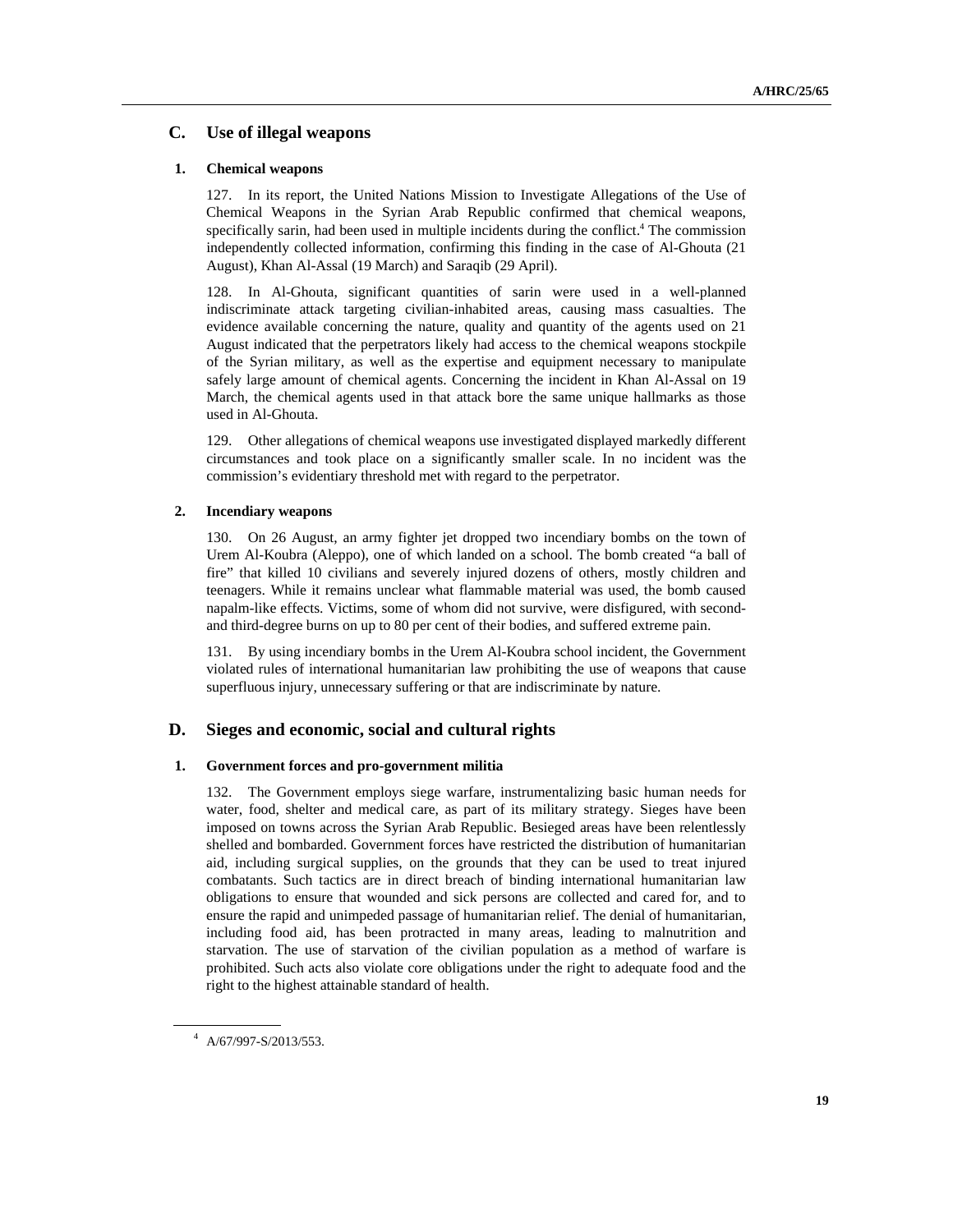133. As at January 2014, 160,000 people were besieged in the towns of Dumah, Arbin, Zamalka, Kafr Batna, Harasta, Jisreen, Saqba and Al-Mliha in eastern Ghouta (Damascus countryside). The denial of food as a military strategy in this agricultural area began during July and August 2013, when crops and farms were shelled and burned. As the siege was tightened, government forces blocked access roads and systematically confiscated food, fuel and medicine at checkpoints. A woman, who fled in mid-September and had not eaten meat or fresh vegetables for more than a year, reported how soldiers at checkpoints would harass anyone caught carrying food and destroy it on suspicion that they were "aligned with the opposition". In October, soldiers at the Al-Mliha "Tamico" checkpoint detained a woman because she was carrying bread hidden under her clothes. Also in October, a woman attempting to bring in food for her family was harassed by security officers at a checkpoint near Douma and told, "you people will be looking for food like dogs". Snipers targeted persons who attempted to leave or enter eastern Ghouta without passing through checkpoints.

134. By early October, residents relied on bulgur wheat, rice and tree leaves as substitutes for vegetables to survive. To date, water is available sporadically and in insufficient quantities. The Government has repeatedly refused to approve the delivery of surgical supplies in humanitarian shipments. This deliberate obstruction of medical supplies has led to harrowing conditions for the sick and wounded. One injured man described how doctors used material from flour sacks for bandages for patients. Government checkpoints prevented those in need from leaving eastern Ghouta to seek medical treatment. Both those needing emergency treatment and with chronic medical conditions were denied medical access, resulting in deaths.

*(a) Muadamiyah* 

135. Prior to the military truce in December 2013, 12,000 people were trapped inside Muadamiyah. The area was besieged from the east and the north by the 4th Division stationed near Mezzeh Airport, and from the south and west by the Presidential Guard near Jdaydet Artuz. Once routes from Dara'a to Muadamiyah were blocked on 20 April, food supplies were cut off, leading to gradual malnutrition and starvation. Residents described surviving off olives, tree leaves, wild grass and herbs once bulgur wheat and rice supplied had run out. The water supply was cut off for weeks at a time. A resident of Muadamiyah described the humiliation and agony of starvation, explaining that, when her three-year-old son was killed in late May, "my child died hungry".

136. Children suffering from illnesses and shrapnel injuries had no access to food or medication, resulting in their premature death. Many health-care personnel, including most midwives, have fled. Owing to lack of food, nursing mothers were unable to feed their newborns, leading to malnutrition and at least one death. Government forces had sealed the area and positioned snipers targeting those trying to flee.

137. On 13 October, the Syrian Arab Red Crescent and the International Committee of the Red Cross supervised the evacuation of 3,500 civilians from Muadamiyah. During the evacuation, women and children were separated from the men, many of whom were screened at Mezzeh Airport. Several were arrested and detained. Many fighting-age men remained inside, fearing being arrested, killed or "disappeared" by Government forces. During subsequent evacuations, on 15 and 29 October, 5,000 more people left Muadamiyah. Despite the truce on 25 December, Muadamiyah remains besieged and no humanitarian access has been granted.

*(b) Daraya* 

138. In Daraya, surrounded to the east by Mezzeh Airport and by Sahnaya to the southwest, 8,000 people remain under siege. Government personnel at checkpoints arrested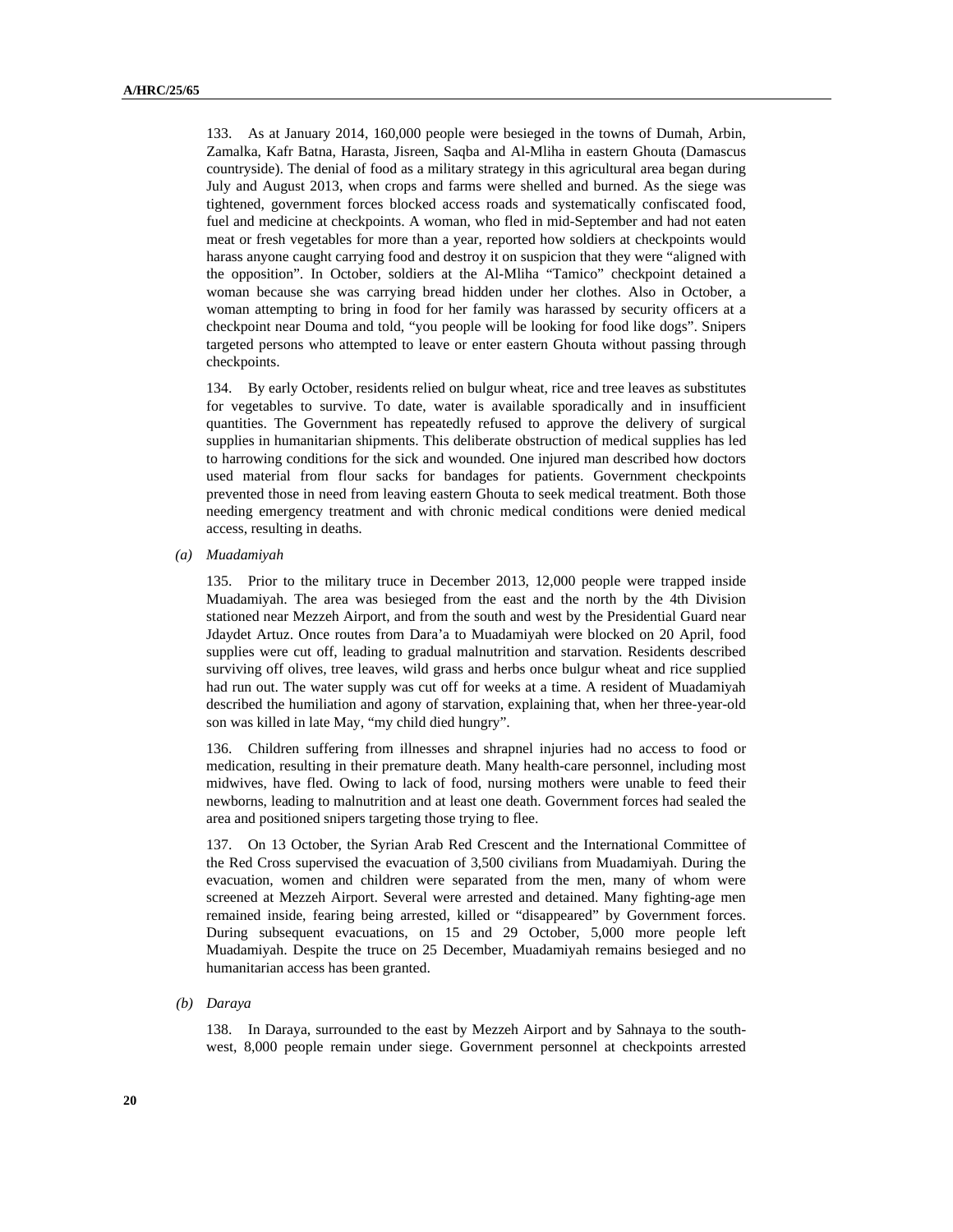persons on the basis of their origin as indicated on their identity cards. Residents describe the "humanitarian disaster" in Daraya, with no food, fuel or medicine allowed inside. Malnourishment has spread, drastically affecting children.

*(c) Yarmouk camp* 

139. 20,000 people remain besieged in Yarmouk Palestinian Camp, with no food and medical supplies. People have nothing to eat, having exhausted all their supplies and resorted to eating plant leaves, selling their belongings and looting abandoned houses. In January 2014, reports of deaths from starvation were received. With hospitals and medical clinics damaged by shelling, there is a complete lack of health care. No medical supply shipments have been allowed into Yarmouk to date. On 15 January, an UNRWA convoy was authorized to enter Yarmouk only from the northern gate, where there were ongoing hostilities. The UNRWA convoy could not proceed because of insecurity. Since then, humanitarian convoys have been able to access the area but have been prevented from delivering food supplies by Government security forces inside the camp.

#### *(d) Homs (Old City)*

140. A siege was imposed on the Old City of Homs in February 2012. Checkpoints and barricades, and a 1 km concrete wall erected next to the Political Security Branch contour the Old City, blocking all access. Humanitarian aid was last allowed to enter in October 2012. The 4,000 people remaining inside were faced with insufficient water and electricity, and a lack of food and medical supplies. Periodic shelling caused injuries that remain untreated and result in high mortality rates. Government snipers, positioned at all access points, limited movement and indiscriminately targeted persons.

#### **2. Non-State armed groups**

#### **(a) Aleppo**

#### *(i) Nubul and Zahra*

141. Non-State armed groups have encircled Nubul and Zahra, besieging 45,000 people. The siege is imposed by groups affiliated to the Islamic Front, Jaish Al Mujahedeen, Jabhat Al-Nusra and the Syrian Revolutionary Front by checkpoints erected around the area and by cutting off their electrical and water supply lines. These groups have denied access to humanitarian convoys, in violation of their obligations under international humanitarian law. This has led to dire humanitarian conditions, with residents digging wells for water and suffering illnesses due to the lack of sanitation. After a helicopter with humanitarian aid and school supplies was attacked in June 2013, government forces ceased the delivery of basic necessities. The sole remaining health-care clinic in Nubul and Zahra has few supplies, using primitive means to treat persons with chronic illnesses and those wounded in the indiscriminate shelling of the towns.

142 Armed groups in the region have periodically extended the siege to include Afrin, as it provides a supply line to Nubul and Zahra. As the conflict between the YPG and armed groups intensified in Al-Hasakah on 17 July, the siege on Afrin was re-imposed. As at January 2014, ISIS was preventing humanitarian access to Afrin.

 *(ii) Hama* 

143. Al-Ghab Valley, an agricultural area, contains a cluster of Alawite villages surrounded by a predominantly Sunni population. Government military positions deployed within the Alawite villages shell the surrounding area. Non-State armed groups have retaliated by deliberately targeting farmers working the fields. Repeated killings and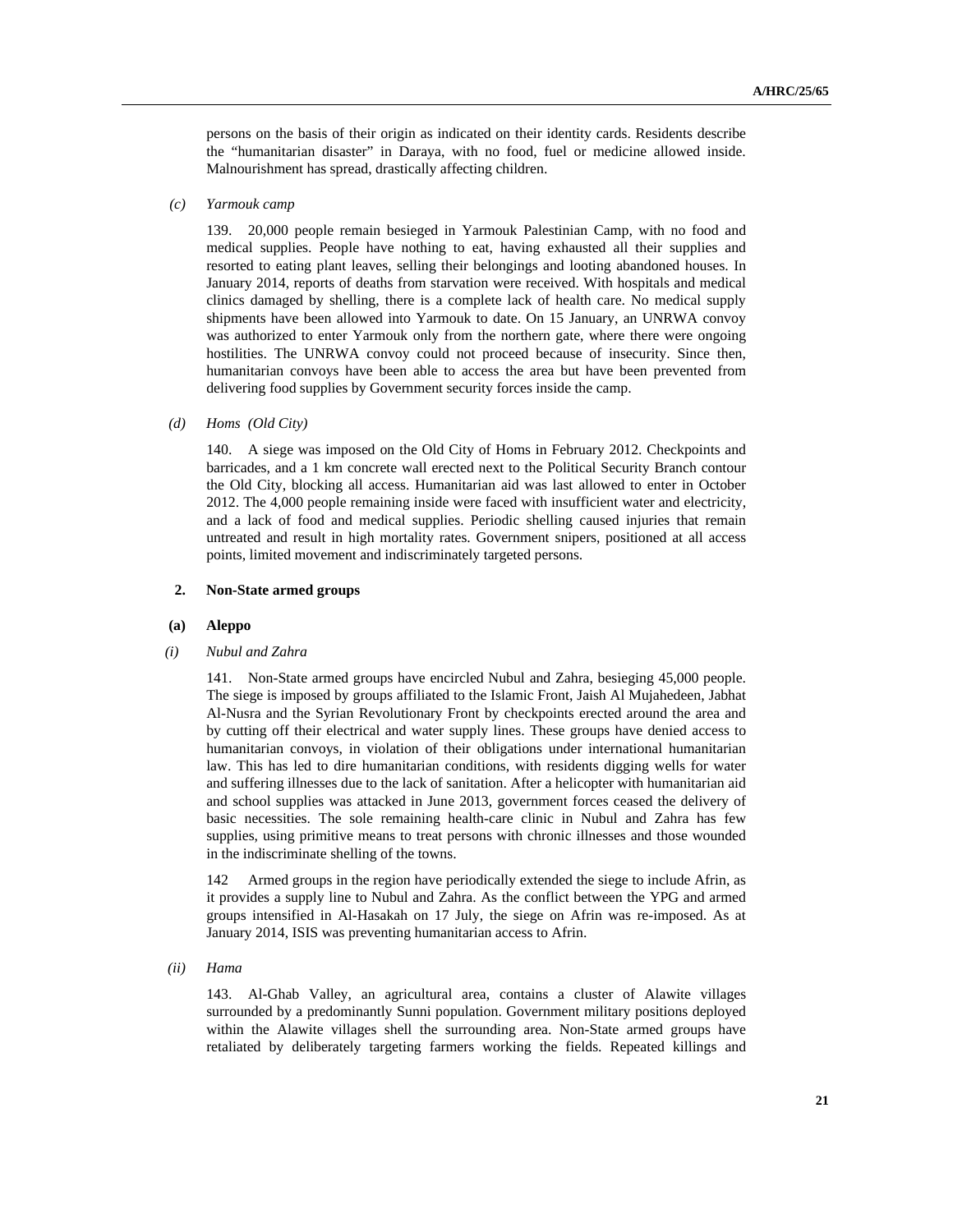abductions have made it impossible for the residents of Mirdash and Shatha to cultivate their land, depriving them of their main source of income and sustenance. Carrying out attacks against farmers cultivating their land with the specific purpose of preventing them access to agricultural produce is prohibited under international humanitarian law.

### **E. Arbitrary and forcible displacement**

### **1. Government forces and pro-government militia**

144. By launching indiscriminate and disproportionate aerial bombardment and shelling, the Government has caused large-scale arbitrary displacement. In doing so, it has failed in its obligations under international human rights law to protect civilians from such displacement. It has failed to comply with its duties under international humanitarian law to provide displaced civilians with shelter, hygiene, health, safety and nutrition and to ensure that members of the same family are not separated.

### **2. Non-State armed groups**

145. Two instances of forcible displacement by armed groups, as defined under international humanitarian law, were documented.

146. On 20 July, ISIS, Jabhat Al-Nusra, the Al-Sakhana Brigades, Saw'aiq Al-Rahman, the Ibn Taimia Brigades and Ahrar Al-Sham clashed with YPG forces in Tal Abyad (Ar Raqqah).

147. On 21 July, when YPG forces withdrew, armed groups broadcast orders from mosques in Al-Jisr, Harat Al-Leil and Hay Al Shallala neighbourhoods, instructing Kurdish civilians to leave the town or face immediate attack. Thousands of Kurdish civilians subsequently fled. Many were abducted at checkpoints encircling the area. The property of those who fled was looted and burned.

148. In Aleppo, on 28 July, clashes erupted in the Kurdish enclaves of Tal Aran and Tal Hasel between Jabhat Al-Akrad and YPG forces on the one side, and affiliated groups of Jabhat Al-Nusra, ISIS and FSA on the other. The latter groups seized control of Tal Aran, setting up checkpoints and sniper positions. Using mosque loudspeakers, armed group fighters ordered the Kurdish population to leave, under threat of violence. Thousands fled the following day.

149. On 29 July, the fighting spread to Tal Hasel, with the YPG engaging in hostilities with the above-mentioned armed groups. After short, intensive clashes, the armed groups encircled the town and conducted raids on Kurdish houses, abducting fighting-age men. Using mosque loudspeakers, the groups called Kurds "unbelievers", declaring that "swords are between us and those who decide to stay in Tal Hasel". Specific threats were directed against Kurdish women and children, saying that those who remained would be considered "halal for the mujahideen".

150. The pattern of conduct perpetrated by non-State armed groups in Ar Raqqah and Aleppo in July indicates a coordinated and planned campaign to forcibly displace Kurdish civilians. The methods employed, the threat of violence and subsequent abductions demonstrate the deliberate displacement of a population on the basis of its ethnic identity. Such conduct amounts to the war crime of forcible displacement.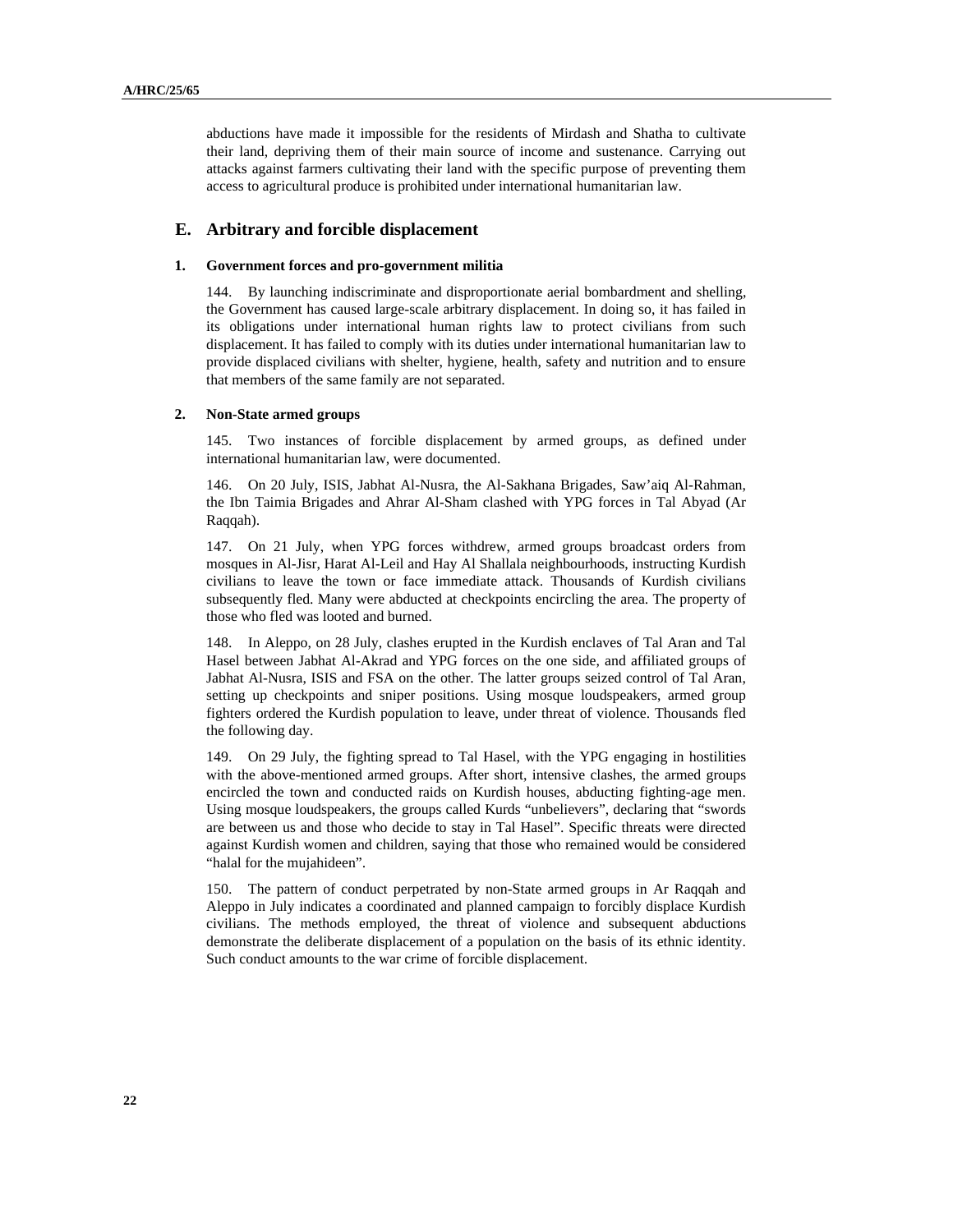## **V. Conclusions and recommendations**

### **A. Conclusions**

151**. The Syrian Arab Republic has acted in breach of the International Covenant on Economic, Social and Cultural Right, the International Covenant on Civil and Political Rights, the Convention on the Elimination of All Forms of Discrimination against Women, the Convention against Torture and Other Cruel, Inhuman or Degrading Treatment or Punishment, and the Convention on the Rights of the Child and the Optional Protocol thereto on the involvement of children in armed conflict. Government forces have disregarded the basic human rights of people under their control and in their custody. As a state, the Syrian Arab Republic is responsible for all acts committed by its officially sanctioned agents, in breach of its international treaty obligations.** 

152**. In the course of the conflict, the warring parties in the Syrian Arab Republic have failed to comply with their obligations under international humanitarian law. They have violated the fundamental prohibitions of common article 3 of the Geneva Conventions, which are binding on all parties to the conflict. Such violations amount to war crimes, incurring individual criminal responsibility. Individual fighters and their commanders may be held accountable for their acts under international criminal law and by States exercising universal jurisdiction.** 

153. **External actors that support the belligerents financially and logistically have obligations under international law. States should not authorize the transfer of arms if there is a risk that they will be used in the commission of crimes against humanity or war crimes. In the Syrian Arab Republic, as has been repeatedly documented, this risk is real. States parties to the International Convention for the Suppression of the Financing of Terrorism must take measures to prevent persons and organizations that collect or donate funds knowing that they will be used to finance attacks on civilians or persons taking no active part in hostilities. Private donors, as well as foreign advisers providing operational assistance, are responsible for acts and conduct that occur under their control. States that exert influence over the parties in the Syrian Arab Republic have an obligation to ensure their compliance with the rules of international humanitarian law.** 

154. **On 2 October 2013, the Security Council President issued a statement in which he condemned the widespread violations of human rights and international humanitarian law by the Syrian authorities, as well as any human rights abuses and violations of international humanitarian law by armed groups.**<sup>5</sup>  **Building on this acknowledgement, the Security Council must seek a referral to justice to hold the perpetrators of these violations and abuses accountable.** 

155. **The Security Council, in adopting resolution 2118 (2013), demonstrated its capacity for unified and effective action in the Syrian Arab Republic. The five permanent members have failed to take action on other grave violations that equally threaten international peace and security. Such inaction has provided the space for the proliferation of actors in the Syrian Arab Republic, each pursuing its own agenda and contributing to the radicalization and escalation of violence. The Security Council bears this responsibility.** 

 $\overline{a}$ 

<sup>5</sup> S/PRST/2013/15.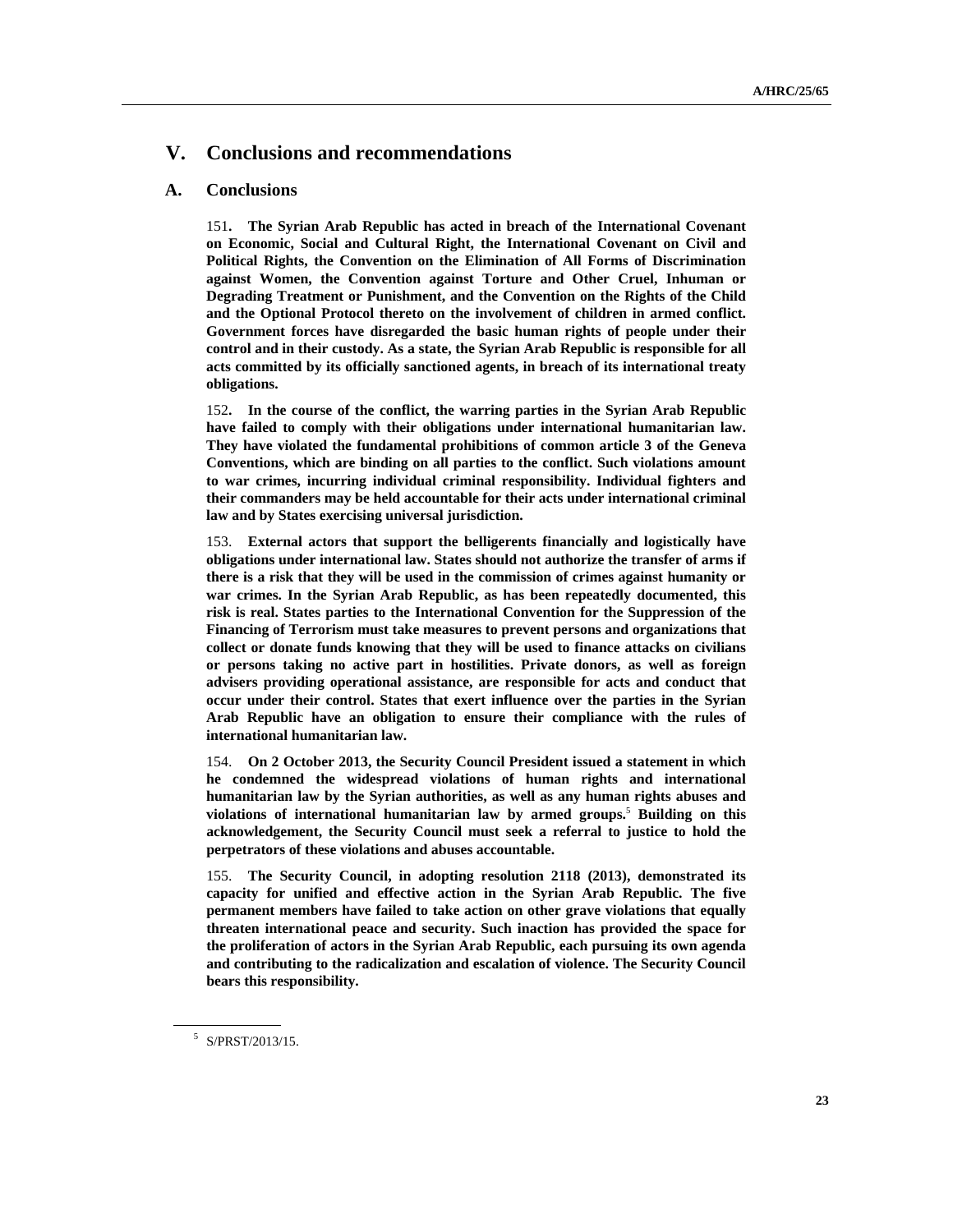### **B. Recommendations**

156. **The commission of inquiry reiterates the recommendations that it made in its previous reports. It further makes the recommendations below.** 

157. **The commission of inquiry recommends that all parties:**

**(a) Ensure the protection of civilians, guaranteeing their safety and security effectively;** 

**(b) Respect civilians' right of access to basic necessities, food and medical care, and allow unhindered passage of such goods;** 

**(c) Distinguish military from civilian objectives, refraining from all indiscriminate and disproportionate attacks;** 

**(d) Not submit anyone, civilian or combatant, to torture or other cruel, inhuman or degrading treatment, including sexual violence;** 

**(e) Adhere to the ban on the recruitment and use of children in hostilities;** 

**(f) Treat all persons in detention humanely and provide an impartial, neutral and independent organization with regular access to persons in detention;** 

**(g) Protect aid workers and facilitate the rapid and unimpeded passage of relief supplies;** 

**(h) Respect and protect schools and hospitals, and maintain their civilian character;** 

**(i) Ensure safe passage and protection for medical personnel, hospitals and ambulances;** 

**(j) Commit to ensuring the preservation of the material evidence of violations and international crimes to protect the right to truth of the Syrian people.** 

158. **The commission recommends that the Government of the Syrian Arab Republic:** 

**(a) Cease using illegal weaponry, such as incendiary weapons and other weapons such as barrel bombs, that are unguided or poorly guided, on civilian areas;** 

**(b) Allow access for an independent humanitarian assessment of needs in eastern Ghouta, Yarmouk, Muadhamiyah and Old Homs City;** 

**(c) Allow the commission access to the country.** 

159. **The commission recommends that non-State armed groups:** 

**(a) Allow access for an independent humanitarian assessment of needs in Nubul and Zahra;** 

**(b) Detach themselves from extreme elements that fail to comply with international law.** 

160. **The commission recommends that countries with influence over the warring parties, in particular the permanent members of the Security Council work in concert to put pressure on the parties to end the violence and to initiate all-inclusive negotiations for a sustainable political transition process in the country.** 

161. **It further recommends that the international community:** 

**(a) Curb the proliferation and supply of weapons, and address the sources thereof;**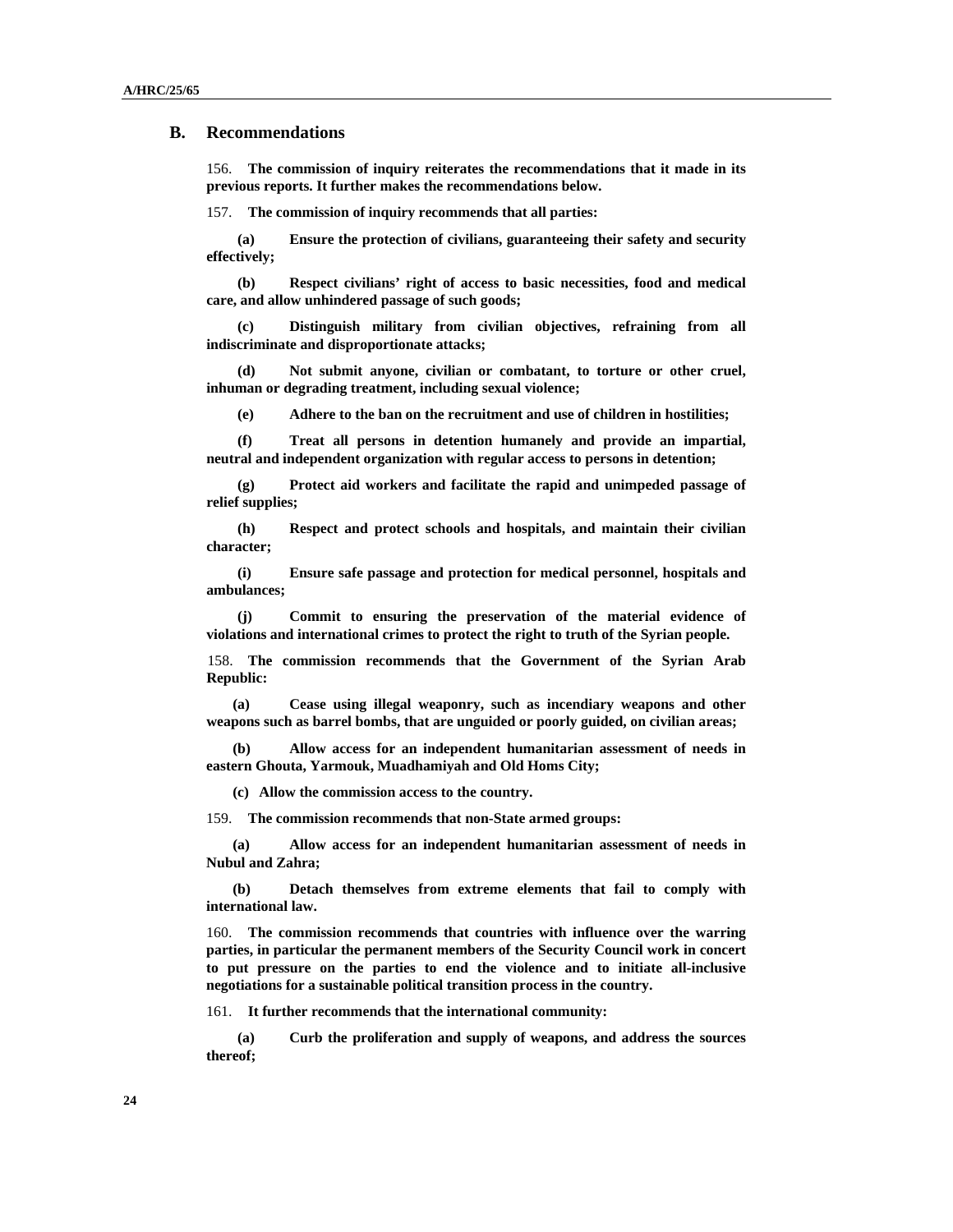**(b) Sustain funding for humanitarian operations, open up access to victims in all areas and facilitate expansion of humanitarian relief operations.** 

162. **The commission recommends that the Human Rights Council support the recommendations made, including by transmitting the present report to the Secretary-General for the attention of the Security Council in order that appropriate action may be taken, and through a formal reporting process to the General Assembly and to the Security Council.** 

163. **The commission recommends that the Security Council:**

**(a) Support its recommendations;** 

**(b) Take appropriate action by referring the situation to justice, possibly to the International Criminal Court, bearing in mind that, in the context of the Syrian Arab Republic, only the Security Council is competent to refer the situation;** 

**(c) Enhance the enforcement and implementation of international human rights and humanitarian law through the range of powers and measures at its disposal as part of the imperative of accountability, pertaining to all actors.**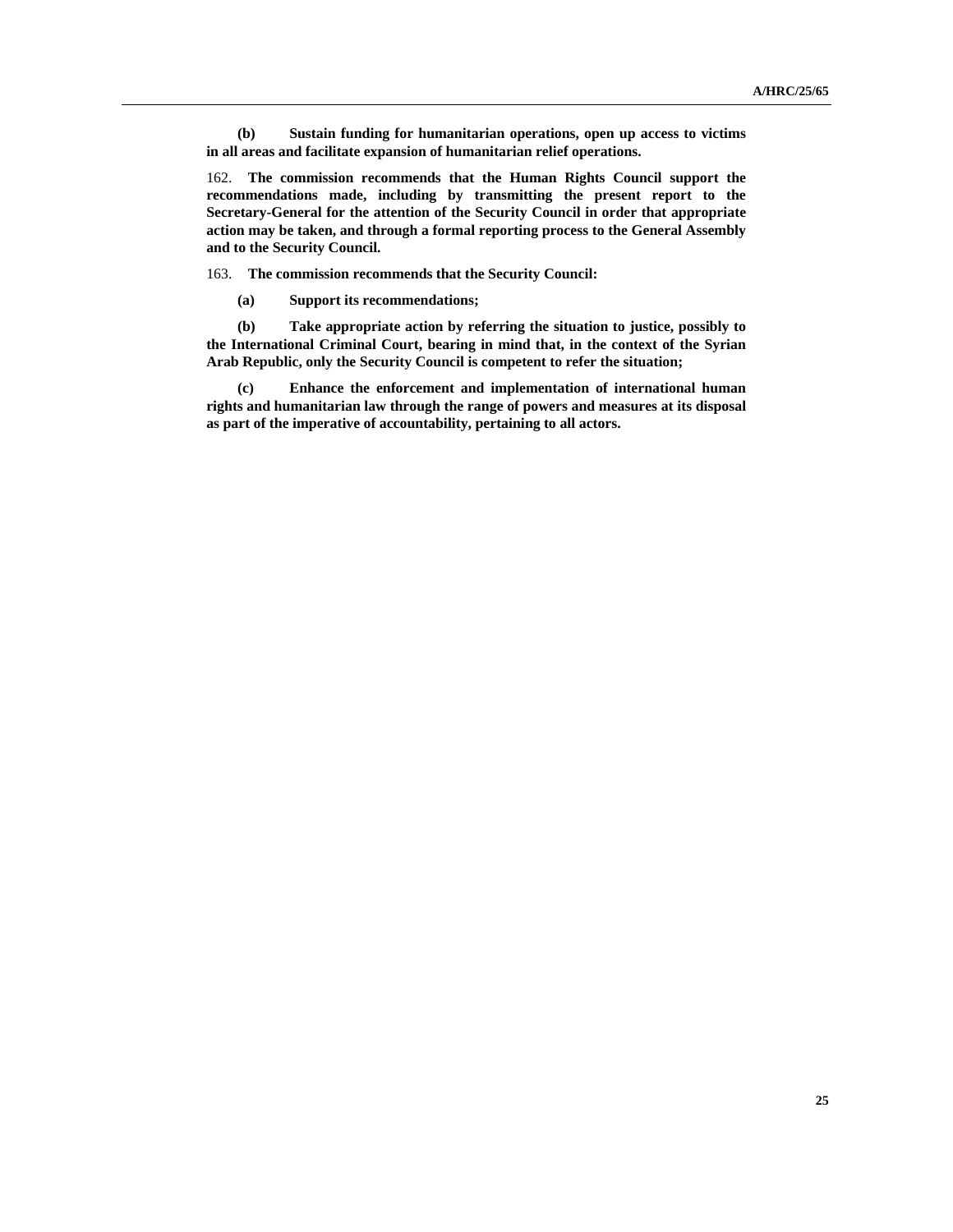## **Annex I**

*[English only]* 

**Mission Permanente** de La République Arabe Syrienne Genève

 $\mathsf{N}^\mathsf{o}$ 

Geneva, 7 September 2013

The Permanen. Mission of the Syrian Arab Republic to the United Nations Office The Permanen. Mission of the syrian Arab Republic to the context is and other international Organizations in Geneva presents its compliments to Tae Office of and other international Organizations in Geneva presents its companients to the United Nations High Commissioner for Human Rights (OHCHR), in its capacity as the United Nations High Commissioner for Human Kigals (Wieldam Arab Republic (Col),<br>secretariat of the International Commission of Inquiry on the Syrian Arab Republic (Col). has the honor to inform the Col that the Government of the Syrian Arab Republic extends an invitation to Mrs Carla Del Ponte, in her personal capacity, to visit Syria.

In this context, the Syrian Arab Republic referates its readiness to extend all the the unit comexit, the Syrian Arab isosporte vertexies by values.<br>
Recessary as distance and cooperation needed to ensure the success of Mrs. Del Ponte's visit to Syria.

The Permanent Mission of the Syrian Arch Republic avails itself of this The Permanent Mission of the System of Replace a called the componentially to renew to The Office of the United Nations High Commissioner for Human Rights, the assurances of its highest consideration.

Office of the United Nations High Commission for Human Rights Palais Wiison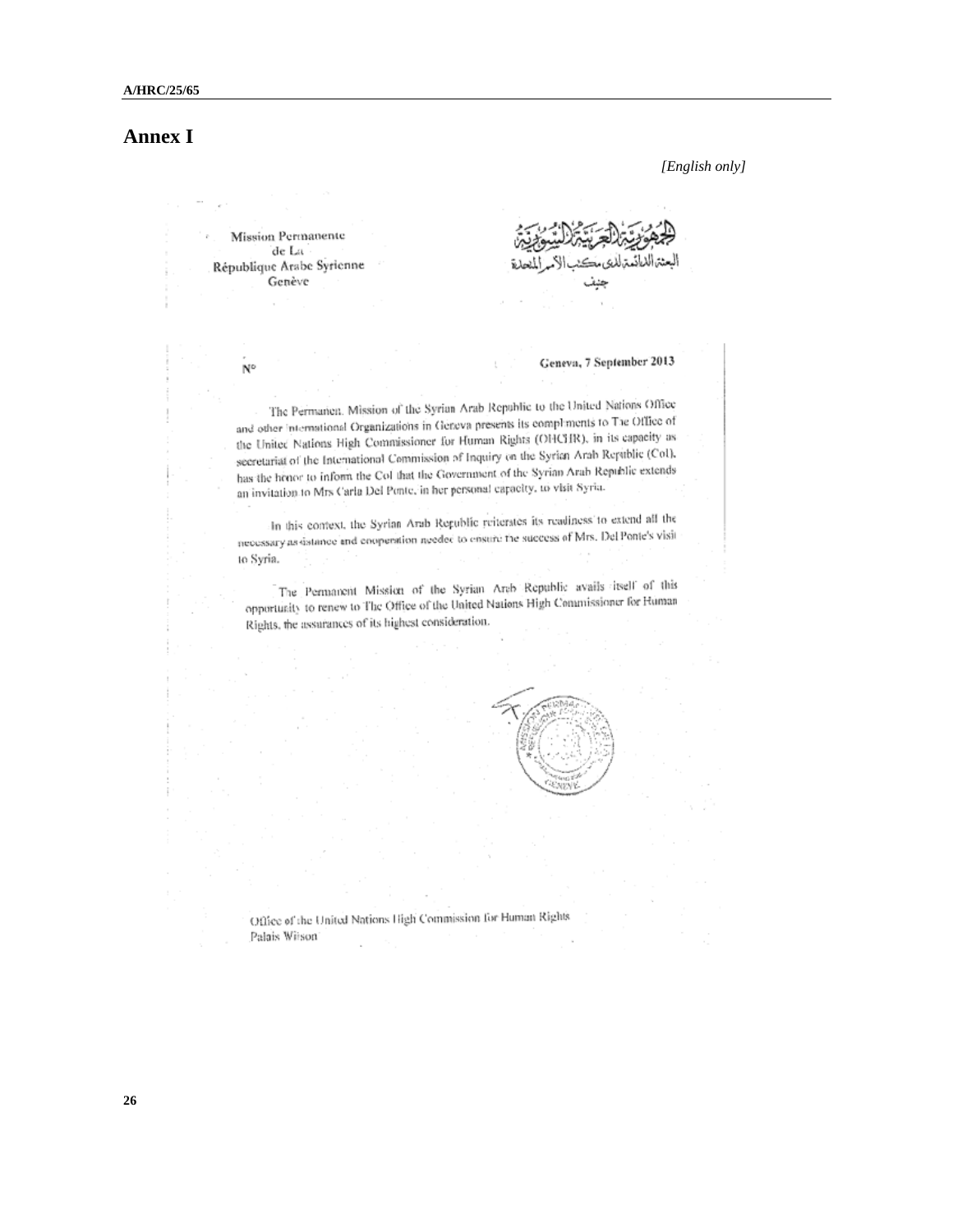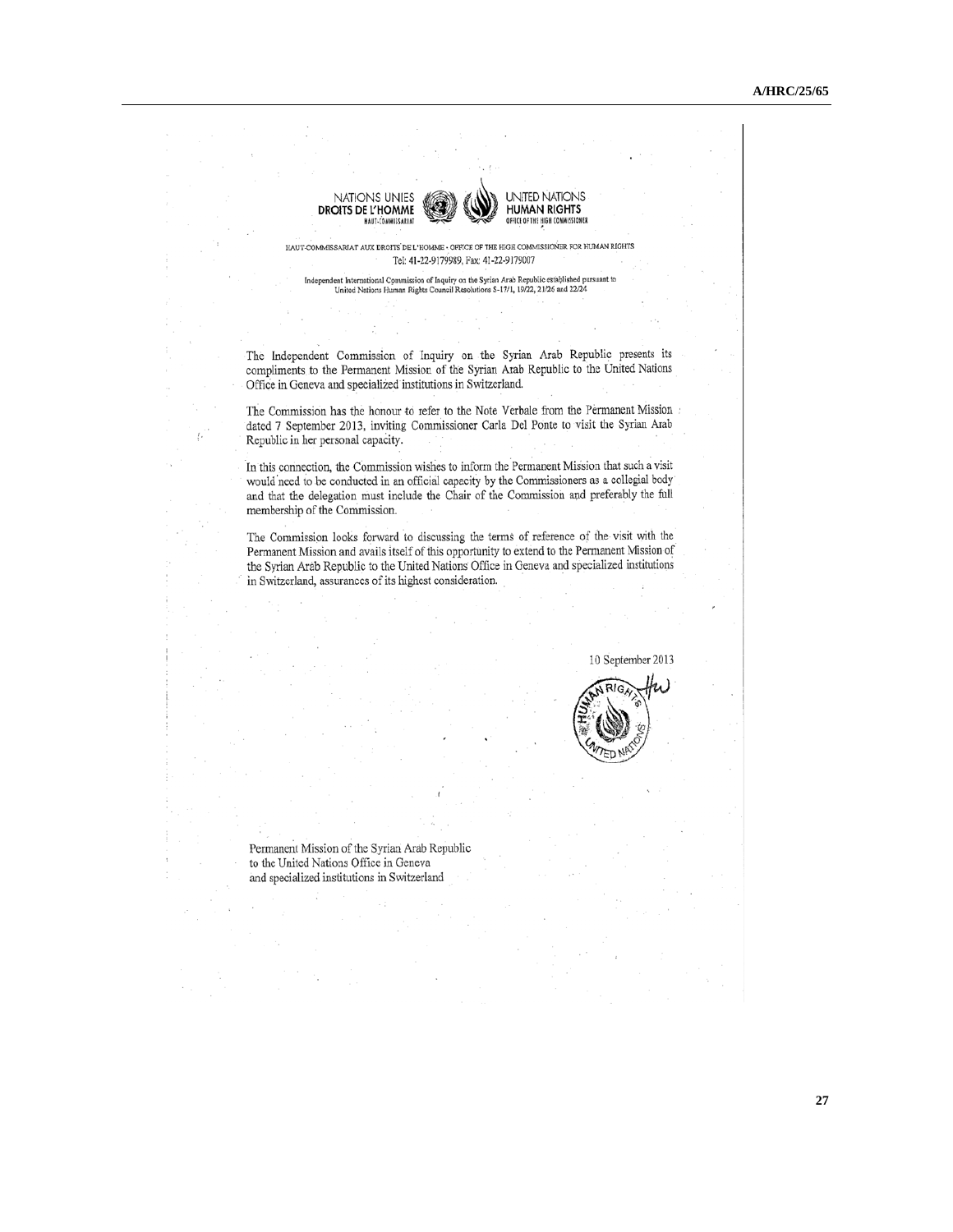



HAUT-COMMISSARIAT AUX DROITS DE L'HOMME . OPFICE OF THE HIGH COMMISSIONER FOR HUMAN RIGHTS Tel: 41-22-9179989, Fax: 41-22-9179007

Independent International Commission of Inquiry on the Syrian Arab Republic established pursuant to United Nations Human Rights Council Resolutions S-17/1, 19/22, 21/26 and 22/24

26 September 2013

#### Excellency,

On behalf of the Independent International Commission of Inquiry on the Syrian Arab Republic, I wish to express my appreciation for your letter of 20 September 2013, transmitting the transcript of a recent intercepted telephone conversation. The Commission looks forward to receiving the CD containing the audio version of the conversation, as mentioned in your letter.

Allow me to take this opportunity to welcome the decision of the Government to become a State Party to the 1993 Convention on the Prohibition of the Development, Production, Stockpiling and Use of Chemical Weapons and on their Destruction.

As you know, in the context of implementing its mandate of investigating violations of international human rights and humanitarian law, the Commission of Inquiry will continue to investigate the allegations on the use of chemical weapons in Syria. In this regard, the Commission invites the Government to provide it with any other relevant information it may have on the use of chemical weapons in its territory.

In addition, the Commission of Inquiry's investigation will benefit immeasurably from it being given full and unfettered access to the country. It is essential for the voice of the Commission of Inquiry, as an independent and impartial body, be heard on this issue of such significant importance.

I wish to reiterate the readiness of the Commission of Inquiry to engage in a discussion with the Government on the modalities of such a visit.

Please accept, Excellency, the assurances of my highest consideration.

Paulo Sergio Pinheiro

Chair, Independent Commission of Inquiry on the Syrian Arab Republic

**His Excellency** Mr. Faysal Khabbaz Hamoui Ambassador Extraordinary and Plenipotentiary **Permanent Representative** Geneva Switzerland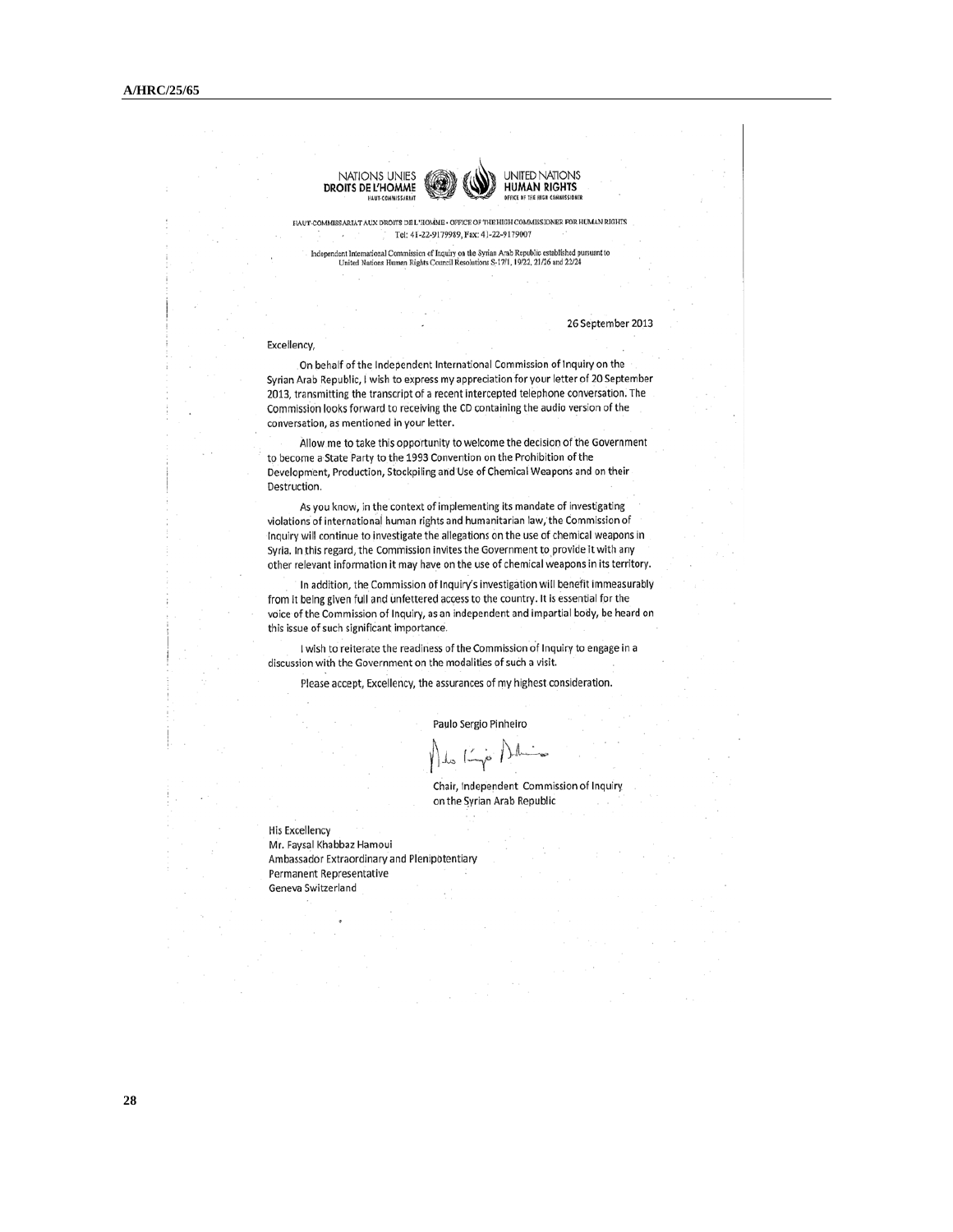



UNITED NATIONS<br>**HUMAN RIGHTS** 

HAUT-COMMISSARIAT AUX DROITS DE L'HOMME · OFFICE OF THE HIGH COMMISSIONER FOR HUMAN RIGHTS Tel: 41-22-9179989, Fax: 41-22-9179007

dent International Comr lent International Commission of Inquiry on the Syrian Arab Republic established pursuant to<br>United Nations Human Rights Council Resolutions S-17/1, 19/22, 21/26 and 22/24 Indepe

The Independent International Commission of Inquiry on the Syrian Arab Republic presents its compliments to the Permanent Mission of the Syrian Arab Republic to the United Nations Office in Geneva and specialized institutions in Switzerland.

The Commission will present its last report as part of its current mandate to the Human Rights Council at its 25th session in March 2014. In this context, the Commission wishes to reiterate its request to visit the Syrian Arab Republic in order to gather relevant information for its investigation.

The Commission wishes to underline the important role that the Government could play, especially at this particular juncture, in providing crucial information relevant to the mandate of the Commission, including on the alleged use of chemical weapons.

In this context, Commissioners Carla del Ponte and Vitit Muntarbhorn, assisted by staff from the Secretariat, would be available to conduct an initial mission to the Syrian Arab Republic in the month of February.

The Commission avails itself of this opportunity to extend to the Permanent Mission of the Syrian Arab Republic to the United Nations Office in Geneva and specialized institutions in Switzerland the assurances of its highest considerations.



Permanent Mission of the Syrian Arab Republic To the United Nations Office and other International organisations in Geneva Geneva, Switzerland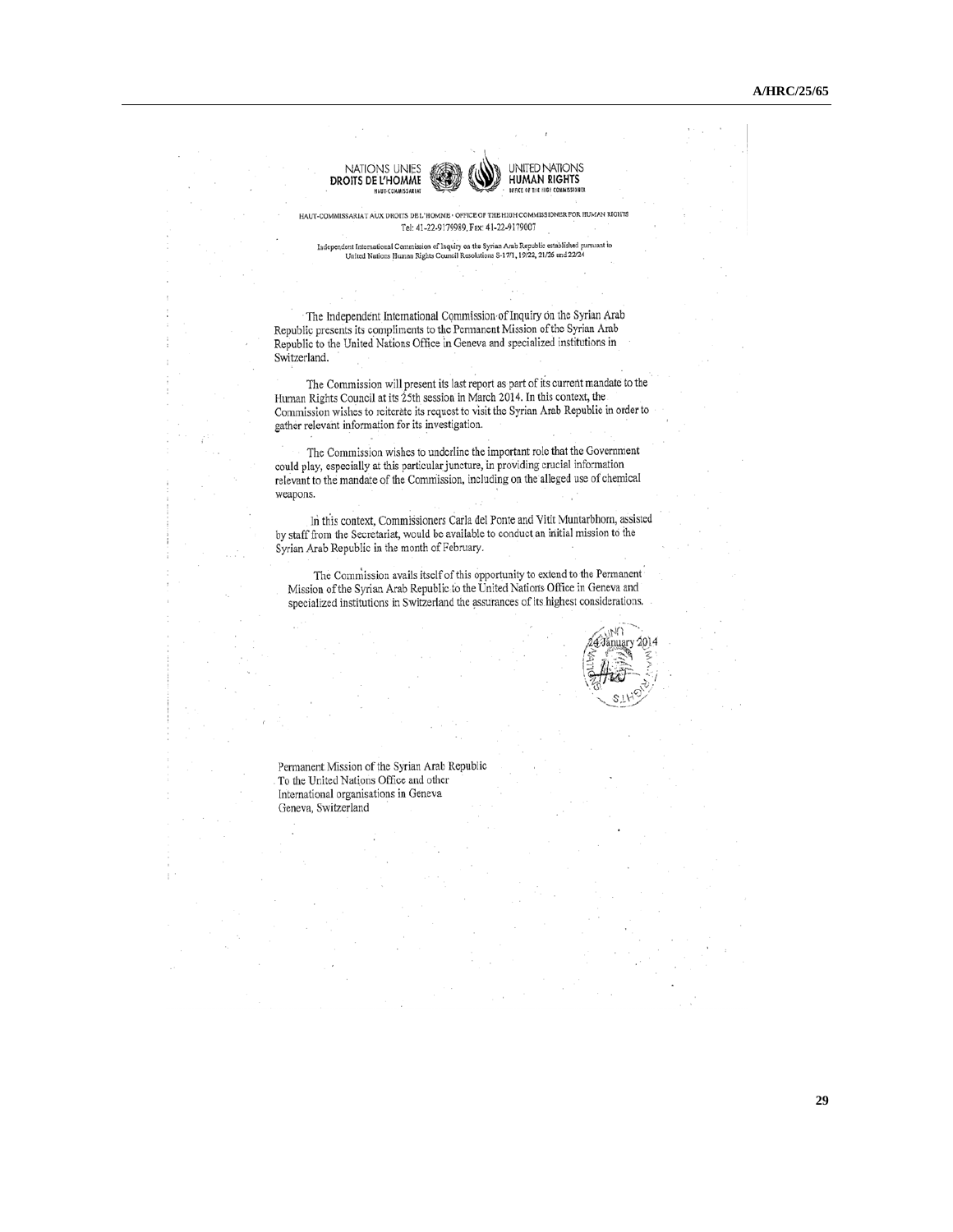## **Annex II**

## **Political and humanitarian context**

### **Political context**

1. Since March 2011, the conflict devolved from a domestic protest movement into a non-international armed conflict. As protests spread from Dara'a governorate to other parts of the country, Government forces resorted to excessive use of force to quell the unrest. In parallel, the Government passed legal and political reforms that failed to diffuse the crisis. As early as July 2011, small groups of army defectors joined by armed civilians engaged with Government forces in restive areas.. The Government framed its military response to the unrest in the context of fighting terrorism, while the opposition insisted on its demands for democracy and dignity.

2. In response to the deepening crisis, various opposition currents formed the National Coalition for Syrian Revolutionary and Opposition Forces in November 2012. The Coalition represents a wide array of civilian and political forces including local councils, independent nationalist figures and the Syrian National Council (SNC). The latter forms the largest bloc in the Coalition accounting for 22 of its 66 seats. The Coalition also encompasses the Supreme Military Council (SMC) which is intended to unify armed groups, curb the influence of radical groups and bridge the gap with armed actors. On 25 September 2013, thirteen of the most influential armed groups renounced their affiliation with the SMC and formed the Islamic Front (IF), weakening the credibility of the Coalition. The SNC's latest withdrawal from the Coalition, further undermined the latter's position on the eve of the Geneva 2 talks. Despite broadening its representation base to include the Kurdish National Council (KNC) and members of the internal opposition, some armed and political forces consider that the Coalition lacks effective representation on the ground and it is influenced by external factors. However, the Coalition remains the main political entity, representing the opposition, in the conduct of foreign affairs.

3. Since August 2013, the Islamic State of Iraq and Sham (ISIS) reinforced its control of captured areas in northern Syria, particularly in Al-Raqqah, Aleppo and Idlib countryside as foreign fighters continue to join its ranks. ISIS, an Al-Qaeda affiliate, runs areas under its control through local administrations governed by the strict application of Sharia Law. Those areas are meant to form the foundation of a future Islamic state extending beyond Syria's borders. Over past months, restrictions on civil liberties tightened while human rights violations significantly increased in these areas under the group's control. With the surge of the influence of radical groups, including ISIS, the foreign policy of regional and international actors, is increasingly geared towards addressing the rising threat of extremism.

4. In the Syrian Kurdish regions, this dynamic led to an open conflict between the Salafi Jihadi and Kurdish groups. A PYD-led coalition established an interim Kurdish administration with municipal councils in three provinces, Jazirah, Ayn Al-Arab and Afrin in January 2014. Alongside the KNC's inclusion in the Coalition, both have engaged in policy discussions within the framework of the Supreme Kurdish Council under the auspices of the Kurdish Regional Government in Iraq.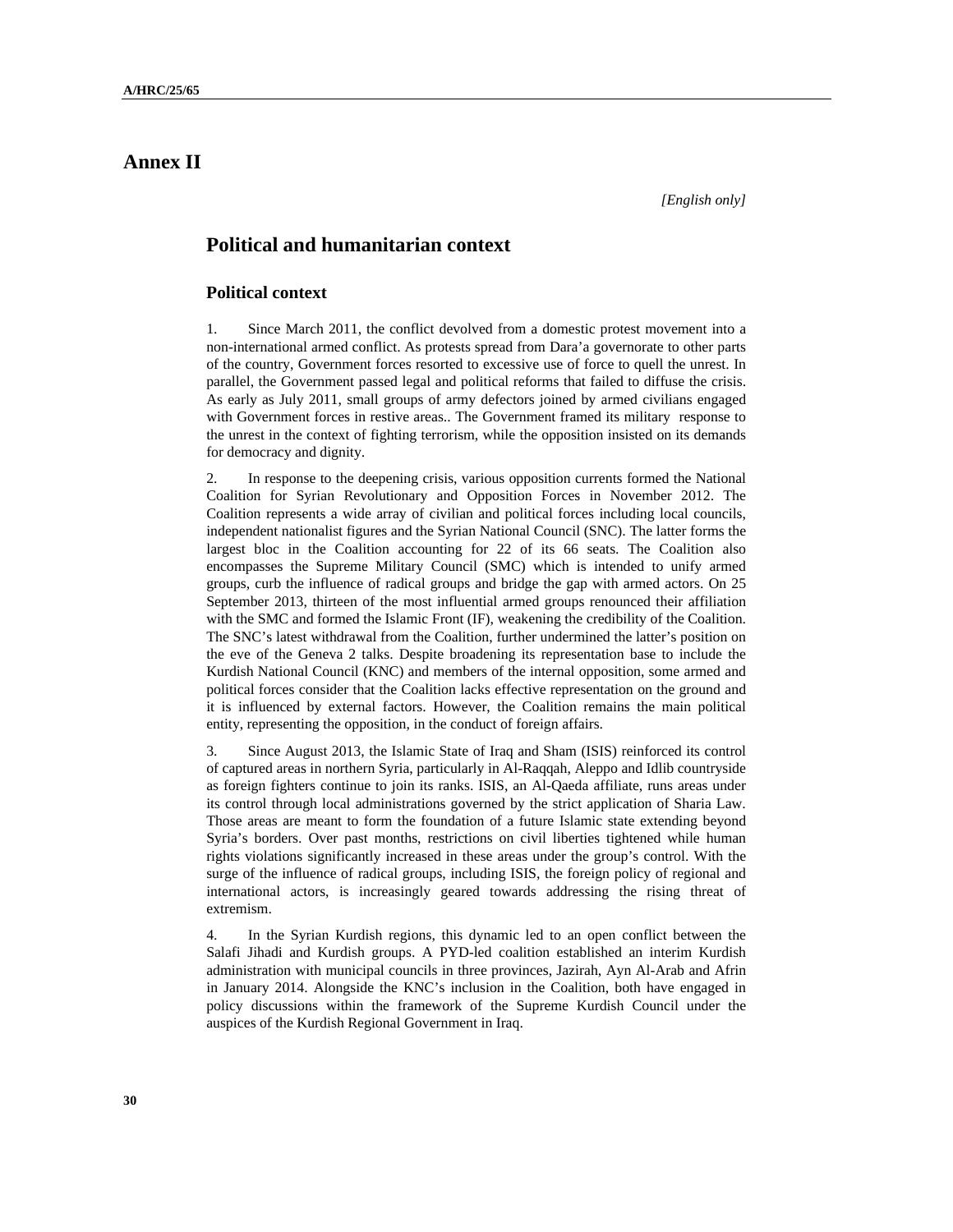5. The intensity of the conflict reached the threshold of a non-international armed conflict by February 2012 with significant local, regional and international implications. Lebanon's domestic dynamics have been seriously affected by the war in Syria. Political polarization has markedly increased against the backdrop of local parties' conflicting positions on the Syrian conflict. Hezbollah's subsequent direct military involvement on the side of the Government and the mobilization of Sunni fighters to join the ranks of armed opposition groups in Syria aggravated existing sectarian tensions.

6. By the end of 2011, regional cleavages were evident through the positions of various Governments and regional actors either in support of the Syrian Government or the opposition. This regional dynamic increasingly defined the military and political conduct of warring parties and complicated the prospect of a peaceful settlement. On the international stage, differences among the five permanent members of the Security Council prevented an effective approach towards resolving the conflict.

7. The chemical weapons attacks in Damascus governorate on 21 August 2013 and their aftermath have altered the course of international diplomacy vis-à-vis the conflict. As consensus for military action against the Government faltered, a framework agreement was reached between the United States and Russia for the destruction of the Syrian chemical stockpile on 13 September 2013 through Security Council Resolution 2118. Cooperation between the two Governments to broker the agreement signaled a closer approach on the Syrian conflict, particularly on the need for a political settlement. This was a significant departure from their previous positions. International consensus on dealing with the Syrian chemical threat and the need for political settlement led some countries in the region to moderate their approach towards the crisis and accelerated the diplomatic momentum towards the Geneva 2 talks.

8. Despite internal dissension, the Coalition voted in favour of participation in the Geneva II talks which started on 22 January 2014. The basis for the talks. mediated by Joint Special Representative Lakhdar Brahimi, is the June 2012 Communiqué which calls for an immediate ceasefire; the formation of a transitional government with executive powers including representatives from the opposition and the government, maintainance of the territorial integrity of Syria and allowing humanitarian access among other aspects. The nature of the transitional Government and the lack of effective means to enforce a ceasefire on the ground remain serious obstacles. Despite serious impediments, the talks represent the most serious diplomatic initiative so far to resolve the conflict. Emphasis on the need for a political settlement is consistent with the Commission's longstanding position, specifically that there is no military solution to the conflict and that it is only through an inclusive Syrian dialogue that a peaceful transition can be attained.

### **Humanitarian context**

9. Nearly nine million people, more than a third of the population, have fled their homes since March 2011. Of these, over 2.4 million are refugees in neighbouring countries, stretching hosting communities to their limits. One-fifth of Lebanon's population are Syrian refugees. In Jordan, Zaatari camp has become one of the country's largest "cities". Thousands of Syrians are also trying to cross from Egypt or Libya to Italy. Hundreds have perished at sea.

10. An estimated 6.5 million Syrians are internally displaced. Of concern is the situation of approximately 250,000 persons who remain trapped. A third round of vaccinations in response to a polio outbreak was carried out in January 2014, reaching more than two million children. The provision of assistance is, however, increasingly manipulated by all sides, in breach of the principle of non-discrimination. Humanitarian actors continue to work in dangerous conditions across the country.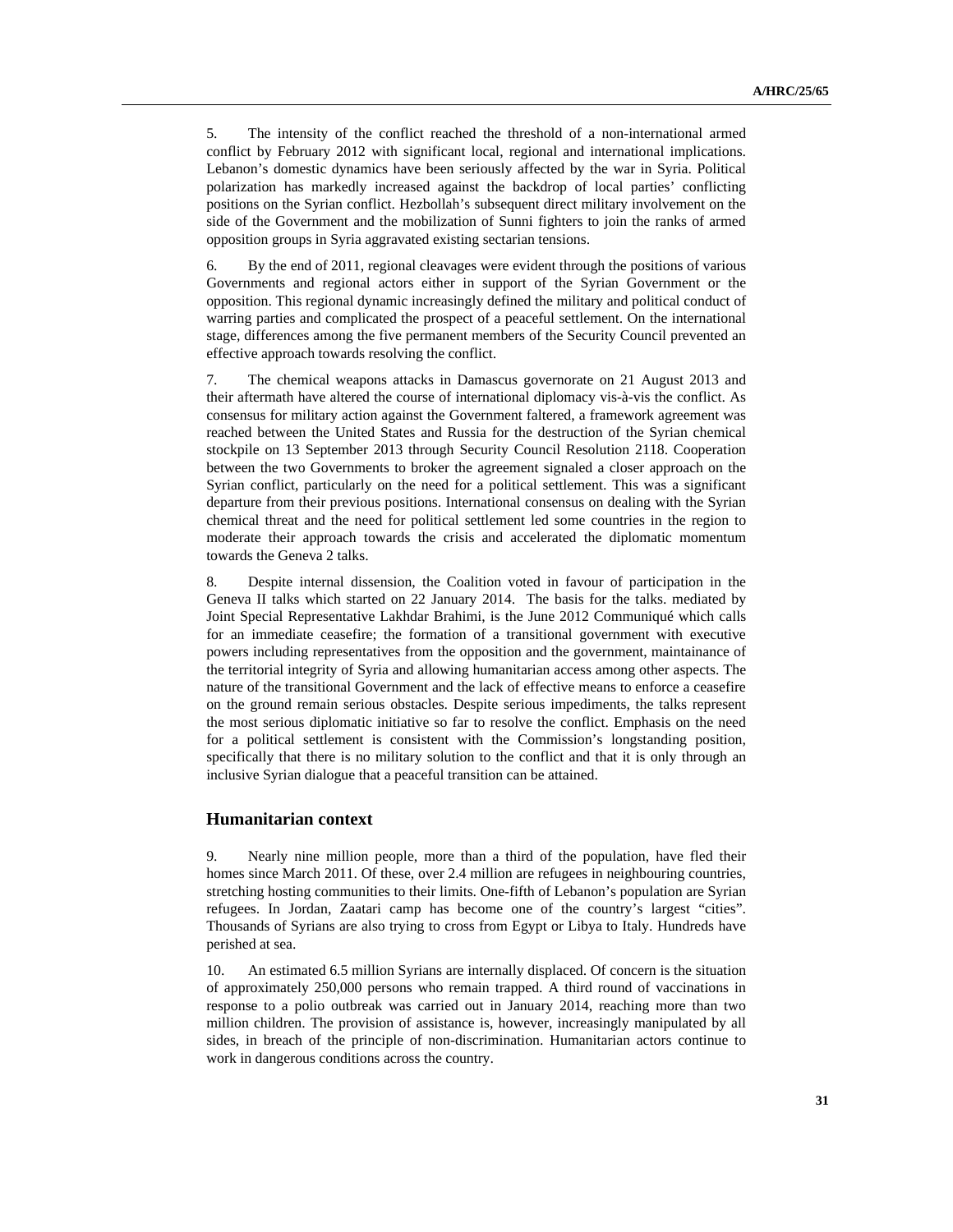11. Economic sanctions imposed by some Member States adversely affect the socioeconomic situation. The Syrian Pound has been devalued by over 50 per cent since the outbreak of the crisis. Prices for basic items have risen sharply. Many families are living in abandoned buildings, schools or in makeshift shelters, without sufficient food, water or medicine. Health and sanitation services have deteriorated, leading to the spread of communicable diseases.

12. The second International Pledging Conference for Syria was held in Kuwait City on 15 January 2014. Donors are encouraged to fulfil the \$2.4 billion (of the \$6.5 billion appeal) pledges to help UN agencies and partners provide aid to Syrians affected by the conflict.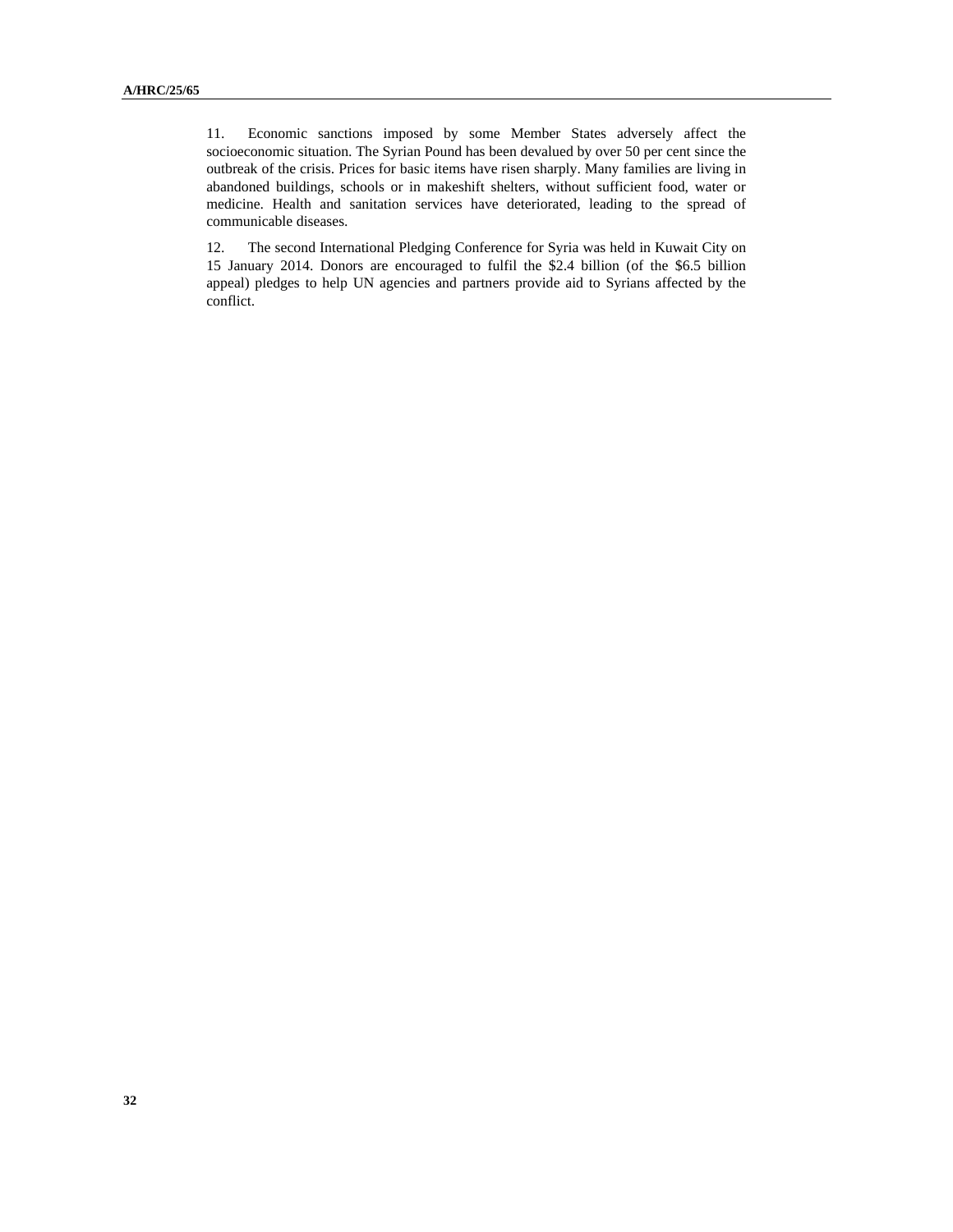## **Annex III**

*[English only]* 

## **Specific mandate on massacres**

1. The Commission continued to carry out its special mandate to investigate all massacres.<sup>a</sup> The Commission has not been granted access to conduct investigations on the territory of the Syrian Arab Republic. This has severely hampered its efforts to establish the circumstances of a number of alleged massacres to its evidentiary standard. In many parts of Syria, communication lines, including phone and internet, have been restricted or cut. In the incidents described, the intentional mass killing and identity of the perpetrator were confirmed to the commission's evidentiary standards.

### **Government forces and pro-Government militia**

### **Qarfah Village, Dara'a, 6 June 2013**

2. On 6 June 2013, Government forces and armed men in plain clothes executed five civilians, including a four-year-old girl during an incursion into a private house in Qarfah village. Government forces raided the house after arresting and killing a male member of the family at a military position in Izraa, on the suspicion that he was a member of a non-State armed group.

### **Al-Zarra, Tal-Kalkh area, Homs, 15 July 2013**

3. On 15 July 2013, seven members of a local Reconciliation Committee in the village of Al-Zarra were shot dead by local pro-Government Popular Committee members from a neighbouring Alawite village. The victims were unarmed civilians. Among them were two retired Syrian army officers and a former mayor of a village in the area.

4. The Reconciliation Committee members were killed as they were accompanying unarmed rebels on their way to the State police station in Talkalakh, in order to facilitate their surrender. Their convoy was ambushed near an army checkpoint and attacked by Popular Committee members from a neighbouring village. Neither the Reconciliation Committee members nor those being escorted were carrying arms.

### **Karnaz, Hama, 26 September 2013**

5. On 26 September, eight members of a family were killed in their home by Government forces and pro-Government militia. The massacre occurred as Government forces raided the house in order to confiscate agricultural goods, on the suspicion that they were being used to feed armed opposition fighters. When the mother in the family refused to hand over the foodstuffs, Government forces killed the woman and seven family members.

## **Non-State armed groups**

**Jamlah Village (Dara'a), 3 March 2013** 

 $\overline{a}$ 

a See A/HRC/22/59, para 42.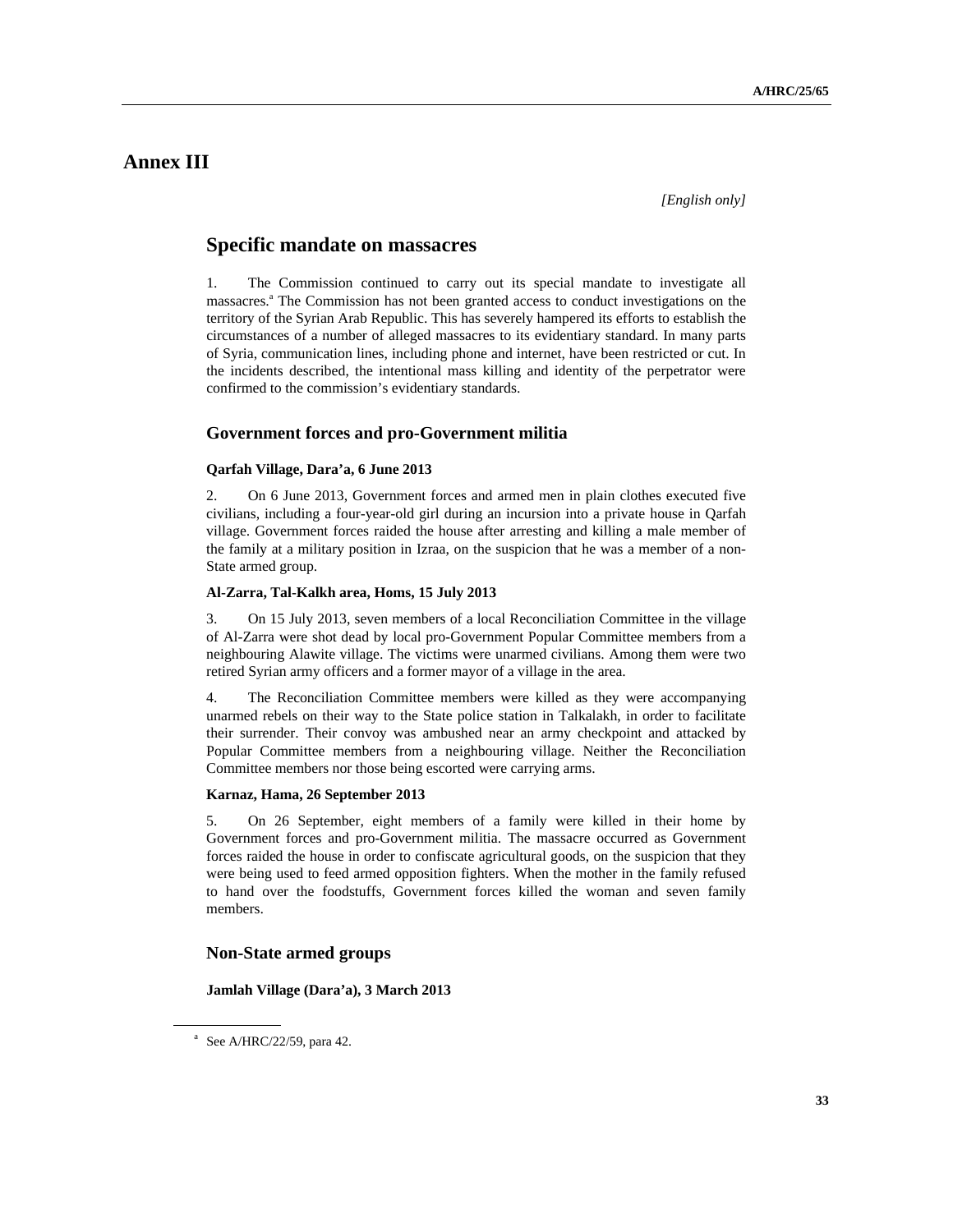6. On 5 March 2013, the Yarmouk Martyrs Brigade executed nine members of the Syrian armed forces who had been captured and were hors de combat. The troops were detained during an attack on a military position in Jamlah village. The captured soldiers were subsequently executed by gunfire.

#### **Khan Al-Assal, Aleppo, 22-23 July 2013**

7. On 22 and 23 July NSAGs captured and executed more than 50 government soldiers and a number of civilians during an attack on the town of Khan al-Assal, outside Aleppo. Video material collected online indicates that the detainees were executed by gunfire after their capture by members of the Ansar al-Khilafa Brigade.

### **Al Hiffa region, Latakia, 4-5 August 2013**

8. During the first week of August 2013, more than 100 civilians were killed during a military operation conducted by non-State armed groups. The killings occurred in the context of a military attack that started on 4 August 2013, in which a number of non-State armed groups participated. The operation targeted a cluster of Alawite villages in Al Hiffa, and was referred to by some groups as Operation Liberation of the Coast, or Campaign of the Descendants of Aisha the Mother of Believers by other groups. The main participating non-State armed groups in the operation were Jabhat Al-Nusra, Suqor Al-'Iz, Ahrar Al-Sham, Liwa' Al-Mouhajireen and Harakat Sham Al-Islam, as well as Soqoor Al Sahel Brigade and Western Central Front of SMC. Small local groups from local Sunni villages also participated.

9. Non-State armed groups first attacked a military position on a hilltop around 500 meters from the villages. The position was equipped with tank, rocket launcher and other heavy weaponry, and had been used to fire artillery on the opposition held town of Salma and other areas. After capturing this and other military positions in the area, the fighters moved to attack the nearby villages, including Inbatah, Al-Hamboushiyah and Blouta, in some places engaging Syrian forces in combat, but also firing indiscriminately at civilians and civilian houses. Civilians were killed during this assault, while others were killed while escaping.

10. The victims included men, women and children. During the attack, armed non-State groups also abducted an estimated 200 women and children. Their whereabouts remain unknown. The discovery of mass graves was reported after Government forces regained control of the villages around 16 August 2013. Victims were killed by gunshot or by sharp objects. Several bodies were decapitated, burned or otherwise mutilated.

11. Statements from participating commanders as well as material available online strongly suggest that this specific operation received a financial contribution of 400,000 Euros from an identified individual. A second person of unknown nationality contributed 150,000 Euros to the operation.

#### **Al-Madmouma, Idlib, 26 August 2013**

12. On 26 August 2013, several members of a non-State armed group affiliated to Ahrar Al-Sham, attacked the village of Al-Madmouma, near Ma'aret Al-Nu'man. During the night, armed men entered a house and killed 16 civilians, including six children, three women and two elderly men. The killings occurred in the context of disputes between the group and a tribe present in the area.

### **Maksar Al-Husan, Homs, 10 September 2013**

13. On 10 September 2013, 18 civilians were killed in Maksar Al-Husan in the context of a military campaign against a group of three Alawite villages nearby. Non-State armed groups affiliated with Jabhat Al-Nusra and Ahrar Al-Sham Movement conducted the assault. Victims included several elderly women and men, as well as children.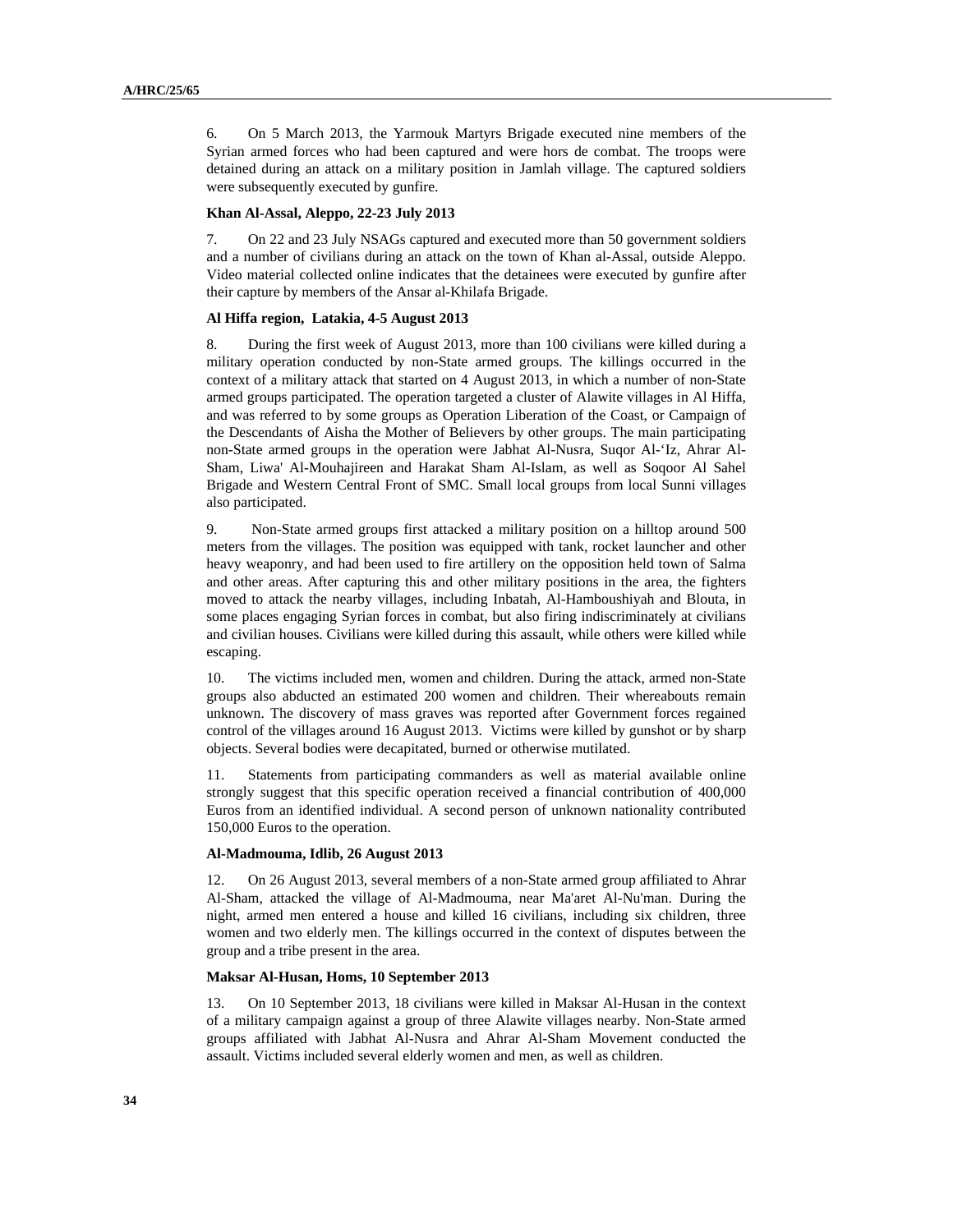#### **Deir Attiya, Damascus, 20 November 2013**

14. Nine medical staff at Basil State Hospital in Qalamoun were taken hostage and killed by members of Islamic State of Iraq and Al-Sham (ISIS) and Al-Khadra Battalion. The killings and the attack on the hospital occurred in the context of an assault against several locations and positions in Deir Attiya city. Government sources reported to have retrieved the bodies of the victims after Government forces regained control of the hospital on 13 November 2013.

### **Sadad, Homs countryside, 21-28 October 2013**

15. On 21 October 2013, multiple non-state armed groups, including Al-Islam Shield battalions affiliated to Maghawir Forces and Jabhat Al-Nusra launched an attack on Government forces based in the Christian town of Sadad. A number of civilians were killed during the ensuing clashes. The perpetrators of the killings have not been established in each incident.

16. Two elderly civilians were shot and killed by members of a non-State armed group. Members of the police force were also killed. Four elderly women were reportedly found shot dead in an area controlled by the armed groups. All killings took place in close quarters.

### **Unknown perpetrator**

### **Sadad, Homs countryside, October 2013**

17. On 21 October 2013, multiple non-state armed groups launched an attack on Government forces based in the Christian town of Sadad. On 28 October, Syrian Government forces regained full control of Sadad. An entire family, a woman, her two young children, two elderly parents and her mother in law, were later found dead in a well. One of the victims was handcuffed with his arms behind his back and had been gagged with a cloth. All six civilians had been shot in the head. The area in which the victims were found dead had been under the control of the Government. Non-state armed groups had been positioned in a school near the family's home.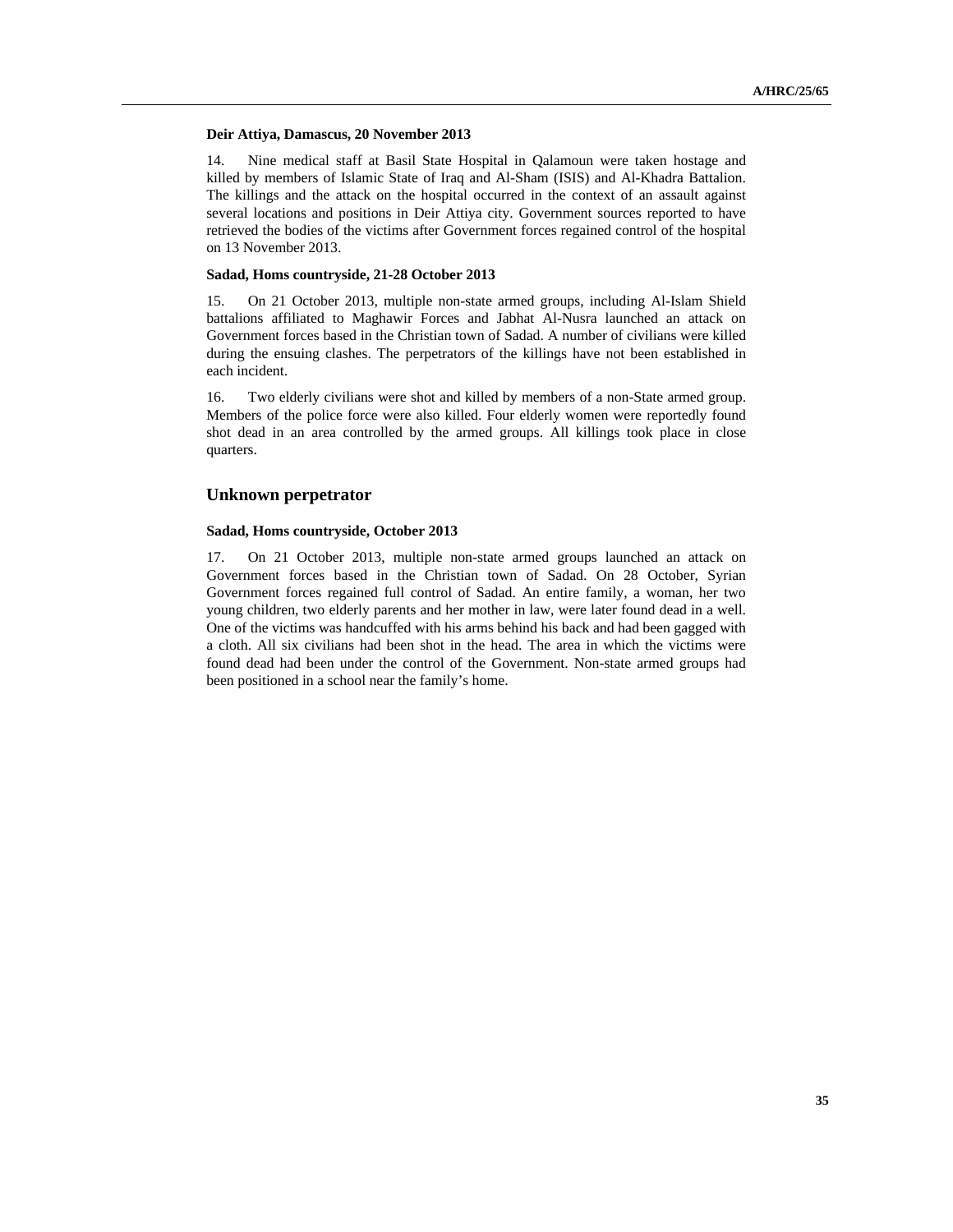## **Annex IV**

## **Without a trace: enforced disappearances in Syria**

## **I. Introduction**

1. Women, standing outside detention centres and holding photographs of their disappeared male relatives, have become an enduring image of suffering in Syria. It is an image which speaks to the essence of the violation of enforced disappearance: the taking of a loved one, the desperate search for information through official and unofficial channels, and the torment of those left behind. Those who wait are often the only visible trace of the violation.

2. An enforced disappearance is an arrest, detention or abduction, followed by a refusal to acknowledge the deprivation of liberty or by the concealment of the fate or whereabouts of the disappeared. Cases of enforced disappearances were first documented by the Commission of Inquiry on the Syrian Arab Republic during the pro-democracy protests in March 2011. As the unrest devolved into an armed conflict, the investigation covered practices related to enforced disappearances perpetrated by all parties to the conflict. Investigations uncovered a consistent country-wide pattern in which people – mainly adult males – have been seized by the Syrian security and armed forces, as well as by pro-Government militias, during mass arrests, house searches, at checkpoints and in hospitals. In some instances, the disappearances appeared to have a punitive element, targeting family members of defectors, activists, fighters as well as those believed to be providing medical care to the opposition.

3. Over the last year, specific anti-Government armed groups have begun to abduct certain categories of civilians and hold them hostage. Persons perceived to be supporting the Government, human rights defenders, journalists, activists, humanitarian workers, and religious leaders have been seized by various armed groups and held under the threat of death until their release was negotiated for ransom or a prisoner exchange. Hostage-taking is a war crime, characterized by coercion and the infliction of a threat until the demands of the captor are met.

4. In contrast, enforced disappearance –the subject of this paper– is a denial of the very existence of its victims, placing them outside the protection of the law. Authorities across Syria have refused to provide information about the fate or whereabouts of disappeared. In some instances, there appeared to be a policy of not providing such information to families. Many of those interviewed were too frightened of reprisals to make official inquiries. In some cases, relatives who approached the security services were themselves arrested. The Government has perpetuated a system of arrests and incommunicado detention that is conducive to enforced disappearances. There is also evidence that some anti-Government armed groups have adopted practices that could be considered tantamount to enforced disappearances. This paper charts the major trends and patterns of this phenomenon in Syria from March 2011 to November 2013 and draws from numerous first-hand interviews conducted by the Commission over this period. The Commission regrets that it was not able to access the country. This limited its ability to investigate inside Syria, especially cases of anti-Government armed group abuses.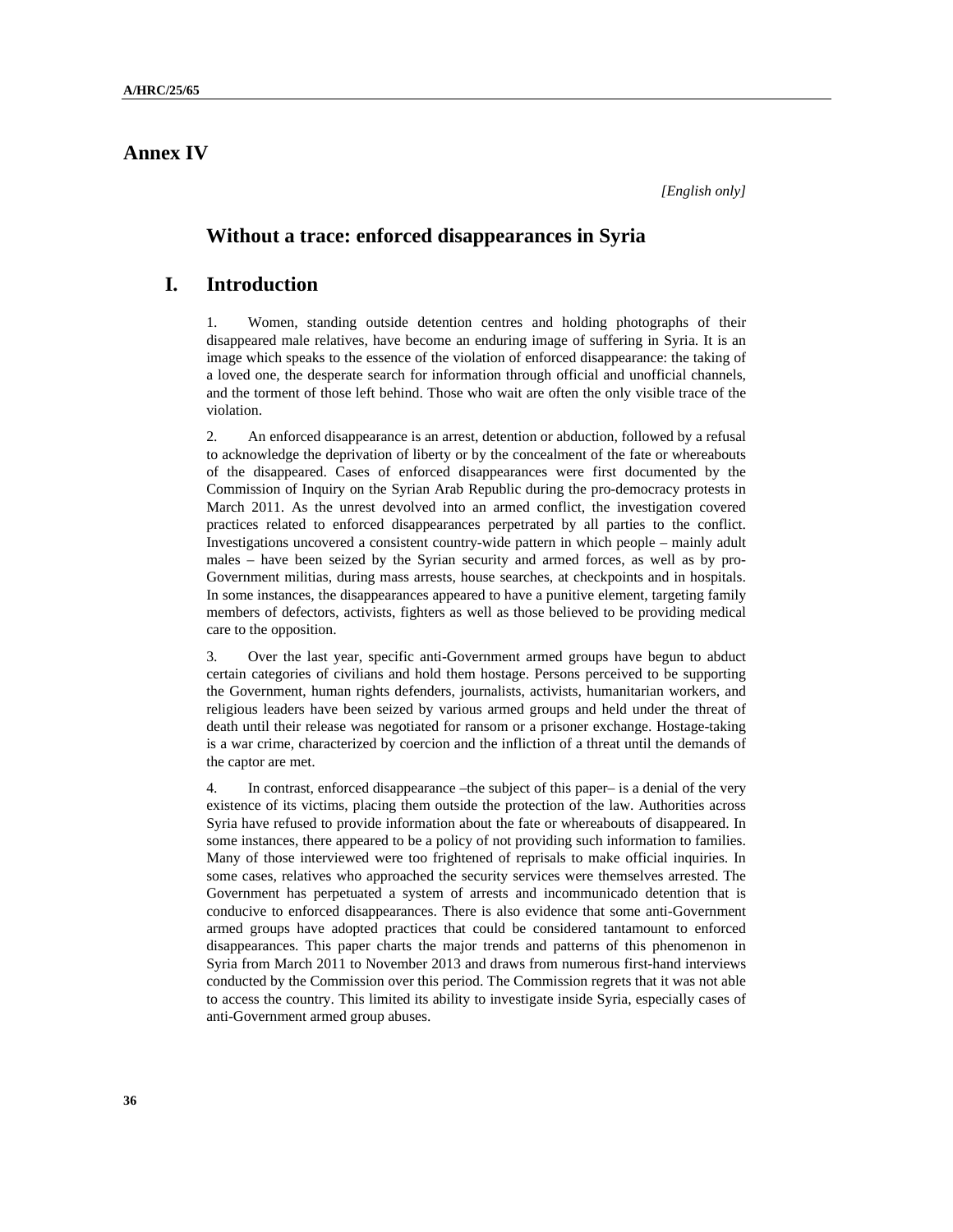5. The practice of forcibly disappearing persons is prohibited under customary international humanitarian law, binding all parties to the conflict in Syria. The definition of an enforced disappearance is set out in the United Nations Declaration for the Protection of All Persons from Enforced Disappearance and the International Convention for the Protection of All Persons from Enforced Disappearance, which crystalises custom. Under international human rights law, an act of enforced disappearance is committed by agents of the State or by persons or groups of persons acting with the authorization, support or acquiescence of the State, thus resulting in a human rights violation. In the context of international humanitarian law, this requirement must be interpreted to include agents of non-State actors, in order for this prohibition to retain significance in situations of noninternational armed conflict such as Syria.

6. Under international human rights law, the prohibition of enforced disappearances is a non-derogable State responsibility. No legitimate aim or exceptional circumstances may be invoked to justify the practice of enforced disappearance. When perpetrated as part of a widespread or systematic attack against a civilian population, with the intent of removing a person from the protection of the law for a prolonged period of time and pursuant to or in furtherance of a State or organizational policy, enforced disappearances can amount to a crime against humanity incurring individual criminal responsibility. Enforced disappearances are continuing human rights violations and crimes, persisting for many years after the initial deprivation of liberty.

7. The Criminal Code of the Syrian Arab Republic does not criminalise enforced disappearances as an autonomous crime. Any act of enforced disappearance violates a number of fundamental rights enshrined in the 2012 Syrian Constitution, the Arab Charter on Human Rights and the International Covenant on Civil and Political Rights, to which Syria is party. These rights include the right to liberty and security of persons, the right not to be arbitrarily detained, the right not to be subjected to torture or to cruel, inhuman or degrading treatment or punishment, the right to a fair trial and the right of all persons deprived of their liberty to be treated with humanity and with the inherent dignity of the human person. Enforced disappearances also violate and imperil the right to life.

8. Enforced disappearance, by definition, requires an absence of information about the fate or whereabouts of a loved one. Investigating this violation presents unique challenges as physical evidence is elusive or entirely absent. It can be years before the fate of the disappeared person comes to light, if ever. The truth regarding the fate of the many disappeared in Syria and the extent of the phenomenon of enforced disappearance will likely only fully be grasped in the aftermath of the conflict.

9. The victims of this violation number far beyond the individuals disappeared. The families and loved ones of those disappeared endure a mental anguish that amounts to a further violation of their human rights. It is a continuous violation that remains unabated until the fate of the disappeared is uncovered. To forcibly disappear a person is to negate their being and deny their relatives' right to know the truth.

## **II. The deprivation of liberty: a targeted campaign**

10. Enforced disappearances have been carried out since the beginning of the uprising in Syria. Most disappearances were perpetrated by intelligence and security officers, as well as by the Syrian army, sometimes in conjunction with pro-government militias acting on behalf of the Government. In all the cases documented, the perpetrators operated with impunity.

11. The violation of enforced disappearance is often a gateway to the commission of other offences, most particularly torture. Survivors of enforced disappearances consistently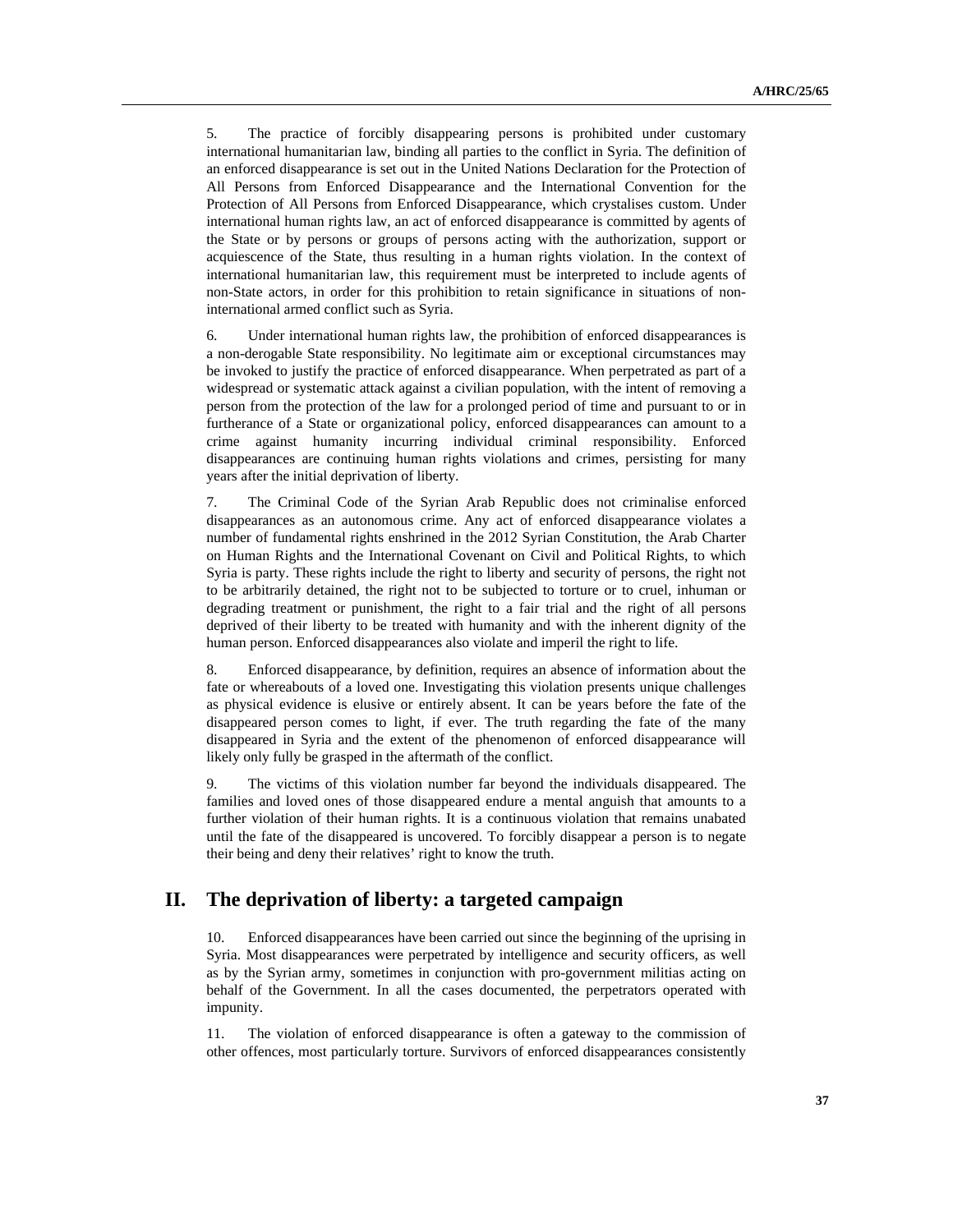described being subjected to torture during their detention. In all the instances documented, the victims were denied their fundamental right to due process. They were deprived of contact with the outside world, including close relatives. No legal assistance was provided. They were placed outside the law, at the mercy of their captors.

## **A. Silencing the opposition**

12. Consistent accounts indicate that in the early days of Syria's unrest, enforced disappearances were employed by the Government to silence the opposition and spread fear amongst relatives and friends of demonstrators, activists and bloggers.

13. Military commanders undertook a coordinated policy together with intelligence agencies to target civilian protesters through mass arrests and enforced disappearances in 2011 and early 2012. A former officer of an army brigade operating in Al-Waer in Homs stated that during the army operations in Bab Amr in January 2012, soldiers attacked protesters in the streets while intelligence officers systematically arrested all those who were not killed. Following the attacks against demonstrators, the same brigade carried out house raids, jointly with intelligence officers, indiscriminately arresting more individuals. Their families were never informed of their whereabouts.

14. One survivor, arrested by the Air Force Intelligence in March 2011 after taking part in a demonstration, was transported to the Mezzeh Airport Prison, where he was interrogated and tortured. Subsequently, he was transferred to the premises of the Air Force Intelligence, where a high-ranking officer openly threatened to kill him should he participate in further demonstrations. Throughout his ordeal and despite repeated attempts to locate him, his family was never notified of his arrest, detention and whereabouts.

15. Another interviewee who, together with his cousin, participated in protests in Jisr El Shoughour, Idlib in June 2011, reported that security forces raided his cousin's house shortly after the demonstration, and abducted him from his bed. His cousin was taken to an unknown location and his whereabouts were never disclosed. The interviewee said "on more than one night, my daughter woke up after she heard her mother crying. Every night, we thought that the security services were coming to get us".

16. Consistent testimonies reveal a pattern; the vast majority of those disappeared in 2011 and early 2012 were young men. A man, who defected from the political security branch of Aleppo in March 2012, reported that officers received orders to arrest every young male and adolescent between 16 and 40 years old that participated in demonstrations.

17. The available accounts indicate a policy targeting civilians executed through various organs of the Syrian Government, aimed at stifling the protest movement. Enforced disappearances were employed to instil fear, oppress and assert control over persons taking part in demonstrations against the Government and were undertaken during coordinated attacks on the civilian population.

## **B. Enforced disappearance as reprisals and punishment**

18. In certain cases, enforced disappearances had a strong punitive element, targeting those perceived to be either supportive of the opposition or insufficiently loyal to the Government.

19. Several interviewees indicated that soldiers who refused to execute orders or were suspected of harbouring opposition sympathies were subjected to reprisals, including disappearance. A former army conscript, who operated in the town of Tseel in Dara'a in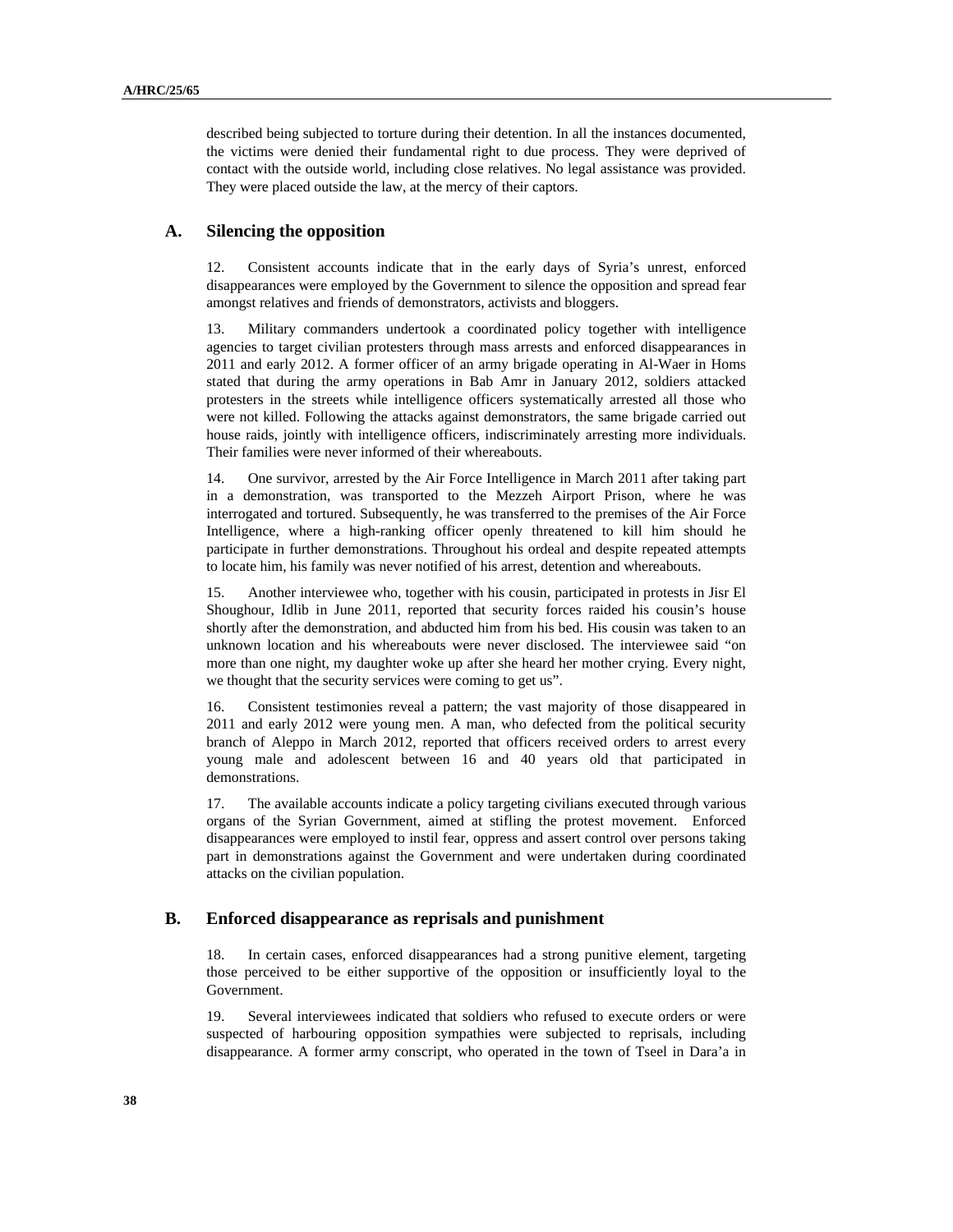November 2011, revealed that four of his fellow soldiers were arrested by their superiors after they refused to open fire on a group of peaceful demonstrators. The interviewee never saw them again, inferring that insubordination was punished by disappearance.

20. Relatives of those individuals wanted by the Syrian security apparatus have also been victims of enforced disappearances. A young man, who defected from the Republican Guard in June 2011, explained how his superiors came to his village in Dara'a, three weeks after his defection. They arrested his younger cousin, in an apparent reprisal. His cousin was taken to an unknown location and his fate never uncovered. Another protester reported that after he participated in several peaceful demonstrations in Dael, Dara'a, in March 2011, agents of the Political Security raided his house and forcibly disappeared one of his brothers. He stated plainly, "my brother was probably detained because of me". He believed that his brother's abduction was aimed at instilling fear in the relatives of protesters to deter them from participating in demonstrations.

21. Doctors were disappeared as punishment for their perceived support of anti-Government armed groups. An employee of Zarzor hospital in an anti-Government armed group-held part of Aleppo testified about a series of disappearances targeting medical personnel carried out by the Aleppo Air Force Intelligence between June and December 2012. These disappearances appeared to be aimed at punishing doctors who provided medical services in opposition areas, and deterring others who would consider doing the same.

## **C. A tactic of war**

22. As the unrest devolved into a full-blown conflict, those affiliated or perceived to be affiliated with anti-Government armed groups became targets for disappearance. The initial arrests and abductions most often took place during Government searches of restive areas or at the checkpoints encircling those localities.

23. Bab Amr was the scene of mass arrests and disappearances during ground attacks by Government forces between February and May 2013. In March 2013, clashes between the Free Syrian Army and the national army broke out in the Homs city neighbourhood of Bab Amr. Aided by pro-Government militias, the army raided Bab Amr and abducted several residents whose location and fate remain unknown. In May 2013, campaigns of arrest took place in Hama, many of those taken remain disappeared.

24. Men were also abducted at checkpoints manned by Government-affiliated militias and popular committees. One eyewitness described how his neighbours were arrested at a checkpoint controlled by what he believed to be *shabbiha*, in Al Ghantoo, Homs, on 4 April 2013. Men wearing civilian clothing stopped their car and arrested a man. He was subsequently taken to an unknown location. His family does not know where to look for him. On 8 June 2013, a family of internally displaced persons was trying to make their way into Jordan when military forces positioned in the Al-Waer neighbourhood of Homs stopped their car at a checkpoint. The husband was arrested and taken to an unknown location, while his wife and children were ordered to return to their hometown, despite ongoing violence. He has not been seen or heard from since.

25. As noted in "Assault on medical care in Syria" (A/HRC/24/CRP.2), wounded civilians perceived to be affiliated with the opposition are being disappeared from hospitals. This alarming phenomenon has significantly increased over the past months. An interviewee from Nabak, Dara'a governorate, explained that due to a lack of medical facilities in FSA-controlled areas, injured civilians were forced to go to governmental hospitals, where many disappeared between April and May 2013.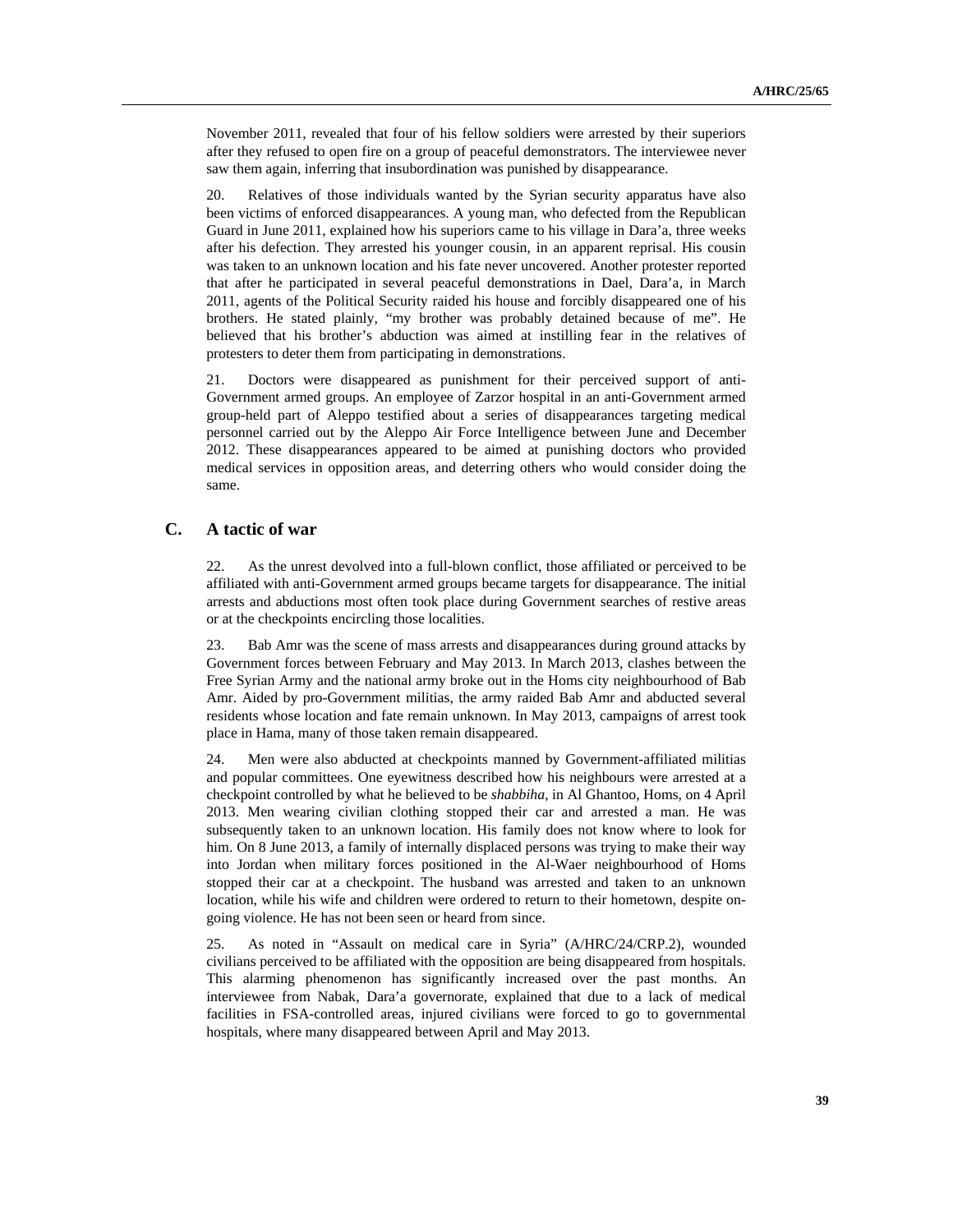## **Without a trace**

26. Defectors who participated in mass arrests as well as survivors revealed that in the majority of cases, the officers in charge of the initial arrest took the abductees to the premises of their respective security or military branches. Despite the organised nature of the arrests and detentions, authorities often failed to record the personal details of detainees, including those who died in detention, making it difficult to trace them and inform their families. The family of a person arrested in Idlib in September 2011 attempted to determine his whereabouts. The interviewee described how "Wherever they searched, the authorities said that his name was not recorded".

27. A defector told of a mass arrest in Jisr Al Shoughour, Idlib in June 2011, where those detained were taken to a school that was used as an ad hoc detention facility. There, detainees were subjected to painful and humiliating physical treatment. Their names were never registered rendering any attempts to determine their whereabouts futile. In late August 2011, officers of the Military Security in Latakia arrested four family members of an interviewee and took them to an unknown location. Three weeks later, a young man who was arrested together with the interviewee's cousins informed him that his relatives had been transferred to the military hospital of Latakia. Upon inquiry, it was discovered that their names never appeared in the hospital's registry.

## **Anti-Government armed groups**

28. In 2013, specific anti-Government armed groups adopted a practice of hostagetaking, targeting civilians perceived to be supporting the Government, human rights defenders, journalists and religious leaders. The emergence of a pattern of abductions and arbitrary deprivation of liberty has characterized the ever-growing presence of certain armed groups, particularly in northern Syria.

29. The fear of such kidnappings and hostage-takings has gripped the civilian populations living under the control of certain armed groups. The perpetrators seize, detain and threaten to kill their victims in order to coerce a third party – whether the families of the kidnapped, their communities or the Syrian authorities – to fulfill their conditions for the release of the hostage. Such acts, motivated by material gain and extortion, intimidate and coerce the families of the kidnapped and their communities.

30. Hostages are taken with the intent to instrumentalise their liberty and security for ransom or prisoner exchange. Such offenses leave families in a state of uncertainty regarding the whereabouts of their relatives, but do not amount to enforced disappearances as the fate of the victims is not denied or concealed. In the current context in Syria, such conduct may amount to war crimes.

31. Information collected in recent months indicates that opposition armed groups such as the Islamic State of Iraq and Al Sham (ISIS) have taken control of territory in northern Syria and begun to adopt practices, such as incommunicado detention, that may lead to disappearances. In one incident, armed men believed to be members of ISIS were reported to have abducted two civilians on grounds of non-adherence to their interpretation of Islamic dress code. The group later denied holding them in captivity. The whereabouts of the detainees remain unknown.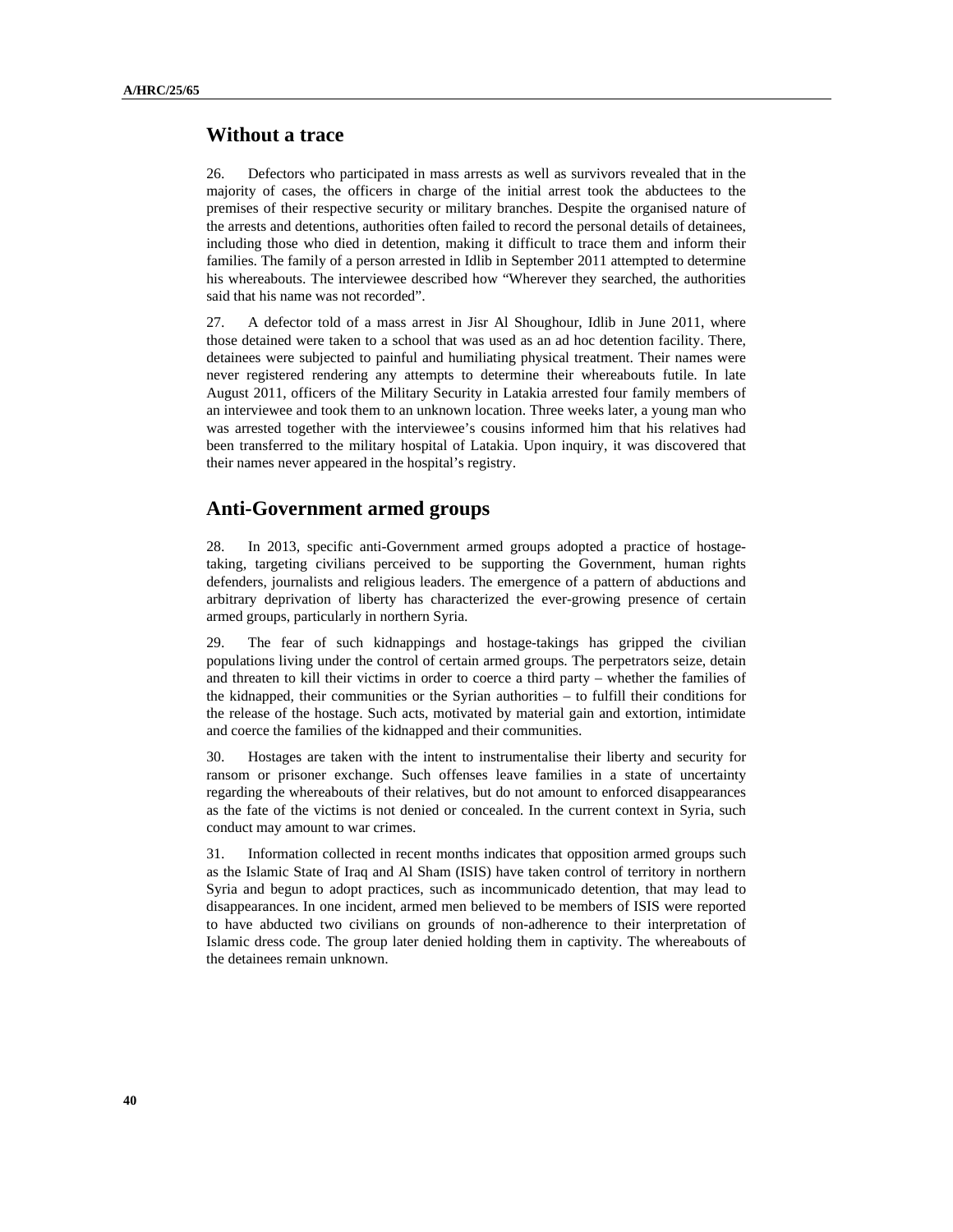## **III. Not knowing: the enduring agony of Syrian families**

32. The victims of enforced disappearance are not only those who have been disappeared. Enforced disappearances wreak havoc on families, tearing the social fabric of entire communities. Perpetrators intentionally create a paralysing uncertainty that leaves families hanging between hope and despair. Not knowing whether their loved ones are dead and, if so, what has happened to their bodies, they can neither mourn nor adjust to their loss.

## **A. A climate of fear**

33. Enforced disappearances are characterised by situations where family members fear retaliation if they question the authority of the disappeared person's captors. Where the State maintains a climate in which family members are too intimidated to inquire about detentions by security services, this is tantamount to a refusal or a denial of the person's fate.

34. In Syria, silence and fear shroud enforced disappearances. In several cases, individuals who reported a disappearance were themselves detained. The mother of two young men who disappeared in Idlib in June 2011 reported that her eldest son was arrested when he inquired at the Idlib Military Security Branch about the whereabouts of his brothers. He never returned. One interviewee further reported that while detained in Homs prison in 2012, she met a 60 year-old woman who had been arrested after she went to the Homs Security Branch to inquire about the fate of her disappeared son.

35. The result of such a climate of fear is that only a fraction of the number of disappearances is officially reported because relatives of those disappeared fear being targeted and punished by the authorities.

36. In the overwhelming majority of cases, when asked whether they inquired about the disappearance of their relatives, interviewees reported that they could not approach the authorities because of a well-founded fear of reprisal. Families revealed that attempts to locate their relatives would expose them to a fate similar to their loved ones and may subject the disappeared to greater danger. A young man whose brother disappeared in December 2012 in Homs explained, "Families constantly pray for their relatives, but will not risk sending another family member to detention." Another interviewee, whose son was arrested during a house search by Military Security officers in late October 2012 in Damascus, stated that he did not go to the Military Security branch himself, as he feared that by requesting information, he would also be arrested.

37. Reporting on the arrest of his cousin by pro-Government militias and Air Force Intelligence officers in December 2012 in Nabul, Aleppo, an interviewee explained, "If you go to the branch to ask about detainees, they will interrogate you. If you are a man, you will be tortured and detained too. If you are a woman, they will harm you and might detain you instead."

## **B. A policy of concealment**

38. Syrian families are in desperate need of official acknowledgment of what has happened to their relatives. An indication of this desperation are the 30 requests seeking official information from the Government, filed by Syrian families to the United Nations Working Group on Enforced or Involuntary Disappearances, over the course of 2012 (A/HRC/22/45).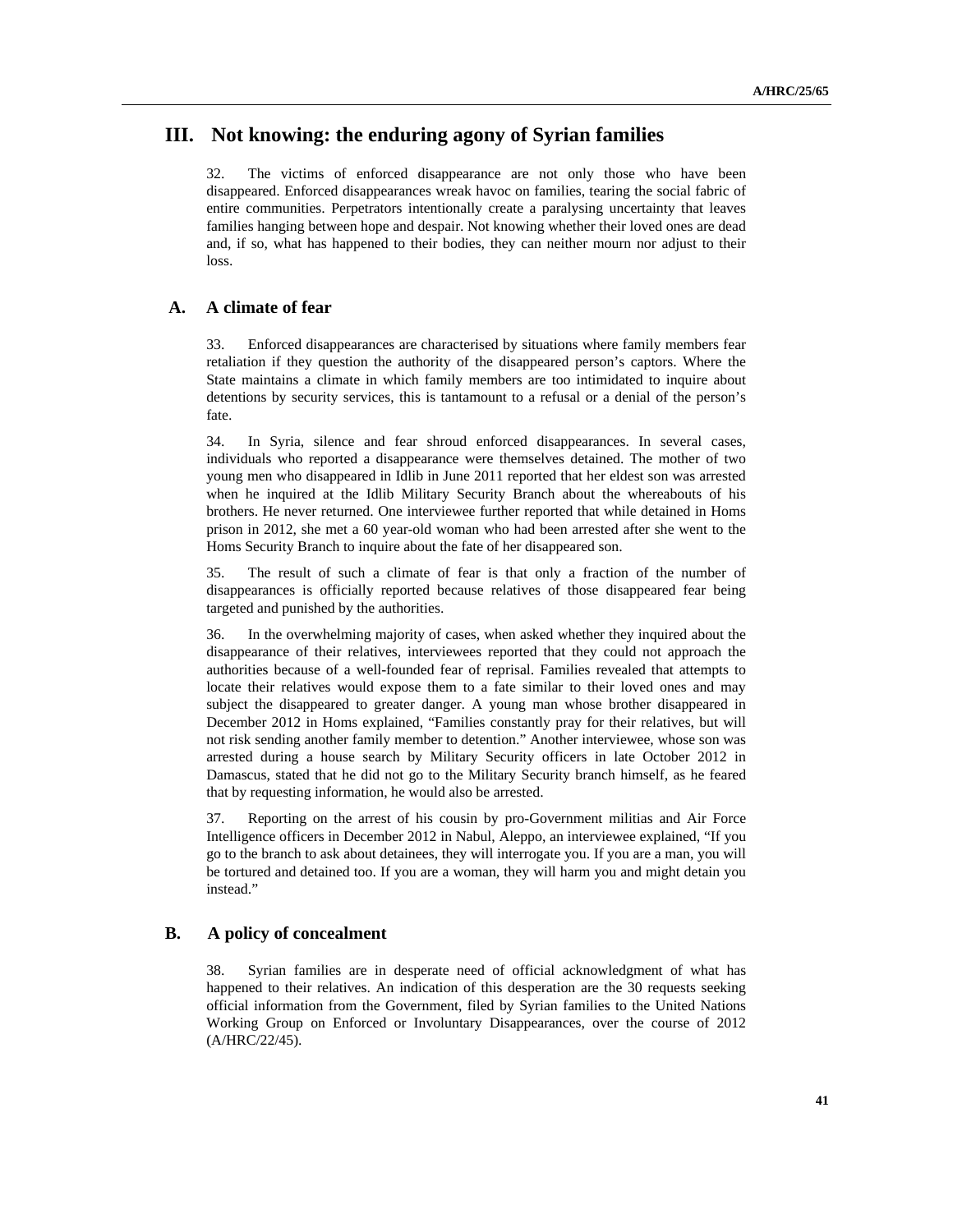39. Those who dared to approach the authorities to inquire about a loved one faced a systematic refusal to disclose the fate or whereabouts of the disappeared or to even acknowledge the deprivation of liberty. One survivor, who was arrested by pro-Government militias and Air Force Military Security officers in Latakia in July 2012, recalled the shock of his family upon his release, "No one informed my family about my detention; no one would dare ask the Air Force Military Security about their relatives. If you asked, no one would tell you." A relative of a man arrested in Naime, Dara'a, in 2011 stated, "His mother searched everywhere, but received no information from anyone".

40. The brother of a former Syrian Air Defence Force officer reported that after he decided to defect, in December 2011, his brother called his family expressing serious fears of being arrested or punished. This phone call was the last anyone heard of him. The interviewee explained that his family repeatedly approached all Syrian security services, including the Air Force Intelligence, the police, the army, and the state security services. He further described how they had to use intermediaries to approach the Air Force Intelligence, whose officers were instructed to fire upon anyone who came within 300 metres of their building. Despite the measures taken by the interviewee and his family, each security apparatus denied any knowledge of the arrest, detention or whereabouts of his brother.

41. A doctor who survived a disappearance in 2011 explained that after months of searching, his family managed to locate his place of detention. However, when they directly inquired to the authorities administering the detention facility, the authorities denied that their relative was held there.

42. In a revealing account, a man who defected from the Hama Air Force Intelligence at the end of 2012, described orders he received not to provide information about the whereabouts of detainees or to speak to their relatives. He added that cameras were placed at the gates of the Air Force Intelligence premises, to monitor the officers and deter them from speaking to families inquiring about their relatives.

43. In some instances, the families only discover the fate of the disappeared when their bodies are recovered or in a minority of cases, are returned to them. However, several accounts indicate that Government forces take deliberate steps to conceal the cause and circumstances of the death, violating the families' right to truth. Interviewees who had lost families members consistently described how their bodies were returned by Government authorities without explanation. In April 2011, a child was arrested in Dara'a, and taken to an Air Force Intelligence facility in Damascus. His family searched for their son in hospitals to no avail, fearing that he had been detained or killed. His body, bearing extensive signs of torture, was returned to his family in June 2011. No information was provided about the grounds for his detention or the circumstances of his death. The father of a young activist, arrested by security forces in late July 2012 in Latakia and whose whereabouts were unknown, received a phone call eleven days after his son's disappearance. He was asked to go to Damascus to recover the body of his son, who, he was told, had been killed in a car accident. The body bore traces of severe torture.

## **C. The anguish**

44. The heart of the anguish suffered by families lies in the authorities' systematic refusal to acknowledge the deprivation of liberty or to disclose any information about the relatives. Across Syria, parents, siblings, husbands, wives, children and friends wait anxiously to know the fate or whereabouts of their loved ones. Not knowing whether the disappeared is still alive, and if so in what state of health and under which conditions, causes a level of grief impossible to convey. The secrecy surrounding the fate of the disappeared has the effect of intimidating and punishing families by leaving them in a state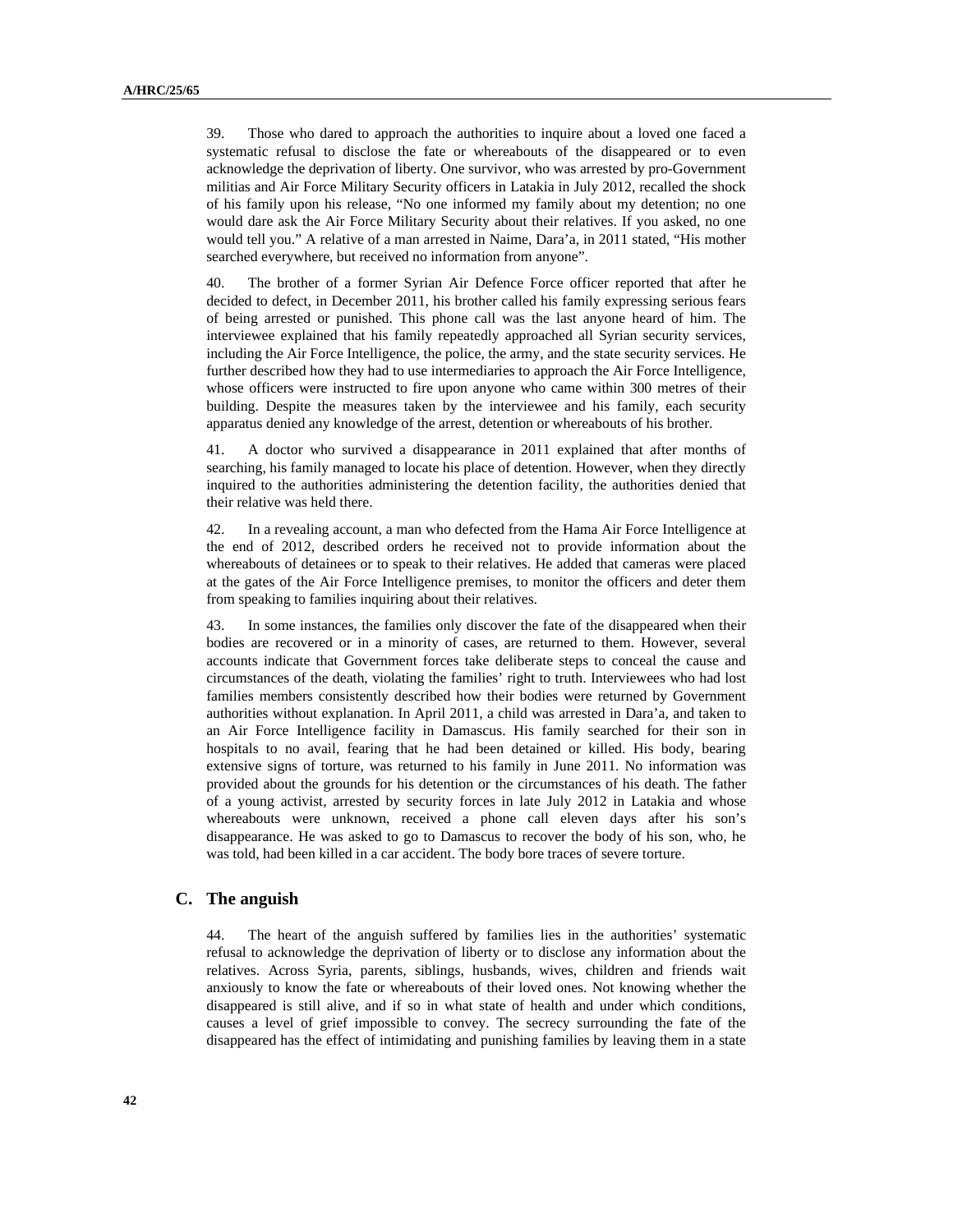of uncertainty and mental distress. This mental anguish may rise to the level of torture or inhuman treatment and makes entire families the victims of enforced disappearances.

45. The husband of a woman abducted by Military Intelligence officers in Hama in December 2011 and whose whereabouts were never disclosed, explained how traumatized his two-year old daughter has been since, "She cries when she sees a military uniform".

46. Consistent accounts have revealed that the principal means to obtain information is when a fellow detainee is released. A man held for over a year in the Military Police Branch of Hama described, in a harrowing account, how immediately after his release in May 2013, he was assailed by dozens of women thrusting photographs of their husbands, sons and fathers towards him. Another interviewee, released after a court hearing in Damascus in August 2013, was confronted with hundreds of people waiting outside the court, begging for news of their loved ones, in the hope that he had seen them in detention.

47. The desperation of families has left them vulnerable to extortion. Some pay bribes to those who, often falsely, claim they can provide information. One interviewee reported that his cousin, who had participated in peaceful demonstrations in Latakia, was arrested mid-2011 by Government security forces and taken to an unknown location. His family was too frightened to approach the forces responsible for his arrest. Instead they paid a bribe to a person who claimed to be connected to the security forces. This middleman informed the family that the disappeared was detained in the Air Force Intelligence detention centre. Shortly afterwards, the contact revealed, for more money, that he had been killed.

48. Another interviewee reported that his cousin was arrested by security officers on his way to Damascus in September 2013 and taken to an unknown location. His family learned of his arrest from a taxi driver who witnessed it. The disappeared's father repeatedly inquired about the fate and whereabouts of his son, to no avail. Only after he bribed one of his contacts was he able to learn that security officers belonging to the 4th Army Division had arrested his son for having published pro-opposition messages on a social media webpage. He was, however, unable to obtain any information about his son's location or state of health. The interviewee insisted that less privileged families are abandoned to their grief, saying that it was only because his uncle "had money and contacts" that he was able to obtain some information.

49. Besides the grave emotional and psychosocial impact, families also often have to cope with the economic consequences of disappearances. The absence of the main breadwinner creates financial difficulties that add to the extreme vulnerability of families. Women and children face specific hardships. The uncertainty created by the disappearance of their husbands or fathers has social and legal consequences, including on the status of marriage, right to inheritance and social welfare, and the management of the property of the disappeared person. Children of disappeared experience acute suffering with the loss of a parent. One young woman interviewed about the disappearance of her husband stated "I do not know how to live and care for my young children without their father".

50. Syrian authorities created a climate of intimidation such that families did not dare inquire about their loved ones or file any formal complaints, and systematically denied the disappearance or refused to disclose any information. They also violated their duty to duly investigate enforced disappearances. The Government has further violated families' nonderogable right to know the truth regarding the circumstances of the enforced disappearance, the progress and results of the investigation and the fate of the disappeared person.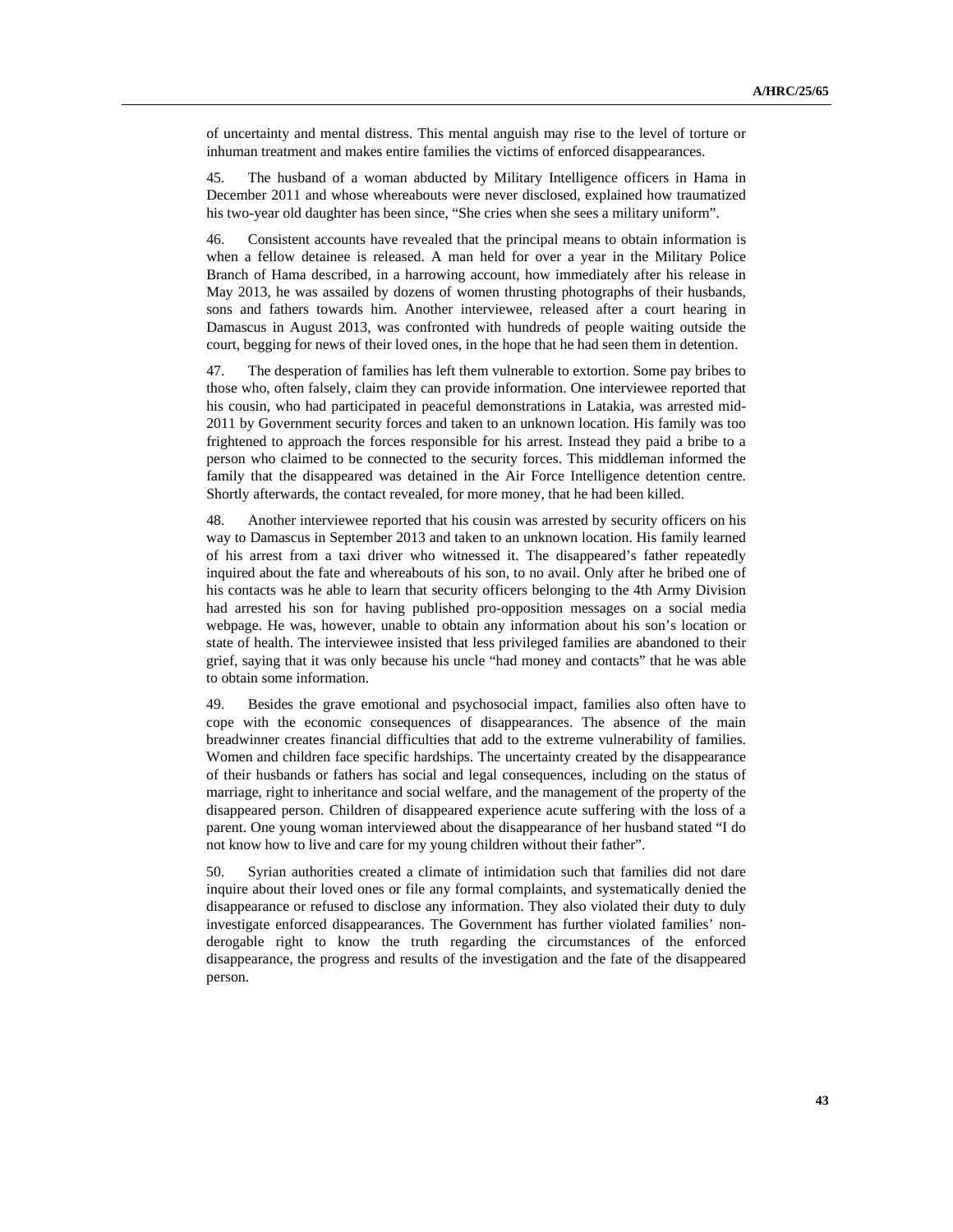## **IV. Conclusions and Recommendations**

51. The accounts presented in this paper only hint at the scope of the crisis of enforced disappearance in Syria and the state of fear in which ordinary citizens live.

52. Enforced disappearances are perpetrated as part of a widespread campaign of terror against the civilian population. Government forces have engaged in enforced disappearance in violation of their international legal obligations. Given the geographic spread of the documented cases and the consistent manner in which abductions and arrests are carried out, there are reasonable grounds to believe that enforced disappearances were committed by Government forces, as part of a widespread and systematic attack against the civilian population, and therefore amount to a crime against humanity.

53. The direct victims of enforced disappearances were systematically denied their fundamental human rights, more particularly their rights not to be arbitrarily detained, not to be subjected to torture or to cruel, inhuman or degrading treatment or punishment, as well as their rights to liberty and security, to be recognized as a person before the law and to be treated with humanity and with the inherent dignity of the human person.

54. By failing to acknowledge the deprivation of liberty, the Government has violated the family's right to the truth. The ensuing mental anguish suffered may breach family members' rights not to be subjected to torture or to cruel, inhuman or degrading treatment or punishment. Where family members have been arrested when they sought to make inquiries from the authorities, their rights to liberty and security have also been violated.

55. The absence of an autonomous definition of enforced disappearance in the Syrian Criminal Code and the lack of an official register or bureau that manages records of detainees and responds to inquiries made by relatives, contributes to a system that is conducive to enforced disappearances. Moreover, the persistent failure to notify the families of the fate or whereabouts of their loved ones coupled with the systematic practice of withholding information, reprisals, bribery or intimidation in response to the search for information by relatives, and the absence of genuine investigations into allegations of disappearances, constitute the many factors that create an environment of impunity in Syria. Such a climate not only contributes to the perpetuation of the phenomenon of enforced disappearance, but is also a major obstacle to the elucidation of its true extent.

56. International human rights law imposes on Syria the obligation to take all appropriate measures to investigate enforced disappearances and to bring those responsible to justice.

57. Disappearances are losses that cannot be mourned. They bear consequences on the individuals, their families and the community as a whole and will remain among Syria's deepest wounds. The damage inflicted upon the victims, including their relatives, is permanent and irreparable. Reconciliation cannot happen until each individual case of enforced disappearance is clarified and the perpetrators brought to justice. No statute of limitations applies to this violation. Investigating each case of enforced disappearance will remain the responsibility of the Syrian state regardless of the Government in power.

### **The Commission recommends that the Government of Syria:**

- i. Inform families of the whereabouts of all persons in their custody;
- ii. Ensure that all those detained are registered, and afforded legal review of the grounds of their detention;
- iii. When a disappeared person is found dead, return the remains to the family and inform them of the circumstances of the death;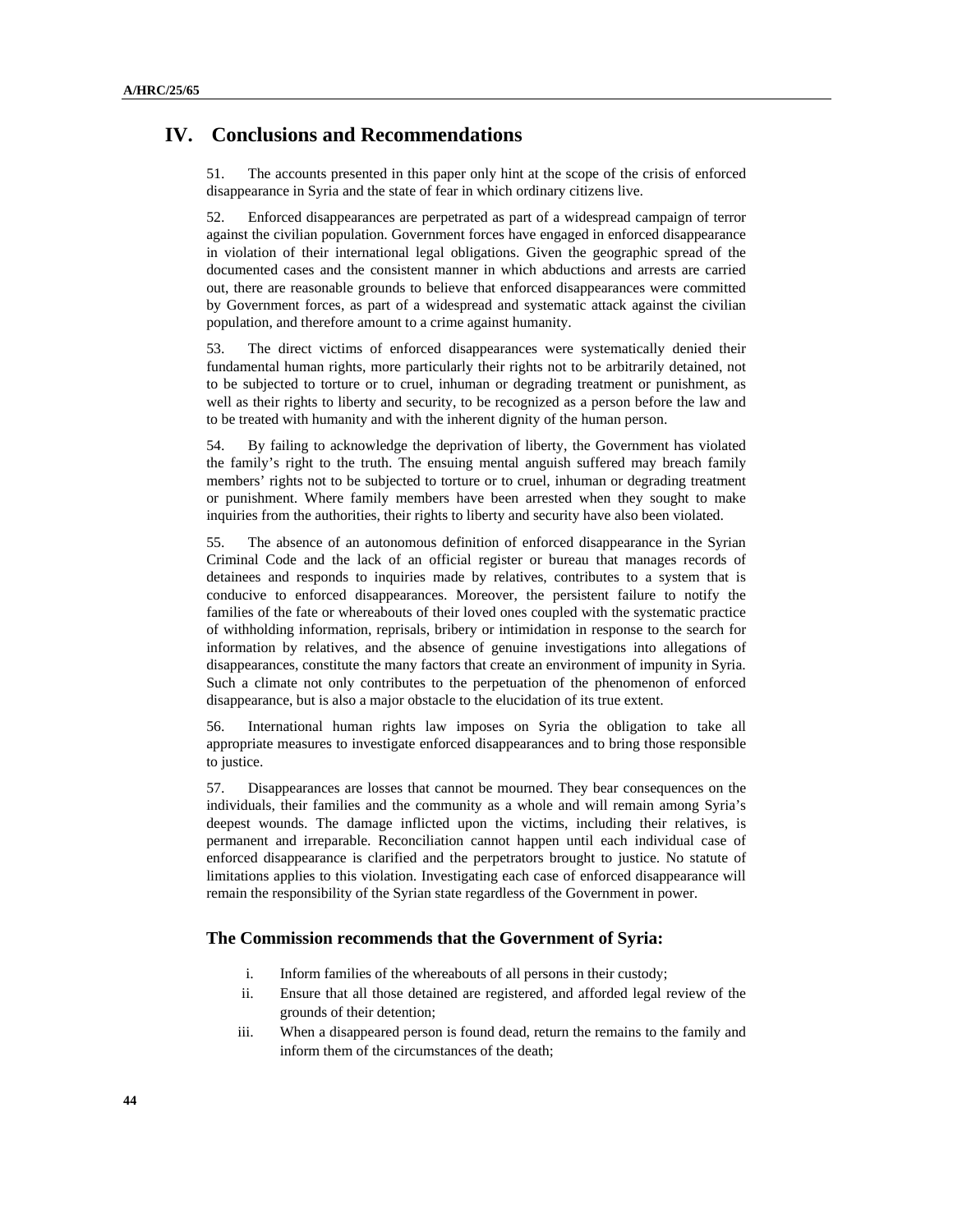- iv. Ratify the International Convention for the Protection of All Persons from Enforced Disappearance and recognise the competence of the Committee under Articles 31 and 32 of the Convention;
- v. Ensure that all cases of enforced disappearance as well as acts tantamount to enforced disappearances are duly investigated, that those responsible are prosecuted, and, where appropriate, punished;
- vi. Ensure that military commanders and civilian superiors enforce the prohibition of enforced disappearances within their ranks and among their subordinates;
- vii. Ensure that those involved in the search for victims of enforced disappearance, notably the relatives, have full and unimpeded access to justice and are protected against ill-treatment, intimidation or reprisal. To that effect, effective victim and witness protection measures, offering guarantees of safety for those who wish to lodge a complaint or testify, should be established;
- viii. Survivors and families of disappeared should also be granted reparations that include rehabilitation, satisfaction, compensation and, in particular, psychological and social support for the relatives;
- ix. To the extent possible, special social and financial support should be provided to dependent women and children.

## **The Commission recommends that anti-Government armed groups:**

- i. Ensure that military commanders enforce the prohibition of enforced disappearances;
- ii. Take all feasible measures to account for persons reported disappeared as a result of the armed conflict;
- iii. Provide the family members of disappeared with any information concerning their fate and whereabouts;
- iv. Register and hold all detainees in a recognized place of detention;
- v. Promptly inform the detainees of the reasons for their detention;
- vi. Ensure that any person deprived of liberty has contact with the exterior, including legal assistance.

## **The Commission recommends that all parties to the conflict:**

- i. Maintain an updated register of all persons deprived of liberty;
- ii. Set up a process to centralize information on persons deprived of liberty, to transmit such information to their next of kin directly or through a neutral intermediary, and to respond to inquiries about the whereabouts of disappeared persons;
- iii. Ensure that any person deprived of liberty is held in a recognized place of detention and has the opportunity to challenge his or her detention before an independent and impartial body.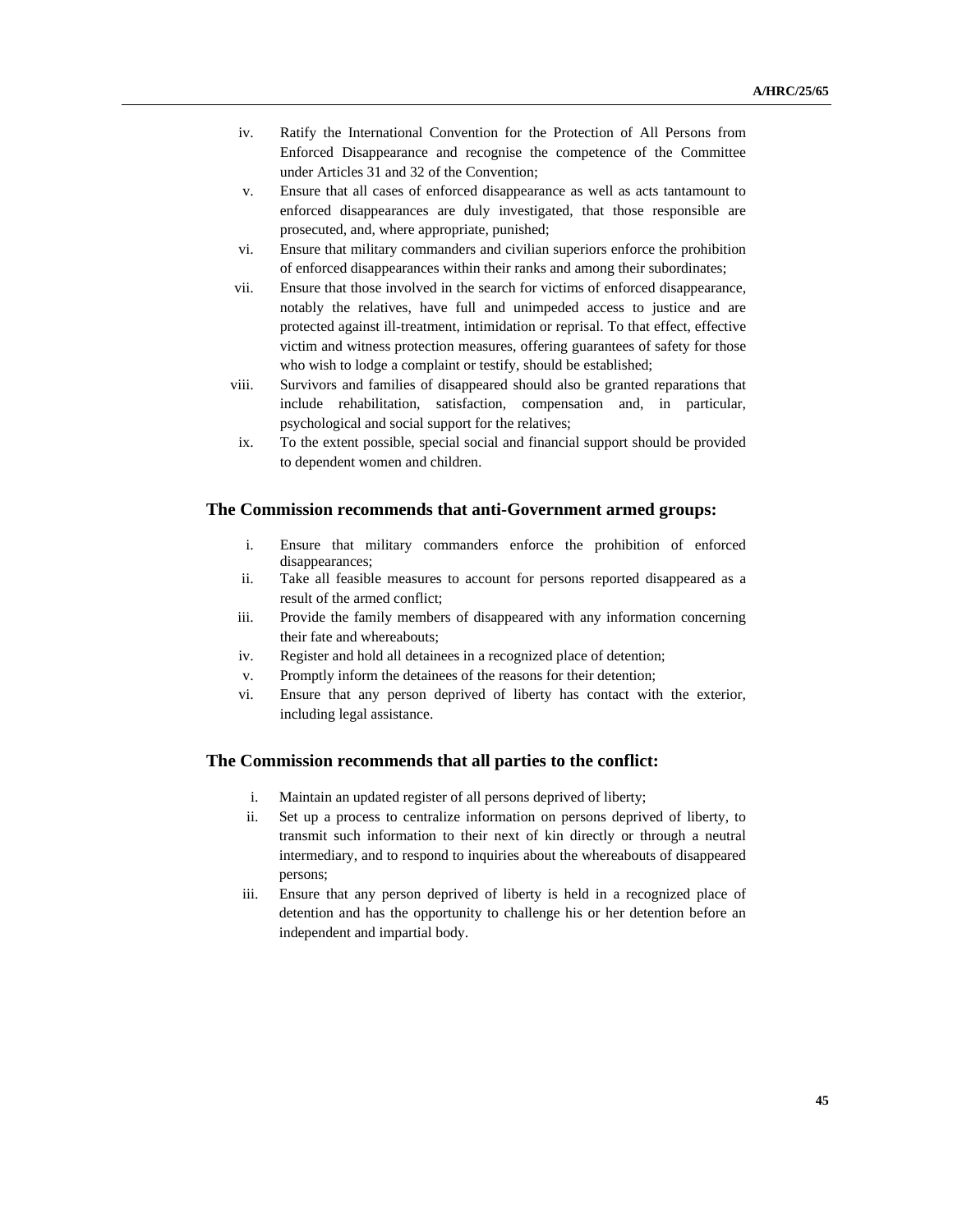## **Annex V**

## **Government detention centres**

1. The majority of detainees interviewed by the Commission stated that they had been tortured or ill-treated during their interrogation. Methods of torture documented by the Commission were consistent across the country. They included mock executions; electric shocks applied to sensitive parts of the body, including genitals; cigarettes burns; and beating with electric cables, whips, metal and wooden sticks and rifle butts. There were multiple reports of detainees being beaten about the head and on the soles of the feet. The Commission also received reports of detainees being placed into prolonged stress positions (shabeh) and the use of vehicle tires to hold hands and feet in uncomfortable positions (dulab) while beatings were administered. In many of the interviews, scars and wounds, consistent with their accounts, were still visible.<sup>b</sup> Detainees were denied medical care, left to die of chronic illnesses and untreated wounds and injuries. Children were often detained in the same detention facilities as adults and subject to the same levels of torture. As prisons have become overcrowded, the detention conditions have become deplorable. Sanitary facilities are limited and inadequate, spreading illnesses among detainees. Detainees are not accorded adequate food, leading to reports of starvation and malnourishment.

2. The list presented below identifies the Government detention facilities in which cases of torture have been documented. Others cases of tortures have also been documented in other locations controlled by Government forces, such as ad hoc detention places or checkpoints, which were not included in this list.

| Governorate     | <b>City</b>  | <b>Ministry</b>                            | <b>Service</b>                           | Location                                                 |
|-----------------|--------------|--------------------------------------------|------------------------------------------|----------------------------------------------------------|
|                 |              | Ministry<br>for Internal<br><b>Affairs</b> | <b>Political Security</b><br>Directorate | Political Security,<br>Aleppo Branch                     |
| <b>Aleppo</b>   | Aleppo       | Ministry of<br>Defence                     | Military<br>Intelligence<br>Directorate  | Military Security,<br>"Palestine" Branch 235             |
|                 |              |                                            | Air Force<br>Intelligence                | Air Force Intelligence,<br>Aleppo Branch                 |
| <b>Damascus</b> | Damas<br>cus | Ministry of<br>Defence                     | Air Force<br>Intelligence                | Air Force Intelligence,<br>Damascus Branch - Bab<br>Tuma |
|                 |              |                                            | Military<br>Intelligence                 | Military Security, Raids<br>Branch 215                   |

b Para. 77, A/HRC/20/CRP.1

 $\overline{a}$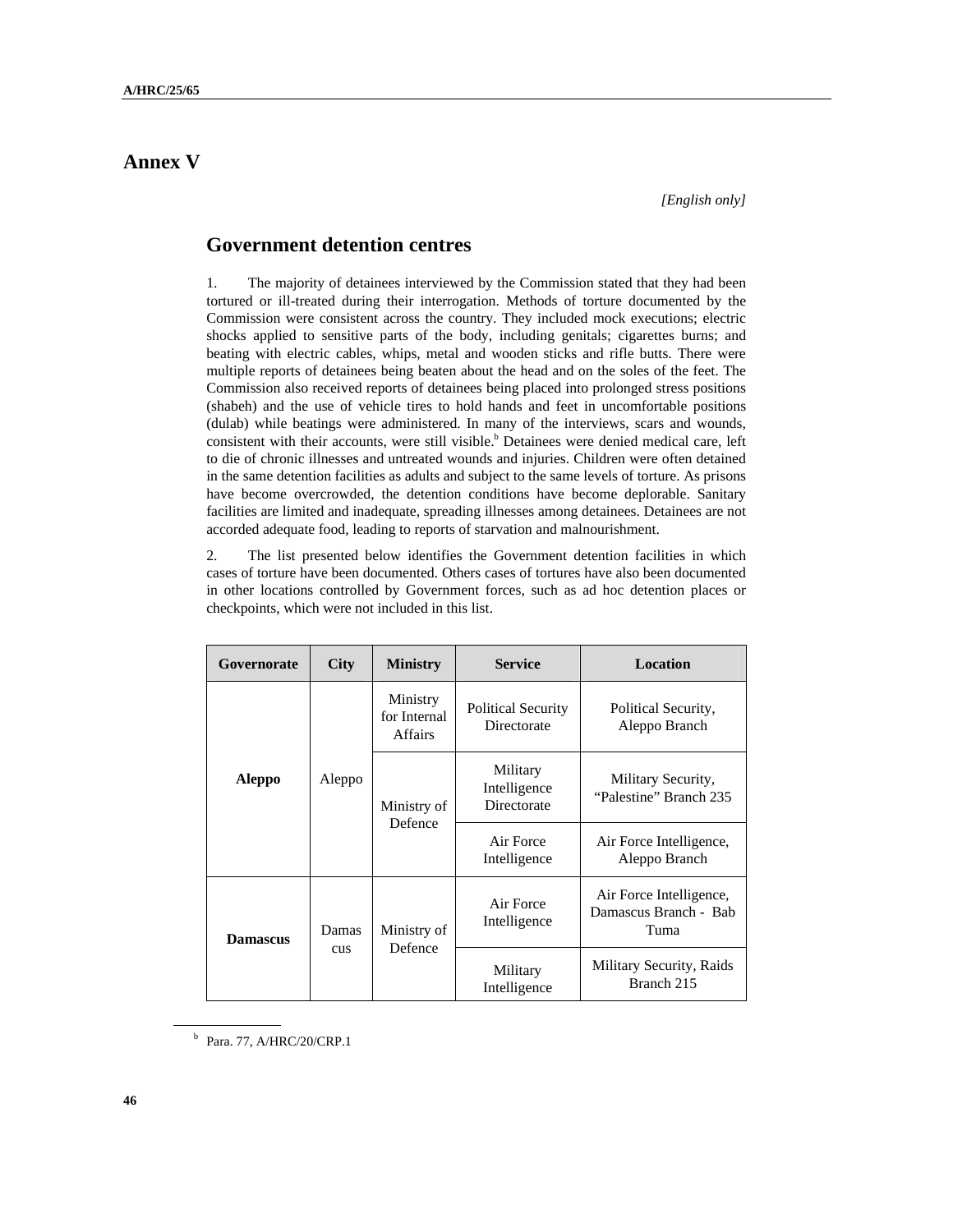|        |                  |                                     | Directorate                              |                                                                         |
|--------|------------------|-------------------------------------|------------------------------------------|-------------------------------------------------------------------------|
|        |                  |                                     | Military<br>Intelligence<br>Directorate  | Military Security, Branch<br>227                                        |
|        |                  |                                     | Military<br>Intelligence<br>Directorate  | Military Security,<br>Damascus Branch - Al<br>Fehar                     |
|        |                  | Ministry                            | General Security<br>Directorate          | State Security,<br><b>Investigation Branch 285</b>                      |
|        |                  | for Internal<br><b>Affairs</b>      | Syrian Police                            | Criminal Division,<br>Damascus Branch                                   |
|        | Qaboun           | Ministry of<br>Defence              | Syrian Army                              | <b>Military Police</b><br>Headquarters                                  |
|        | Sednay<br>a      | Ministry of<br>Defence              | Syrian Army                              | Military Prison                                                         |
|        | Mezzeh           | Ministry of<br>Defence              | Air Force<br>Intelligence                | Mezzeh Airport Air<br>Force Intelligence<br><b>Investigation Center</b> |
|        |                  |                                     | Syrian Army                              | Republican Guard<br>Headquarters                                        |
|        |                  |                                     | Syrian Army                              | Military Hospital                                                       |
|        | Kafr<br>Sousa    | Ministry of<br>Defence              | Military<br>Intelligence<br>Directorate  | Military Security, Branch<br>227                                        |
|        |                  | Ministry<br>for Internal<br>Affairs | General Security<br>Directorate          | State Security, Kafar<br>Sousa Branch                                   |
|        | Dara'a<br>Dara'a | Ministry of<br>Defence              | Military<br>Intelligence<br>Directorate  | Military Security, Dara'a<br>Branch 265                                 |
| Dara'a |                  | Ministry of<br>Defence              | Air Force<br>Intelligence                | Air Force Intelligence,<br>Dara'a Branch                                |
|        |                  | Ministry<br>for Internal<br>Affairs | <b>Political Security</b><br>Directorate | Political Security, Dara'a<br><b>Branch</b>                             |
|        |                  |                                     | <b>General Security</b>                  | State Security, Dara'a                                                  |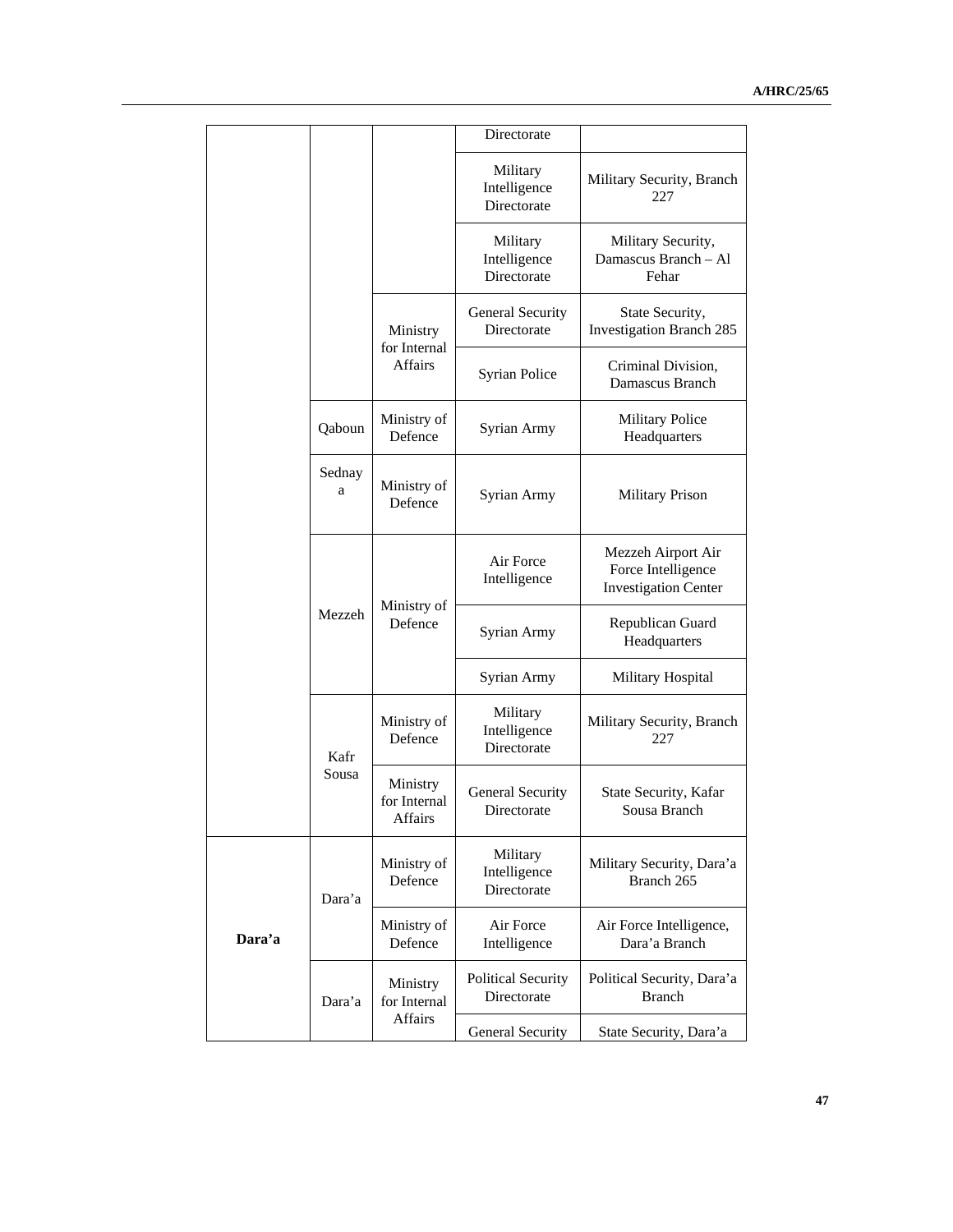|              |              |                                            | Directorate                              | <b>Branch</b>                                         |
|--------------|--------------|--------------------------------------------|------------------------------------------|-------------------------------------------------------|
|              |              |                                            | <b>Syrian Police</b>                     | Criminal Division,<br>Dara'a Branch                   |
|              | Izra'a       | Ministry of<br>Defence                     | Military<br>Intelligence<br>Directorate  | Military Security, Izra'a<br><b>Branch</b>            |
|              |              |                                            | Syrian Army                              | 38 <sup>th</sup> Brigade                              |
|              | Gharaz       | Ministry<br>for Internal<br><b>Affairs</b> | <b>Prison Division</b>                   | Gharaz Central prison                                 |
| Hama         | Hama         | Ministry<br>for Internal<br><b>Affairs</b> | General Security<br>Directorate          | State Security, Hama<br><b>Branch</b>                 |
|              | Homs         | Ministry<br>for Internal<br>Affairs        | <b>Prison Division</b>                   | Homs Central Prison                                   |
| Homs         |              | Ministry of<br>Defence                     | Air Force<br>Intelligence                | Air Force Intelligence,<br>Homs Branch - Bab<br>Tuma  |
|              |              |                                            | Military<br>Intelligence<br>Directorate  | Military Security, Homs<br><b>Branch</b>              |
|              |              |                                            | Syrian Army                              | Homs Military Prison                                  |
|              | Idlib        | Ministry<br>for Internal<br>Affairs        | Prison Division                          | <b>Idlib Central Prison</b>                           |
| <b>Idlib</b> |              | Ministry of<br>Defence                     | Military<br>Intelligence<br>Directorate  | Military Security, Idlib<br><b>Branch</b>             |
|              | Jisr Al      | Ministry of<br>Defence                     | Military<br>Intelligence<br>Directorate  | Military Security, Jisr Al<br><b>Shughour Branch</b>  |
|              | Shugho<br>ur | Ministry<br>for Internal<br>Affairs        | <b>Political Security</b><br>Directorate | Political Security, Jisr Al<br><b>Shughour Branch</b> |
| Latakia      | Latakia      | Ministry of<br>Defence                     | Military<br>Intelligence<br>Directorate  | Military Security,<br>Latakia Branch                  |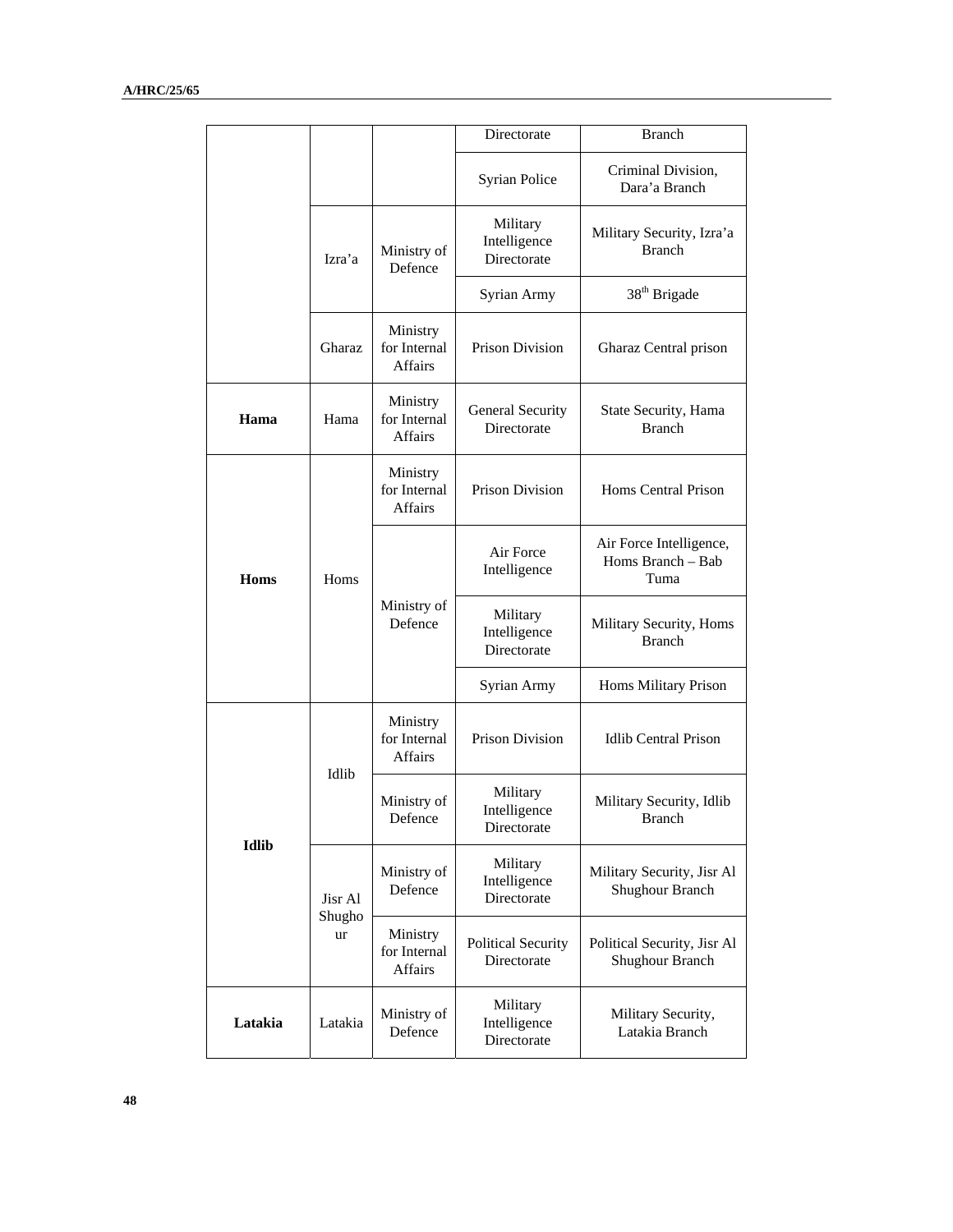|                 |               | Ministry<br>for Internal<br><b>Affairs</b> | <b>Political Security</b><br>Directorate | Political Security,<br>Latakia Branch          |
|-----------------|---------------|--------------------------------------------|------------------------------------------|------------------------------------------------|
|                 | Adra          | Ministry<br>for Internal<br>Affairs        | Prison Division                          | Adra Central prison                            |
| Reef            | Duma          | Ministry<br>for Internal<br><b>Affairs</b> | General Security<br>Directorate          | State Security, Duma<br><b>Branch</b>          |
| <b>Damascus</b> |               | Ministry of<br>Defence                     | Air Force<br>Intelligence                | Air Force Intelligence,<br>Harasta Branch      |
|                 | Harasta       | Ministry<br>for Internal<br><b>Affairs</b> | <b>Prison Division</b>                   | Harasta Central Prison                         |
|                 |               | Ministry of<br>Defence                     | Military<br>Intelligence<br>Directorate  | Military Security,<br><b>Banyas Branch</b>     |
|                 | <b>Banyas</b> | Ministry<br>for Internal<br>Affairs        | <b>Political Security</b><br>Directorate | Political Security,<br><b>Banyas Branch</b>    |
| Tartus          | Tartus        | Ministry of<br>Defence                     | Military<br>Intelligence<br>Directorate  | Military Security, Tartus<br><b>Branch</b>     |
|                 |               | Ministry<br>for Internal<br><b>Affairs</b> | <b>Political Security</b><br>Directorate | Political Security, Tartus<br><b>Branch</b>    |
|                 |               |                                            | <b>General Security</b><br>Directorate   | <b>State Security, Tartus</b><br><b>Branch</b> |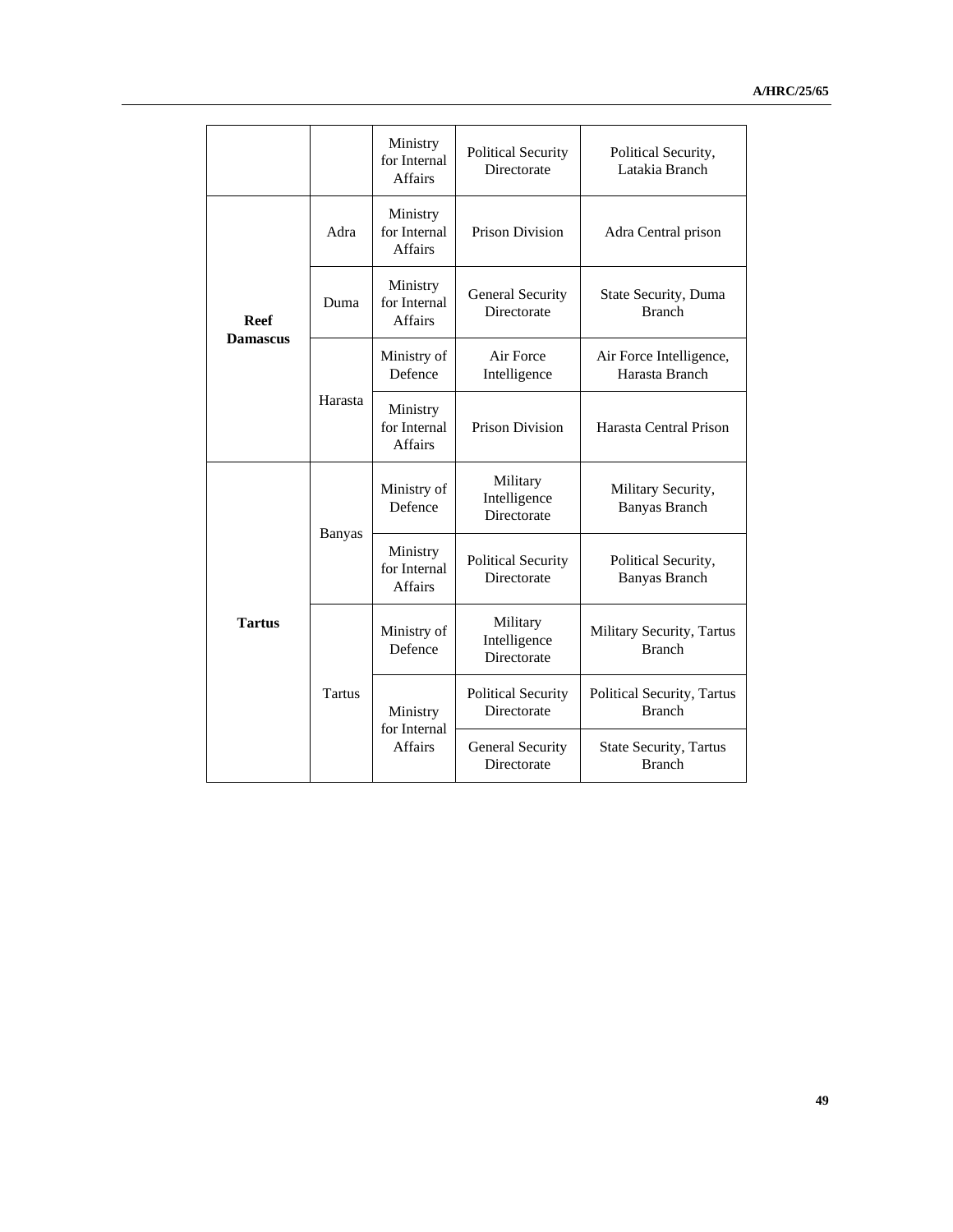## **Annex VI**

## **Use of barrel bombs**

1. Barrel bombs, also called explosive barrels, are makeshift explosive devices increasingly employed by the Syrian Air Force against opposition strongholds in Syria.

2. The use of barrel-bombs by Government forces was first documented in August 2012 in Homs city and Al-Qusayr in Homs governorate. In September 2012, army helicopters dropped barrel bombs on opposition-controlled neighbourhoods of Aleppo city. Since then, they have increasingly formed part of the arsenal of Government forces, with devastating consequences for civilians and civilian objects.

3. Cheaper than conventional munitions and deliverable by transport helicopters, they are made from simple containers packed with explosives, scrap metal, and in many cases additional incendiary material. Locally made in different shapes, sizes and composition, they lack exact technical specifications available with conventional projectiles, in terms of accuracy and lethality. The enhanced anti-aircraft capabilities of non-State armed groups have forced Government helicopters to fly at higher altitudes, further reducing their accuracy.

4. The use of barrel bombs, in this manner, is indiscriminate. In areas where armed group fighters were present, Government forces treated clearly separate and distinct military objectives located in densely populated areas with high concentrations of civilians, as a single military objective. The use of barrel bombs in this context amounts to 'area bombardment', prohibited under international humanitarian law. Such bombardments spread of terror among the civilian population. Some barrel bombs are constructed as rudimentary incendiary weapons, causing superfluous injury and unnecessary suffering.

5. Since 15 July 2013, barrel-bombs have been dropped on civilian-inhabited areas in Idlib, Hama, Al-Raqqa, Aleppo, Dara'a and Damascus governorates. Aleppo city and Daraya in Damascus countryside suffered intense and highly lethal attacks with barrelbombs between November 2013 and January 2014.

6. Civilians are killed in the initial blast, in the shrapnel that results and from the collapse of buildings in and around the impact site. Video footage of barrel bomb explosions and their aftermath show the loss of limbs and deep cuts as a result of shrapnel injuries. The impact of the Government's campaign of barrel-bombing of civilian-inhabited areas extends beyond mass civilian casualties.

7. The terror that the Government's barrel-bombing campaigns generate should not be underestimated. Barrel-bombs, particularly when dropped from high altitudes, cannot be properly targeted. Nor is it likely that anyone at the impact site would survive the initial blast. The Government does not provide early warning of attacks and there is little chance of being able to move from the area once a barrel bomb is released from a helicopter overhead. Victims of barrel bombs emphasized the extreme fear and mental suffering they felt as they came under attack. Survivors and witnesses consistently described that as a result of the barrel bombing campaign, much of the civilian population lived in a state of terror.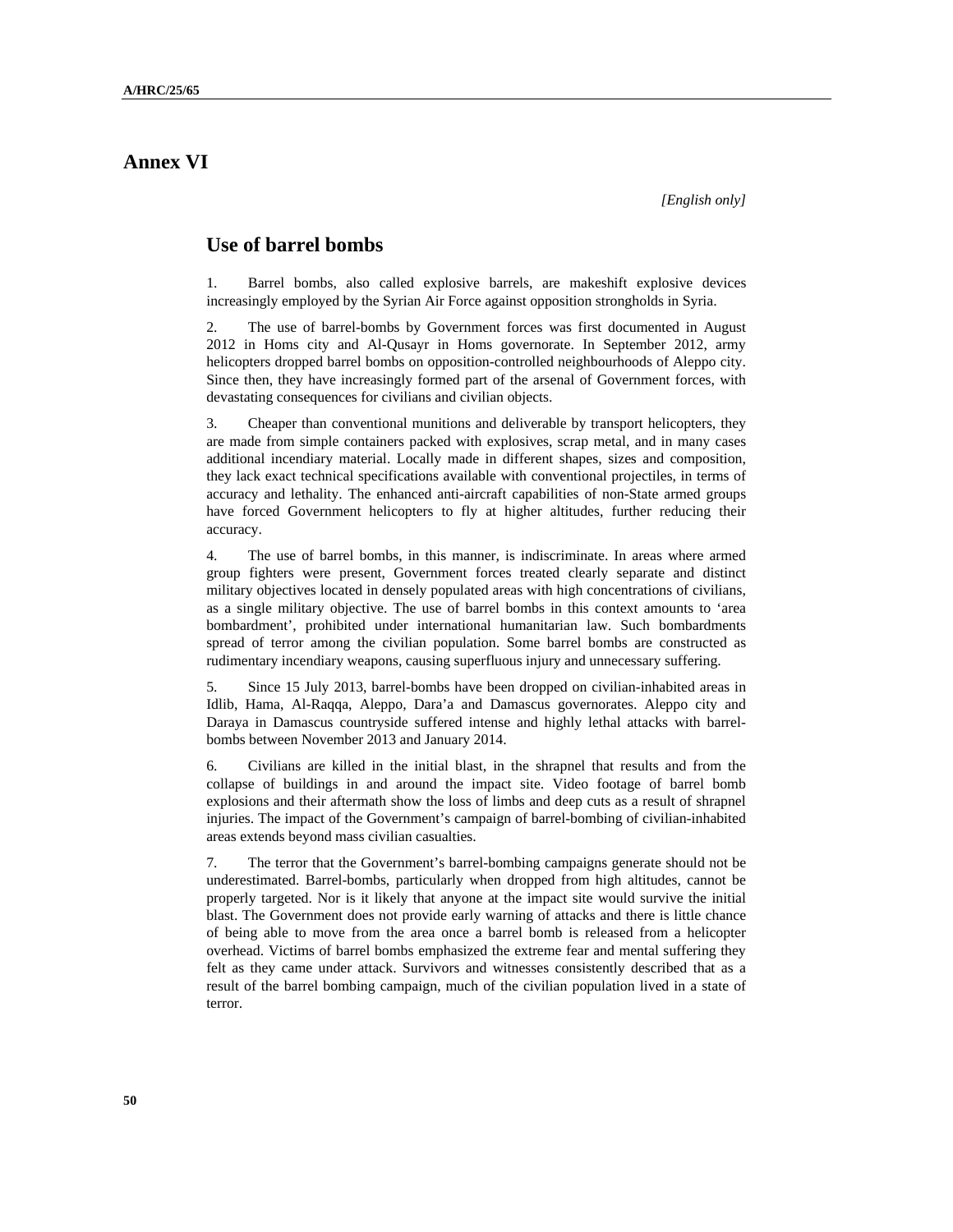8. The impact of barrel bombs causes the collapse of buildings around its explosion, leaving neighbourhoods in ruins. Where such buildings are residences, this further contributes to the mass displacement of civilians inside Syria and over its borders.

### **Idlib governorate**

9. On 14 July, a helicopter released three barrel bombs on Al-Bara market and residential areas in Al-Bara. The first barrel hit a truck carrying fuel, causing a massive blaze killing the driver and 5 nearby civilians. The bodies were burnt almost beyond recognition. Others sustained serious injuries, including a loss of limbs. The other two barrels hit residential buildings, destroying them but causing no casualties.

10. In the last two weeks of July, Saraqib came under intense shelling and aerial bombardment by Government forces. This attack included the heavy use of barrel bombs on 18, 19, 20, 27, 28 and 31 July. In the course of this sustained assault, scores of civilians were killed and many more injured. As buildings collapsed under the bombardments, families were buried in the rubble. In the 31 July attack, four civilians, including women and children, were killed when a barrel bomb exploded as it struck their house.

11. Throughout August, the Jabal Al-Zawiya region in southern Idlib countryside was bombarded by barrel-bombs. In two separate instances in August 2013, army helicopters dropped barrel bombs into villages populated by significant numbers of civilians. In the first attack, taking place in the second week of August, two children and a woman were seriously injured. One of the children lost a limb to shrapnel. In the second attack, which took place days later, the bomb hit a residential building. The building was flattened and its occupants, a family of 6 children and their parents, were killed.

12. On 3 August, shortly before the breaking of the Ramadan fast, a helicopter dropped five barrels bombs on civilian houses in Balyoun village. The impact killed a 40-year-old woman and injured three others, including a three-year-old boy. Three buildings were flattened. Two days later, on 5 August, several barrel bombs were dropped on the market in Balyoun, killing 20 people outright and injuring dozens. An unknown number of additional civilians were killed when the building collapsed on them due to the force of the blast. A large number of houses were destroyed, further fuelling the displacement of residents to other areas.

13. On 18 August, two barrel bombs were released over Bdama, a town to the southwest of Jisr Al-Shughour near the Turkish border. The first hit a residential neighbourhood, killing four civilians including two boys, aged 13 and 7 years. An unspecified number of people were injured and there was significant property damage. The second hit civilian homes in a nearby neighbourhood, killing at least 5 and severely injuring 20 people. Further casualties resulted from the collapse of houses near the impact site.

14. On 25 September, barrel bombs were dropped on Maarat Hurmah from a helicopter hovering high overheard. The village lies 13 km south of Ma'rat Al-Numan. Six people were killed, including three women and two children.

15. On 8 October, a Government helicopter dropped a barrel bomb on Bizabur, a village just south of Ariha. In the same month, Government forces used barrel bombs on Al-Hobait in southern Idlib. In one attack, the bomb landed on a family home, killing a woman, her two teenage daughters and two sons.

16. On 11 October, the Government launched a barrel bomb attack on Kansafra, a town with approximately 30,000 inhabitants, situated 20km west of Maarat Al-Numan. The explosion, the shrapnel generated and the collapse of approximately five building caused mass civilian casualties.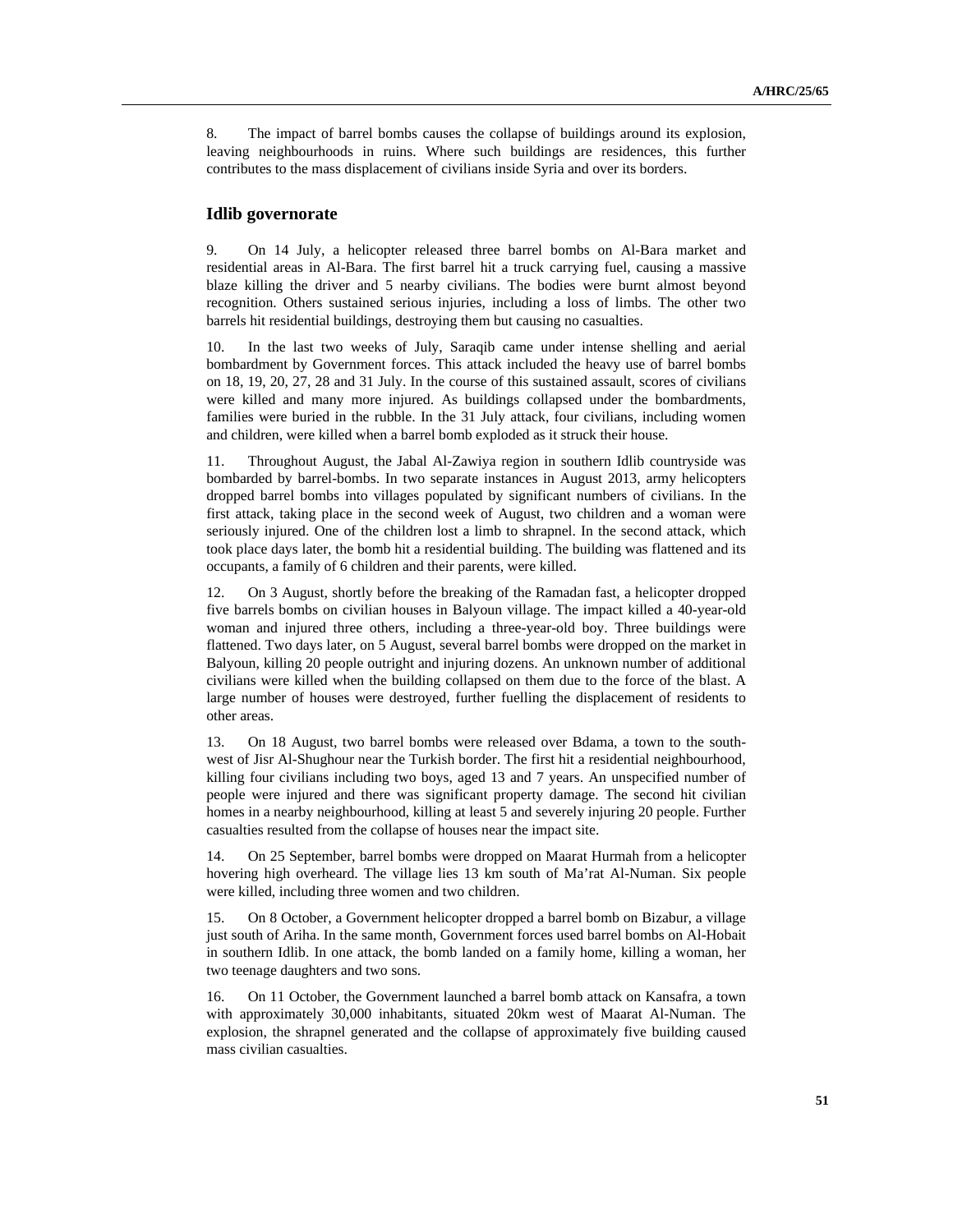#### **Hama governorate**

17. Government helicopters, flying at high altitudes, dropped barrel bombs on towns and villages inhabited by civilians in Hama governorate. On 9 August, the Government targeted Al-Hawwash with barrel-bombs, causing significant civilian death and injuries. On 14 October, on Eid Al-Adha, Government helicopters launched six aerial strikes, dropping barrel bombs on each occasion. Two people were killed, including one child while 20 were injured. The next day, helicopters targeted Al-Latamneh with three barrel bombs. One hit a house, killing three children from one family.

### **Al-Raqqah governorate**

18. Government helicopters dropped barrels bombs on Al-Raqqa city in July and August 2013. In all instances documented, there were significant civilians casualties, a high proportion of which were children.

19. On 30 July, shortly before the breaking of the Ramadan fast, a helicopter flew over the Al-Raqqa city twice, dropping two barrel bombs in each sortie. The residential areas of Ta'meer and Badow were hit, killing 13 civilians including 7 children and 3 women. Twenty people were injured and there was significant damage to houses.

20. On 2 August 2013, a helicopter dropped two barrel bombs in two consecutive raids on residential areas. While one hit a vacant park, the other struck a residential building, killing a woman and her brother. Thirty-two others were injured.

21. On 10 August, four barrel bombs were dropped on residential areas, again in Al-Raqqa city, killing 36 people and injuring many more.

### **Aleppo governorate**

22. The campaign of shelling and aerial bombardment of Aleppo governorate has been prosecuted with shocking intensity. The Government's on-going campaign has made liberal use of barrel bombs on Al-Safirah in September and on Aleppo city and the Al-Bab region in particular, between November 2013 and January 2014.

23. Al-Safirah, a town 25 kilometres east of Aleppo city, is home to a large number of internally displaced persons, many of whom live in a camp on the outskirts of the town. In early September, Government helicopters released several barrel bombs over Al-Safirah and its IDP camp. While rebel fighters were present in the town and numbered among the casualties, the majority of those killed were civilians. The shelling and bombardment, including with barrel bombs, continued into October. On 20 October, civilians fleeing the town were killed in barrel bomb attacks on their vehicles.

24. Barrel bombs were dropped by Government helicopters on Aleppo city throughout November and December. Attacks have continued into January 2014. Use of barrels bombs in Aleppo city was documented as taking place on 23 November, on 9, 16, 17, 20, 24, 28 December and on 1 January 2014. Across the span of these attacks, several hundred of civilians have been killed, many of them children.

25. On 23 November, a helicopter targeted Al-Marjeh neighbourhood in Aleppo city with three barrel bombs. Twenty-eight people were killed and 25 others were injured. All the victims were civilians. Ten civilian homes were also destroyed. On the same day, barrel bombs exploded in a vegetable market in Tariq Al-Bab neighbourhood, killing 25 civilians, many of them women and children. The blast caused a fire which led to further civilian casualties and injuries.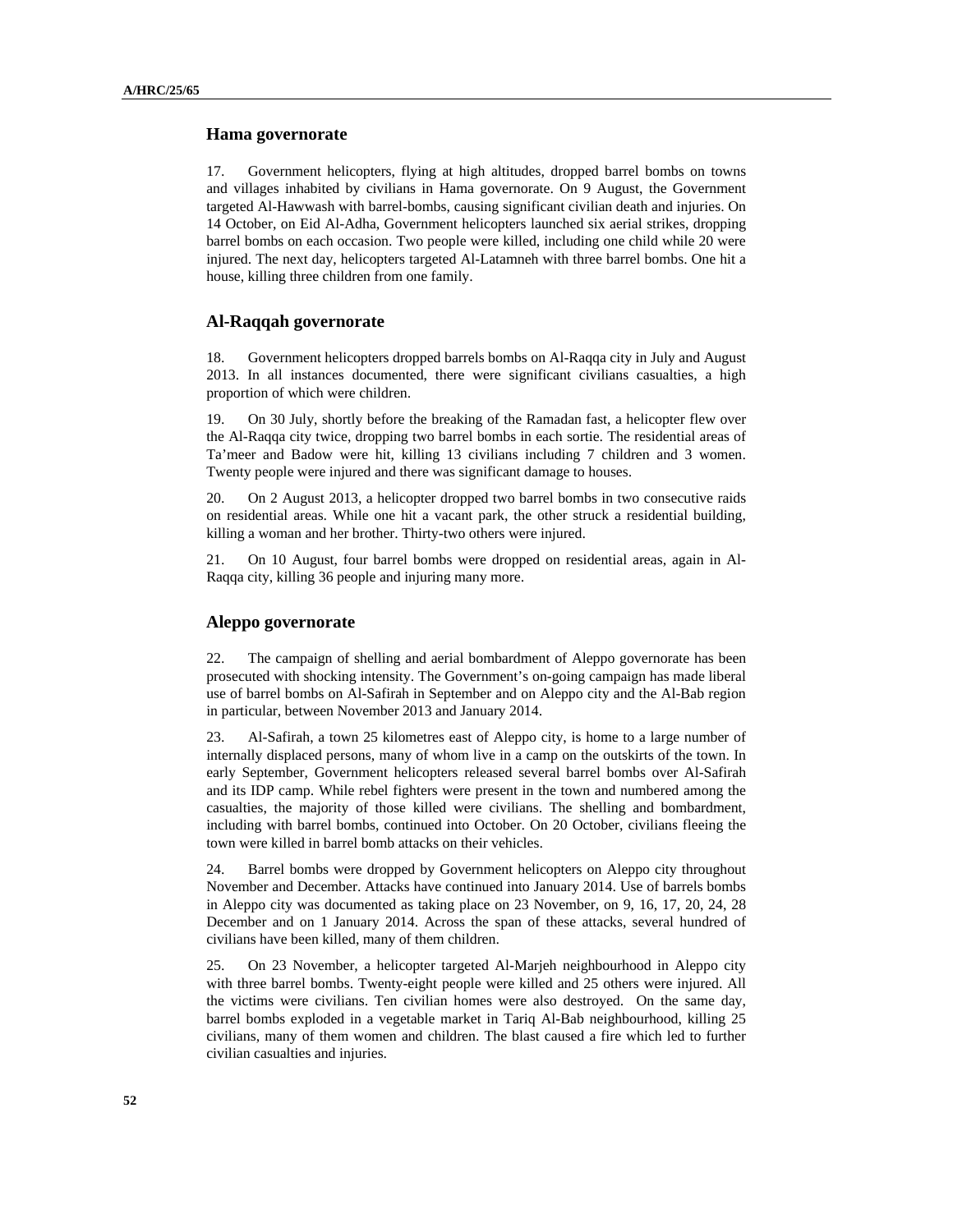26. On 9 December, a barrel bomb exploded near to a school and a medical point in Al-Zabedia neighbourhood. At least four people were killed, including a pregnant woman. All victims were civilians.

27. On 17 December, Government helicopters targeted civilians gathering in a crowded market in Al-Maadi neighbourhood. Twenty people were killed, including three women and five children. Some survivors lost limbs.

28. On 20 December, a barrel bomb was dropped on a family home in Al-Sukkari neighbourhood. Five civilians were killed including one woman and two children. At least forty were injured including a five-year-old boy. Due to shrapnel injuries to the head, the boy now has limited ability to move and speak. Ten residential buildings were destroyed.

29. Again on 24 December, multiple barrel bombs struck Al-Sukkari neighbourhood. The bombs fell on residential areas and the shopping district. At least 30 people were killed and more injured. Twelve residential building collapsed. One bomb hit a gas station, causing deaths by burning as well as serious injuries. Another bomb hit a mosque where children were receiving religious instruction. Consequently many children were killed.

30. At noon on 28 December, a Government helicopter released multiple barrel bombs over Al-Myasser neighbourhood. One of the injured was a 14-year-old boy who received shrapnel injuries to the head. He underwent an operation to remove the shrapnel from his brain but this proved unsuccessful. Consequently, the boy has lost the ability to speak and is partially paralysed. In a separate barrel bomb attack, helicopters dropped barrel bombs on a vegetable market, while civilians sought to buy food. Over 25 people were killed.

31. On 1 January, a helicopter also dropped barrel bombs on Al-Sukkari neighbourhood. The bombs landed in the main shopping area, killing 20 people and injuring many others. Commercial premises were destroyed.

32. Barrel bomb attacks occurred in Al-Bab on 30 November, 1 December and 12 January 2014.

33. Government forces dropped barrel bombs on other civilian-inhabited towns and villages in Aleppo governorate. On 21 November, a helicopter dropped barrel bombs on Souran, killing 14 civilians, including women and children. At least one man, a passenger in a car, lost his leg in a shrapnel injury.

34. On 23 November, helicopters targeted the industrial zone of Sheikh Najar with barrel bombs. Three people – civilian workers – were killed. There were an unspecified number of injuries as well as significant destruction of property. On the same day, helicopters released barrel bombs over Tadef, south of Al-Bab city killing 15 people. Children were among the dead. One bomb struck a fuel seller. The ensuing blaze burnt people to death and caused serious burns to survivors.

35. On 28 November, a Government helicopter dropped barrel bombs over Dawar Qadi Askar during the day when people were out shopping. At least 14 people were killed including children and one pregnant woman. The barrel bombs caused a residential building to collapse and severed the main water supply line.

36. On 19 December, a nine-year-old girl lost both of her legs in a barrel bomb attack on Hreitan. The girl was playing with some other children on the roof of her apartment block when they heard the sounds of a helicopter overhead. The helicopter was flying too high to be visible. While the other children ran, the girl was the last off the roof and lost her limbs in a shrapnel injury. On the same day, in a barrel bomb attack on Minbij, five civilians, including three children, were killed and nine were injured. A residential building and several cars were also destroyed.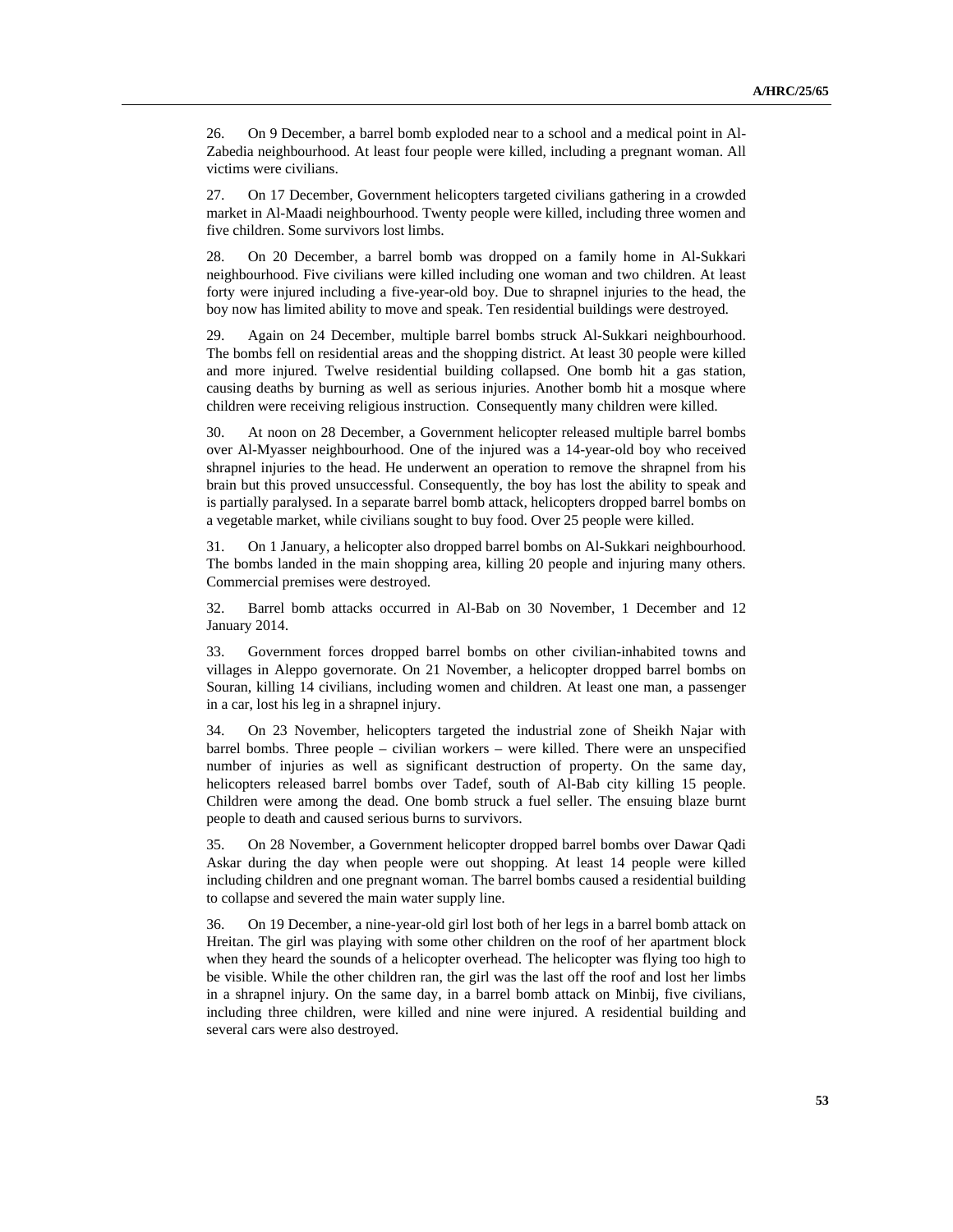### **Dara'a governorate**

37. December 2013 and January 2014 saw an increase in the use of barrel-bombs.

38. In mid-December, a warship helicopter dropped barrel bombs on Jasem city, killing over twenty civilians. On 3 January 2014, barrel bombs were dropped from helicopters on residential areas in Inkhil and Jasem, following an attack by armed group fighters' on an army checkpoint.

#### **Damascus governorate**

39. January 2014 saw a dramatic increase in the use of barrel-bombs on Damascus governorate, with Daraya being particularly hard hit.

40. On 7 January 2014, barrel bombs killed an unspecified number of civilians in Douma, a suburb of Damascus city. On 14 January, Government helicopters dropped barrel bombs on civilian-inhabited areas in Daraya, Arbin and Zabadani, all in the Damascus countryside. This campaign is ongoing.

### **Conclusion**

41. Government forces consistently failed to employ precision weapons when attacking targets in dense urban areas. Repeatedly throughout the reporting period, they deployed highly imprecise munitions with an expansive impact zone. Inevitably, these weapons killed and injured large numbers of civilians. Such weapons included barrel bombs.

42. Where barrel bombs were built as de facto incendiary weapons, they also violated rules of international humanitarian law prohibiting the use of weapons that cause superfluous injury, unnecessary suffering or that are indiscriminate by nature.

43. Government helicopters dropped barrel bombs in the hours before break of fast during Ramadan, on fuel depots, and on busy market areas. The information strongly indicates that the manner in which the attacks were carried out, the timing and duration of the attacks demonstrates that the aim of the Government's campaign of barrel-bombing was to terrorise the civilian population present in the areas attacked, with the clear message that no civilian was safe anywhere at any time of the day or night.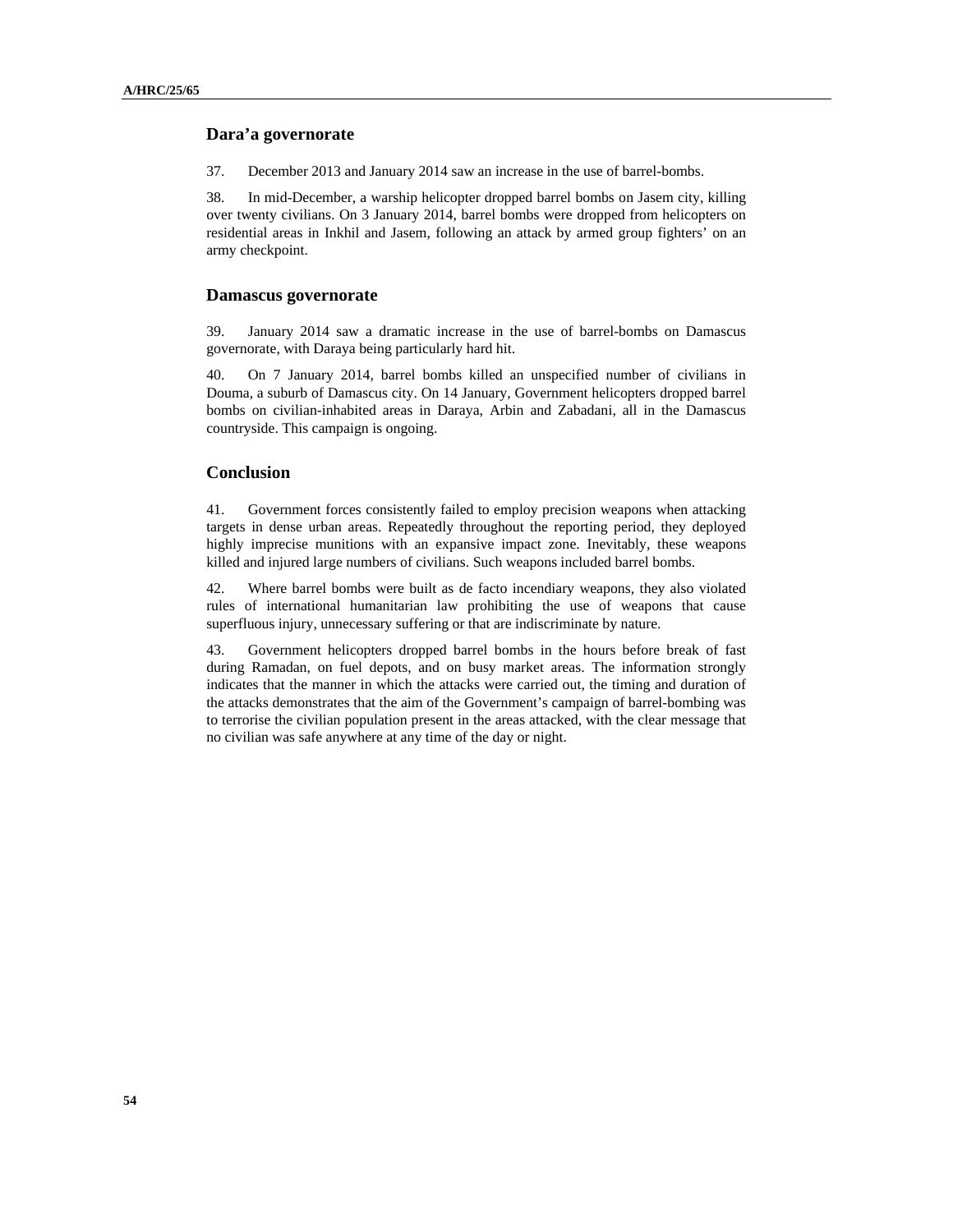**Annex VII** 

*[English only]* 

## **Assaults on medical care**

## **I. Introduction**

1. The deliberate targeting of hospitals, medical personnel and transports, the denial of access to medical care, and ill-treatment of the sick and wounded, has been one of the most alarming features of the Syrian conflict. According to multiple accounts collected by the Commission of Inquiry, Government forces and affiliated militias interfere with and instrumentalise medical care to further strategic and military aims. Evidence collected by the Commission leads to an overwhelming conclusion: Government forces deny medical care to those from opposition-controlled and affiliated areas as a matter of policy. The policy is implemented through attacks on medical units, by endangering hospitals, targeting medical personnel, and interfering with patients receiving treatment. Victims relay harrowing accounts of the wounded and sick languishing at checkpoints unable to reach medical treatment, coming under renewed attack in hospital and doctors providing impartial aid being arrested and targeted. There is also evidence that some anti-Government armed groups have attacked hospitals in certain areas.

2. Article 3, common to the four Geneva Conventions of 1949, binding all parties to the non-international armed conflict in Syria, requires the wounded and sick be collected and cared for. Customary international humanitarian law also affords special protection to hospitals, medical units and healthcare personnel. Under Syria's constitution, adopted in 2012, the Government must "protect citizen's health and provide means of prevention, treatment and medication." International Human Rights Law prohibits the arbitrary deprivation of life. The right to health, enshrined in the International Covenant on Economic, Social and Cultural Rights, to which Syria is party, contains a non-derogable core obligation to ensure the right of access to health facilities, goods and services on a non-discriminatory basis, especially for vulnerable or marginalized groups, as set out in General Comment No. 14. Intentionally directing attacks against hospitals and places containing the sick and the wounded and against medical units using the Red Cross or Red Crescent emblem is a war crime in non-international armed conflict.

3. The Commission is presenting this thematic conference room paper to the 24th session of the Human Rights Council to highlight an enduring and underreported trend in the ongoing conflict. The findings that follow are emblematic examples documented by the Commission working within its methodological limitations and within the constraints on access imposed by the Government. The incidents described are indicative of wider patterns. The denial of medical care as a weapon of war is a distinct and chilling reality of the war in Syria. By rejecting the irrefutable and universally accepted principle that those wounded in hostilities must be treated, the parties to the conflict in Syria are setting a dangerous precedent.

## **II. Attacks on hospitals and medical units**

4. Since the beginning of Syria's unrest, Government forces have strategically assaulted hospitals and medical units to deprive persons perceived to be affiliated with the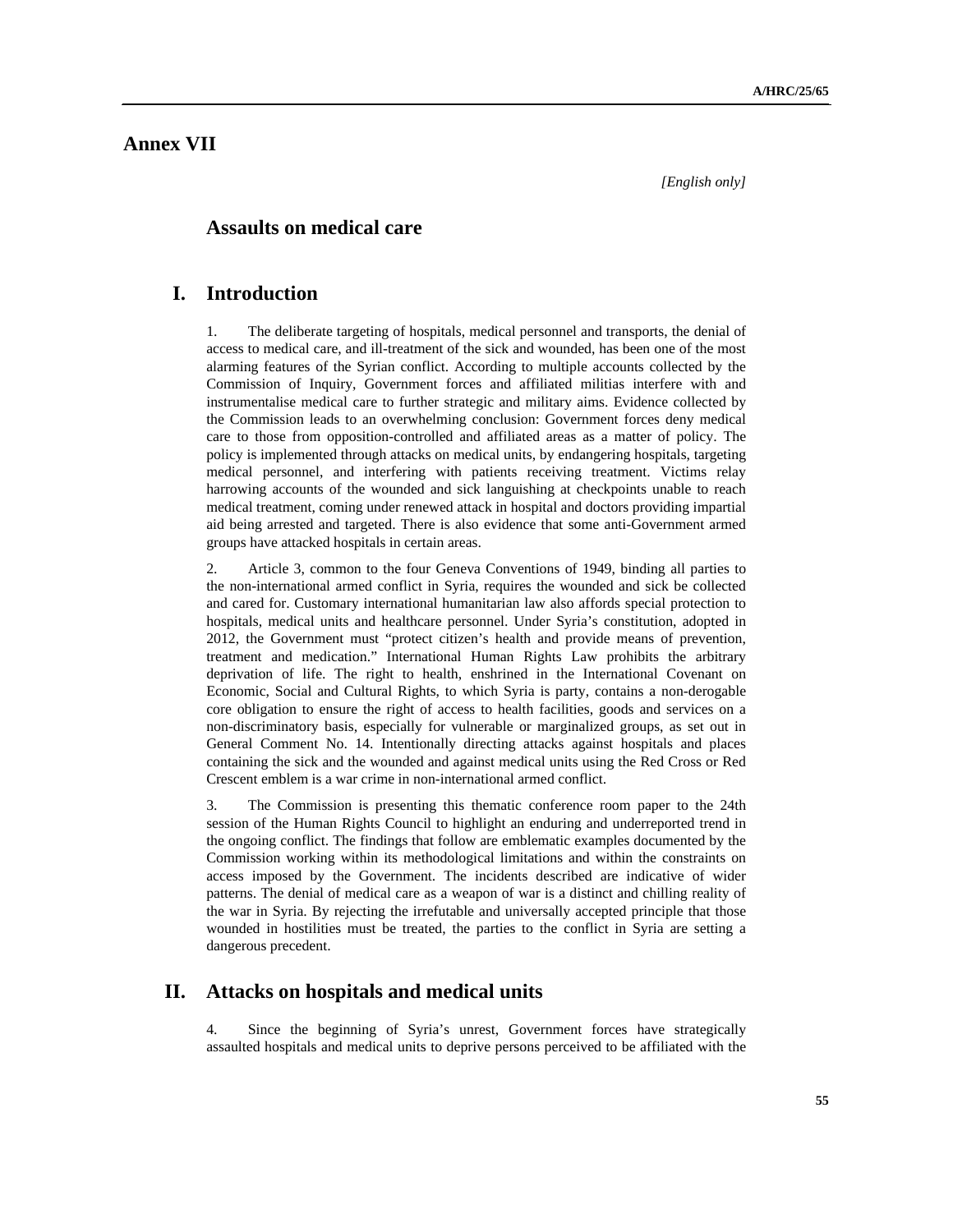opposition of medical care. In an early example, Special Forces raided and closed down a hospital in Mouadamieh, Damascus because it treated injured protesters. They arrested patients, doctors and nurses.

5. As the violence escalated in early 2012, Government forces bombed and shelled opposition-operated field hospitals providing treatment to the wounded. The pattern of attacks indicates that Government forces deliberately targeted hospitals and medical units to gain military advantage by depriving anti-Government armed groups and their perceived supporters of medical assistance. These attacks continue to date.

6. In Homs, hospitals and medical units came under violent attack throughout 2012. In February and March, Government forces shelled field hospitals in Bab Amr from nearby villages. Three field hospitals providing emergency first aid were hit multiple times, causing considerable damage. The operating room of one field hospital was entirely destroyed. According to one victim, "The only warning was the noise made by the shell as it was fired." Following aerial surveillance by Government helicopters, a field hospital in Al Qusayr received repeated artillery fire throughout May and June. Medical staff explained that the hospital did not use distinctive emblems, so as not to attract fire from Government forces.

7. Government forces repeatedly targeted hospitals in Tal Rifat during military operations in northern Aleppo governorate between April and August 2012. On 5 April, a private hospital was aerially bombarded, reportedly from Mennagh airport. Also in April, Tal Rifat public hospital was destroyed by airstrikes and forced to close. Field hospitals attempted to continue providing care but were attacked by fighter jets from May to early August. There was a strong belief among survivors that the hospitals were targeted because they provided treatment to opposition fighters and civilians affiliated with the opposition.

8. As anti-Government groups took control of eastern and southern Aleppo city on 19 July 2012, Al Zarzou Hospital in Ansari neighbourhood came under mortar fire by Government forces, damaging the fifth floor and forcing an evacuation of patients. The hospital became administered by the opposition-affiliated Aleppo City Medical Council and was subsequently attacked by Government mortars in December 2012 and aerially bombarded in February and March 2013, causing considerable damage.

9. Aleppo's Dar Al Shifa public hospital also suffered repeated attacks between August and November 2012. On 12 August, helicopters fired artillery shells at the hospital, and in early October rockets hit the hospital. On 12 November, the hospital was targeted by a missile strike. These attacks injured and killed civilians receiving treatment in the hospital and medical personnel, significantly damaged the hospital's infrastructure and substantially reduced its ability to treat patients. On 11 August 2012, the state hospital in Tafas, Dara'a was attacked after helicopters surveyed the area. Patients receiving treatment at the time were evacuated, while others were killed in the attack. On 20 June 2013, a fighter jet dropped a bomb on the National Hospital of Al Raqqa, causing the total destruction of the intensive care unit and injuring three medical staff members.

10. In June 2012, Government forces began a concerted targeting campaign on field hospitals in Al Haffe, Latakia. One field hospital, located in a private home in Jingil village, was shelled on 5 June, and another field hospital, operating from a mosque in Al Zankoufa village, was hit on 13 June. The field hospitals were providing first aid to the sick and wounded and were staffed by volunteers and several doctors and nurses. Throughout December 2012 and January 2013, Government forces attacked field hospitals in Yarmouk Camp, Damascus. Fayiz Halwa and Al Basil hospitals were repeatedly hit with mortar fire, causing extensive damage to their infrastructure and ability to provide medical aid.

11. Al Huda private hospital in Sbaneh, Damascus was shelled on 25 July 2012. As well as a floor dedicated to wounded fighters, the hospital contained a maternity ward and an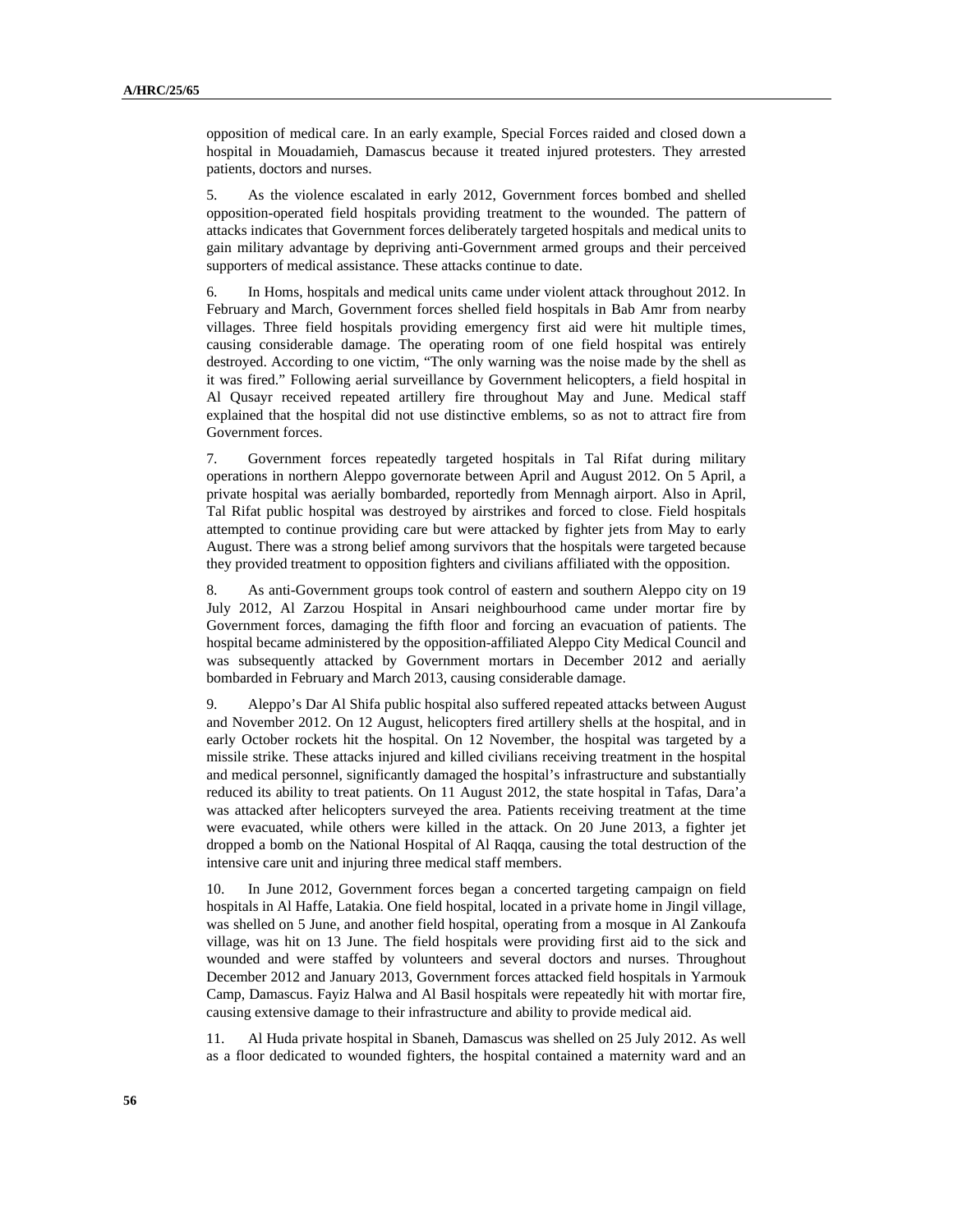emergency trauma care unit. Survivors and eyewitnesses believed the hospital was deliberately shelled from a Government military base in Mount Qassioun. The Al Majana private hospital in Ariha, Idlib, was hit by rocket fire on 28 August 2012. The attack damaged the emergency wing. The following day on 29 August, Government and pro-Government forces raided the hospital, destroying equipment, harassing the medical staff and accusing them of providing medical treatment to anti-Government armed group fighters. One doctor present during the attack explained, "If doctors treated opposition fighters, they were considered to be part of the opposition." Al Saeed private hospital in Al Arfi, Dayr az Zawr treating wounded civilians and fighters alike was repeatedly targeted between 19 July and 26 November by Government forces positioned on the bank of the Euphrates River. It was shelled on five occasions, injuring numerous patients and medical personnel. The hospital closed due to damage suffered.

12. In 2013, hospitals in Dara'a came under concerted attack. Since February, after Government forces withdrew from Jasem, field hospitals inside the town have been repeatedly shelled and aerially bombarded. Doctors and medical volunteers operating the field hospitals have been forced to relocate every few days to avoid being targeted. Since February, field hospitals in Tariq Asad in Dara'a Al Balad have been shelled almost continuously, killing doctors and patients. As such attacks continue, field hospitals have literally been driven underground, forced to operate in the basements of houses.

13. Anti-Government armed groups have also attacked medical facilities. On 14 April 2012, 250 Al Farouk Brigade fighters attacked the National Hospital in Jurat Al Shayyah, as part of a military offensive on Homs city. After several days' resistance from Government forces, the Al Farouk Brigade took control of the hospital. The Brigade took no precautions to avoid civilian casualties or to protect the sick and wounded during the attack. Government forces responded with aerial bombardment, which largely destroyed the hospital on 17 April.

14. In a recent incident, in late May 2013, anti-Government armed groups attacked the National Hospital in Dara'a, causing considerable damage. A member of the FSA brigade that carried out the attack on the hospital said that his group believed that there were approximately 50 patients in the hospital, and that all were affiliated with the Government. When orders were given to attack the hospital, none of the fighters involved protested that it was a protected object and no warnings were given prior to the attack.

## **III. Endangering hospitals**

15. Placing military objectives in hospitals constitutes a failure to take all feasible precautions to protect civilians from the effects of attack. Such acts also contravene the fundamental obligation to respect and protect medical units. Using hospitals, outside their humanitarian function for acts harmful to the enemy, such as sheltering able-bodied combatants, storing arms or ammunition, as military observation posts or shields for military action, leads to a loss of their protection, exposing such hospitals to a risk of attack. This may prevent the impartial provision of medical treatment, endanger patients and medical professionals, and compromise the humanitarian function of medical facilities. Ultimately, this has a grave impact on the fulfillment of the obligation under common article 3 to care for the sick and wounded. Further, failing to respect the emblem of the Geneva Conventions undermines its protective purpose.

16. On 22 March 2011, Government forces entered the National Hospital in Dara'a city, cleared the hospital of non-essential medical staff and positioned snipers on the roof of the hospital overlooking the Omari mosque. The following day, the snipers fired on protesters. Snipers remained stationed on the National Hospital until May 2013, firing on sick and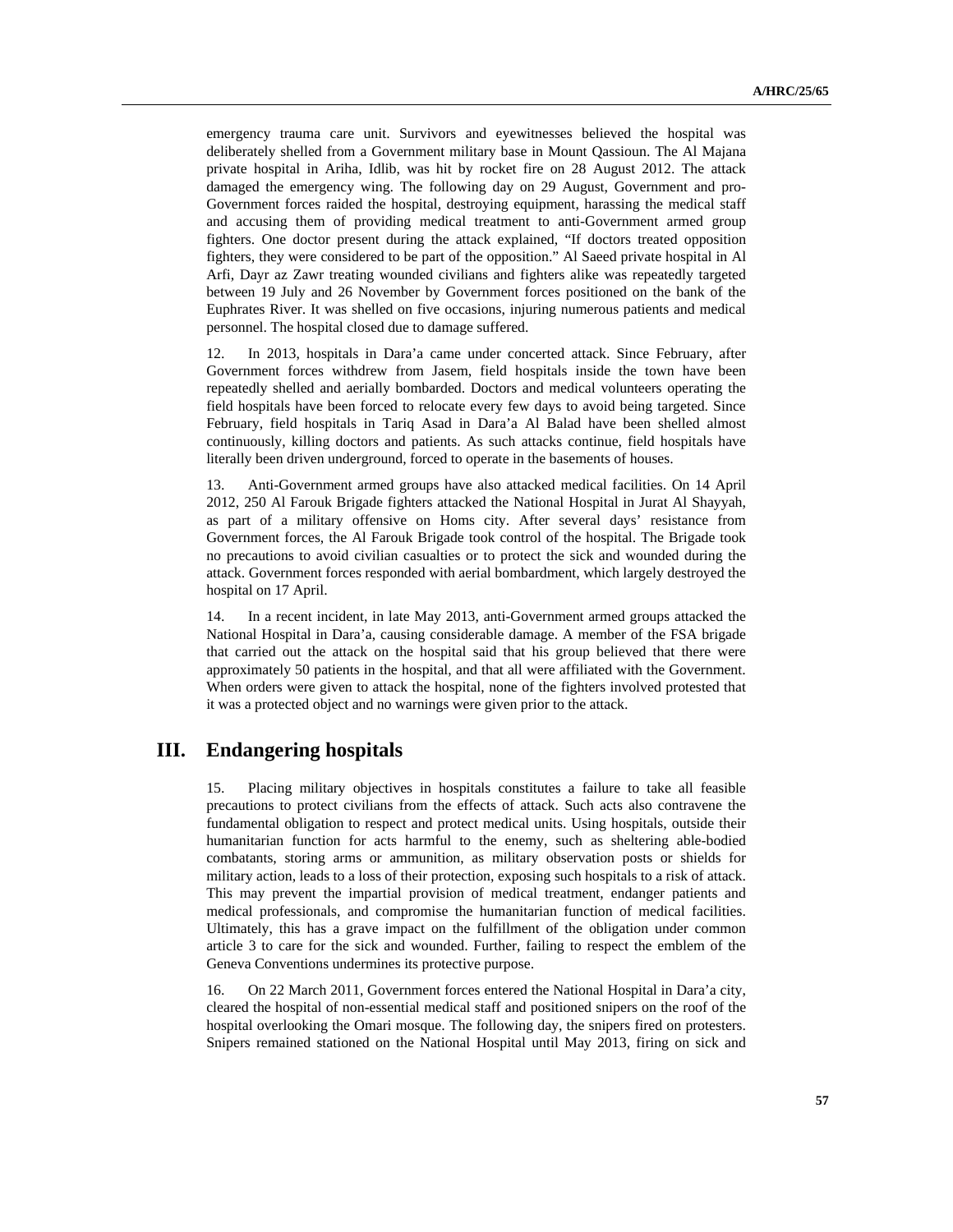wounded persons attempting to approach the hospital entrance. Security forces also continued to occupy the hospital until that date, ensuring only Government soldiers or civilians from Government-controlled areas of Dara'a received care. In late May 2013, anti-Government armed groups attacked the National Hospital in Dara'a.

17. As Government forces withdrew from Jasem in February 2012, Military Security retained control of Amal Hospital until 28 April 2013. At least three tanks were stationed in its courtyard, yet the hospital remained operational.

18. In Homs, Government forces conducted hostilities from several hospitals. In April 2012, Government forces established two military checkpoints at the perimeter of Al Rastan hospital. Following attacks by opposition fighters, Government forces occupied the hospital, positioning military personnel, snipers and tanks within the hospital grounds. By October 2012, the sick and wounded could not approach the hospital for fear of being fired upon, stating, "the hospital has become a military base." Since at least December 2011, Government armed forces have been positioned inside the National Hospital in Al Qusayr, Homs Governorate. In 2012, wounded and sick persons seeking medical care were hit by sniper fire from the hospital. Passersby and nearby residents were also targeted. As the Government began its Al Qusayr operation in May 2013, it positioned tanks and heavy artillery within the hospital. Snipers, tanks, armoured personnel carriers and heavy artillery were also placed around and inside Abdul Qadir Al Shaqfa Military Hospital in Al Waer, Homs. According to former hospital staff, the hospital was used to launch attacks on Al Waer and Jurat Al Shayyah neighbourhoods in May 2013.

19. Accounts from June 2012 describe the occupation of the National Hospital in Al Haffe, Latakia by soldiers and military personnel. Snipers positioned on the hospital roof targeted all those approaching the hospital, preventing access to medical treatment.

20. In September 2012, a Free Syrian Army (FSA) brigade in Mo Hassan, Dayr az Zawr, established a compound in an elementary school, exposing the field hospital located in the adjacent high school to attack. On 9 September and 29 September, the schools were targeted by airstrikes from fighter jets, causing significant damage to the field hospital. During the FSA offensive on Helfaya, Hama, around 18-20 December 2012, another FSA brigade attacked checkpoints surrounding the National Hospital, gaining control of the hospital. The National Hospital had been used as a base by Government forces.

## **IV. Targeting of medical personnel and transport**

21. One of the most insidious trends of the armed violence in Syria has been the targeting of healthcare personnel. Ambulance drivers, nurses, doctors and medical volunteers have been attacked, arrested, unlawfully detained, and disappeared. Antiterrorism laws issued on 2 July 2012 effectively criminalised medical aid to the opposition. Laws 19, 20 and 21 contravene the customary international humanitarian law rule that under no circumstances shall any person be punished for carrying out medical activities compatible with medical ethics, regardless of the person benefiting therefrom.

22. From April to June 2011, Government forces carried out a wave of arrests against medical professionals in Damascus. In April, five doctors working at Al Fateh Hospital and Al Mowasah University Hospital were arrested and detained after they refused to comply with Military Intelligence orders to deny treatment to injured protesters. Three doctors were tortured in Air Force Intelligence custody. Security forces arrested and mistreated a pharmacist in Mouadamieh, accused of providing treatment to protesters. In June 2011, two doctors working at the Tishrin Military Hospital were summoned to Military Security Branch 291 in Kafr Sousa, where they were detained, interrogated about their activities in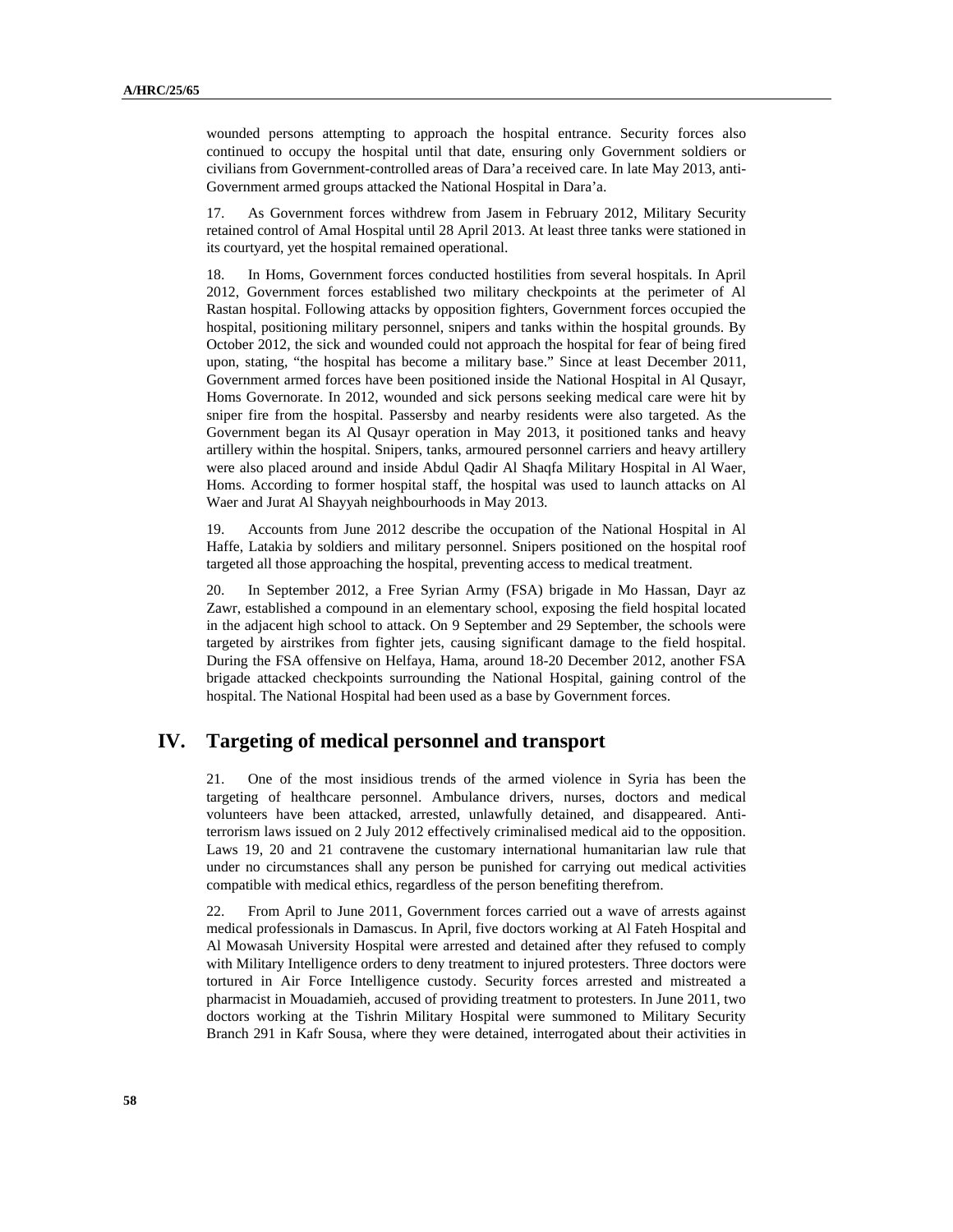support of demonstrators and ill treated. Upon release, the Military Services Administration discharged them from duty.

23. Intelligence and law enforcement agencies have forcibly disappeared medical personnel providing treatment to perceived opposition supporters. From June 2011 until early 2012, Government security services repeatedly raided Bab Sbaa National Hospital in Homs, arresting doctors and nurses. One nurse explained that "at one point there were no more doctors left in the hospital." During 2012, Government forces conducted a wave of arrests and extra-judicial executions of medical personnel working at Aleppo's opposition affiliated Al Zarzou Hospital. In June 2012, Air Force Intelligence arrested three medical professionals at the hospital. Their burned bodies were found three days later. In July 2012, Dr. Nur Maktabi, a senior doctor at Al Zarzou Hospital went missing. In December 2012, he was found dead. A surgical assistant at Al Zarzou Hospital disappeared in October 2012. In mid-December 2012, the hospital's anaesthetist disappeared at a Government-controlled checkpoint on his way home from Aleppo.

24. In early 2012, a doctor was arrested by soldiers of the 6th Division while treating patients at a state hospital in Idlib. In February 2012, Government forces arrested a doctor who treated FSA soldiers at Meydani Hospital in Latakia. On 28 June 2012, police in Damascus arrested, detained and subjected a nurse to psychological torture while interrogating her about patients she had treated.

25. Persons who received treatment in field hospitals often faced arrest and interrogation as to the names and locations of the hospitals and doctors who provided them with medical care. This has led to the arrest of doctors, as recorded in Dara'a in April and July 2011. In 2012 and 2013, doctors operating in field hospitals in Homs were allegedly declared wanted persons by Government security forces for providing support to the opposition. After a Government forces ground operation on Al Haffe, Latakia in June 2012, pro-Government militia fighters killed a doctor working at the field hospital operating in a mosque in Al Zankoufa village.

26. Persons delivering medical supplies have also been targeted. In March 2012, Government security forces reportedly listed a pharmacist who established first aid clinics in Idlib as a wanted terrorist and member of the armed opposition. In August 2012, officers at a Government checkpoint in Athman, Homs, stopped and searched an ambulance delivering medical supplies. The driver of the ambulance was taken to an intelligence service detention facility. Two weeks later, the National Hospital in Dara'a released his body, bearing extensive injuries consistent with severe torture.

27. Since the beginning of the conflict, at least 20 Syrian Arab Red Crescent volunteers have been killed, in some cases by sniper fire, while aiding the wounded or delivering relief supplies. Dozens others have been arrested and detained by the Government. On 7 September 2011, a Red Crescent ambulance evacuating wounded civilians was attacked next to a Government checkpoint in Al Hamediyah, Homs, killing one paramedic and injuring three others. In May 2012, the Syrian Arab Red Crescent unit in Azaz, Aleppo discontinued frontline work having suffered consistent sniper fire while attempting to evacuate the wounded. Also in May, the Red Crescent office in Azaz was shelled. In July 2012, a Red Crescent volunteer was killed by a sniper near Abdel Aziz mosque in Dara'a city's Al Mahatta neighbourhood, while carrying out humanitarian duties. On 24 August 2012, a Government sniper shot and injured a Red Crescent nurse near Al Omari mosque in Dara'a. The sniper was located 200 metres away and would have seen his uniform and distinctive emblem. In early September 2012, a sniper in Al Midan neighbourhood in Aleppo city shot a medical emergency worker in full medical uniform and holding a medical bag bearing the Red Crescent logo. In March 2013, Government forces seized a Red Crescent ambulance in Jobar, Damascus. The ambulance personnel, all in uniform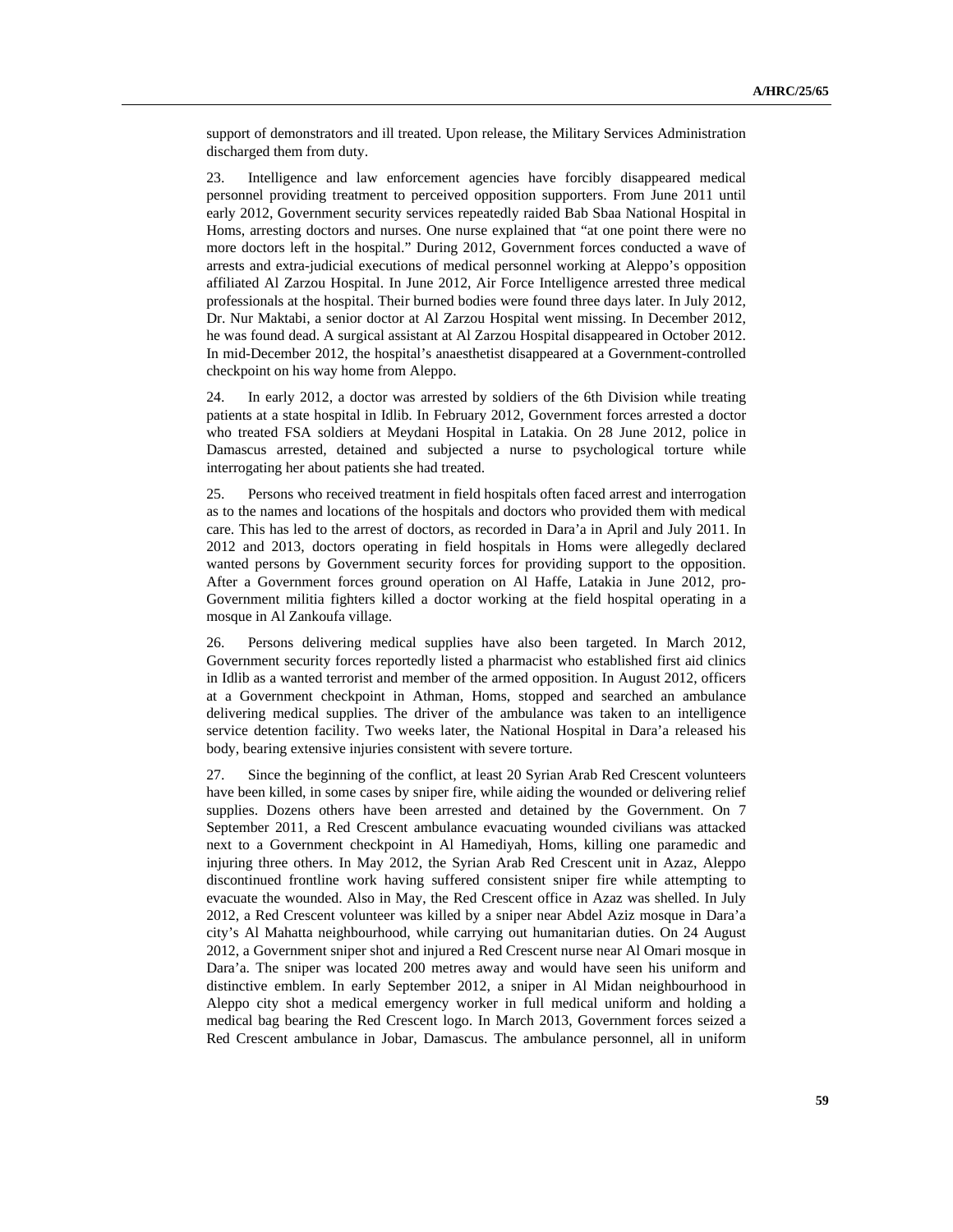bearing the Red Crescent emblem, were arrested and detained by security services for 10 days.

28. Recently, a Syrian surgeon working in an Aleppo hospital operated by Médecins Sans Frontières, was killed. His body was found on 3 September 2013. He had been treating victims of the conflict.

29. The clearly established pattern indicates that Government forces deliberately target medical personnel to gain military advantage by depriving the opposition and those perceived to support them of medical assistance for injuries sustained. While Government harassment and targeting of medical personnel continues, it appears to have diminished in 2013 because a considerable number of doctors have left the country or accepted the restrictions that security forces imposed on hospitals.

30. Other doctors have left Government-controlled areas and attempted to ensure continuity of medical care in opposition-controlled areas. However, there are increasing indications that certain anti-Government armed groups also fail to respect medical personnel. In late April 2013, the head doctor of a field hospital in northern Aleppo city was detained by members of Jabhat Al Nusra after he refused to display their banner in the hospital, insisting that the hospital was a neutral space. The doctor was held by the Sharia Committee for several days.

31. The Commission documented one case in which an armed opposition group targeted an ambulance. This occurred on 16 August 2013, when Hamad Abd al Jalil Battalion fighters attacked a Kurdish Red Crescent ambulance in Al Hasakah, killing the patient, the ambulance driver and paramedic. Before firing upon the clearly marked ambulance, the fighters had targeted it with an IED on the Ras Al Ain - Desbasiyeh road.

## **V. Interference with care and ill-treatment**

32. Security forces have arrested and detained wounded persons in medical facilities, claiming bullet or shrapnel wounds as evidence of participation in opposition activities. The overbroad formulation of Law 19, article 10 allows its application in a manner that requires doctors to inform on patients in all cases, which is inconsistent with international humanitarian law's insistence that "persons engaged in medical activities shall not be compelled to perform acts or to carry out work contrary to medical ethics or to other medical rules designed for the benefit of the wounded and sick". In several instances, medical personnel refused to treat persons for fear of arrest. In Aleppo, Damascus, Dara'a, Dayr az Zawr, Hama, Homs, Idlib and Latakia governorates, wounded and sick persons were denied treatment on sectarian or political grounds by Government forces. Healthcare has become militarized to the extent that many in need elect not to seek medical assistance in hospitals for fear of arrest, detention, torture or death. Through such measures, the Government has deliberately obstructed the efforts of the sick and wounded to receive help.

33. In exploiting medical care to further strategic and military aims, Government forces have engaged in agonizing cruelty against the sick and wounded. The Commission has recorded consistent accounts spanning the conflict of the ill-treatment and torture of persons in military hospitals. There are strong indications of collusion between military hospitals and various security agencies in the use of torture.

34. Between April and August 2011, security officers, at times with the involvement of medical personnel, beat persons in the emergency trauma ward of the Military Hospital of Tishrin, Damascus. Most victims of this ill-treatment were protesters that had been injured by Government forces.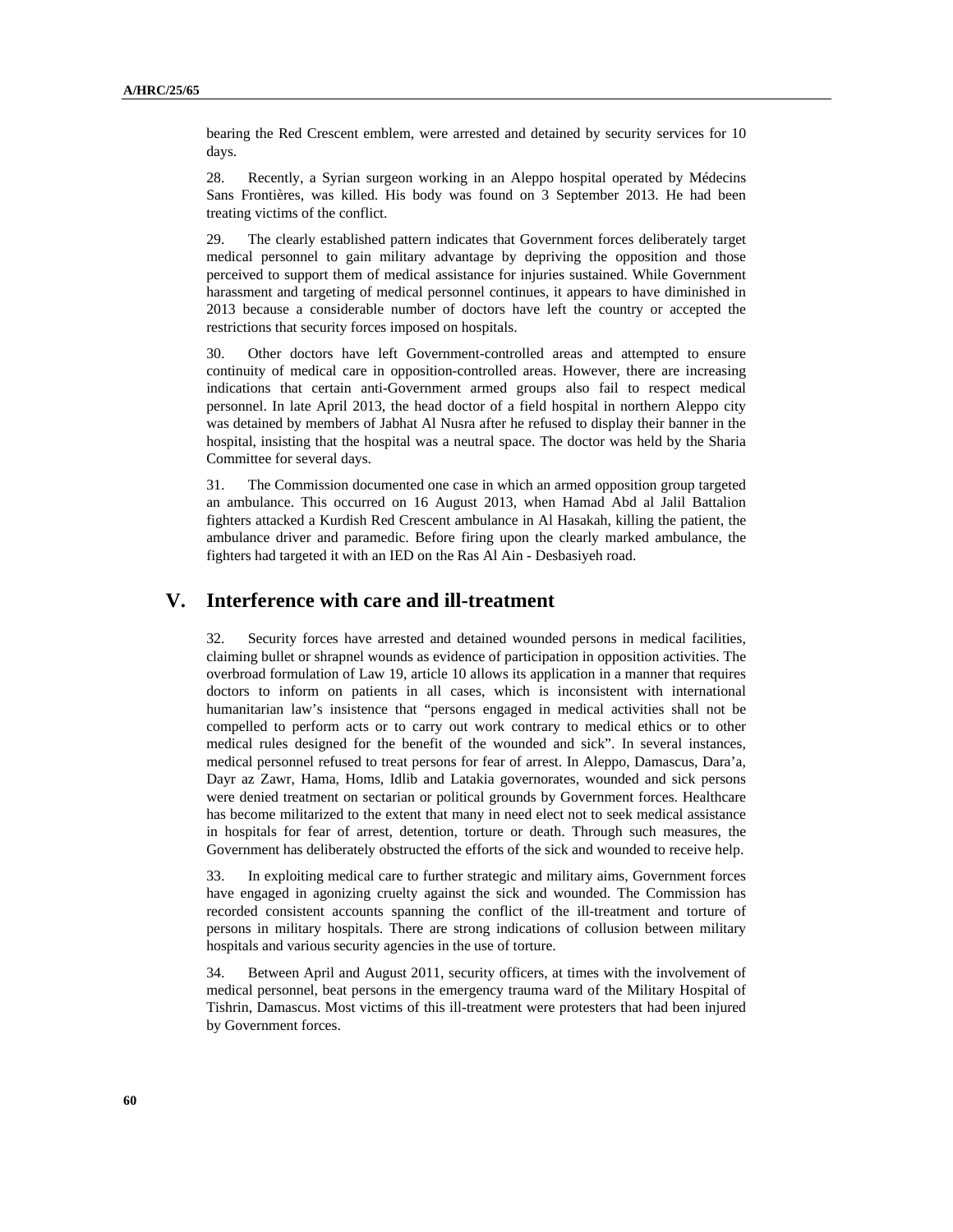35. The Military Hospital of Aleppo contains a detention ward operated by the Aleppo Military Security branch. According to former doctors and medical personnel who worked in the hospital between November 2011 and December 2012, patients in this ward are heavily guarded by security officers, chained to their beds and blindfolded. Security personnel act as intermediaries between patient and doctor, often obstructing medical care as a torture and interrogation tactic.

36. Former patients, doctors and medical personnel have consistently described the alarming treatment of persons in Military Hospital No. 601 in Al Mezzeh, Damascus. Accounts indicate that some medical professionals have been co-opted into the maltreatment. Since 2011, Military Security, Military Intelligence, Air Force Intelligence, the Security Department of the Syrian Army's 4th Division and the Republican Guard have brought detainees to separate security wards inside the hospital. Detainees, including children, have been beaten, burned with cigarettes, and subjected to torture that exploits pre-existing injuries. Many patients have been tortured to death in this facility.

37. Consistent accounts from Abdul Qadir Al Shaqfa Military Hospital in Al Waer, Homs, indicate that security officers tortured persons brought for medical treatment from April 2011 to September 2012. Doctors were ordered to keep victims alive so that they could be interrogated further. Eyewitnesses describe how patients were chained to their beds and blindfolded, provided minimal food and water and subjected to harsh treatment.

## **VI. Conclusion**

38. Violence against healthcare has significant compound effects, causing dramatic increases in mortality among the sick and wounded. The breakdown of medical services in wartime disproportionately affects vulnerable segments of the population, such as children under the age of five, nursing mothers, the disabled and elderly. In Syria, their suffering is exacerbated by the conduct of the parties to the conflict. As documented in the Commission's previous reports, both Government forces and anti-Government armed groups have employed siege warfare, preventing the passage of humanitarian aid and basic necessities, including medicine and medical supplies. Such tactics have long-term repercussions on the ability of entire communities to treat war-related and chronic healthcare problems.

39. Syria's healthcare system has fragmented along conflict lines. According to UNRWA, 32 of the country's 88 public hospitals have closed. Twenty-six of those closed are in Aleppo, Damascus, Homs and Dayr az Zawr, the four governorates most affected by the conflict. The Government reported in March 2013 that 10-15% of doctors have left the country. In contested areas, the healthcare system has largely fallen apart and is being replaced by an improvised, inadequate system, constantly at risk of attack by Government forces. Hospitals that remain operational under Government control often lack impartiality.

40. Government forces have abused the vulnerable, the wounded and the sick, exploiting their need for medical aid to further military aims. By attacking medical facilities, using hospitals as bases for military action, targeting medical personnel and interfering with patients receiving treatment, Government forces have perpetrated a concerted policy of denying medical aid to those affiliated with or part of the armed opposition. The first efforts to humanise warfare focused on the protection of the sick and wounded and those providing them with care. The incidents and patterns recorded reveal that the actions of the Syrian Government from 2011 to date have been a cynical betrayal of this fundamental principle.

41. The documented incidents of anti-Government armed group attacks against hospitals are of grave concern, as they demonstrate a disregard for the specially protected status of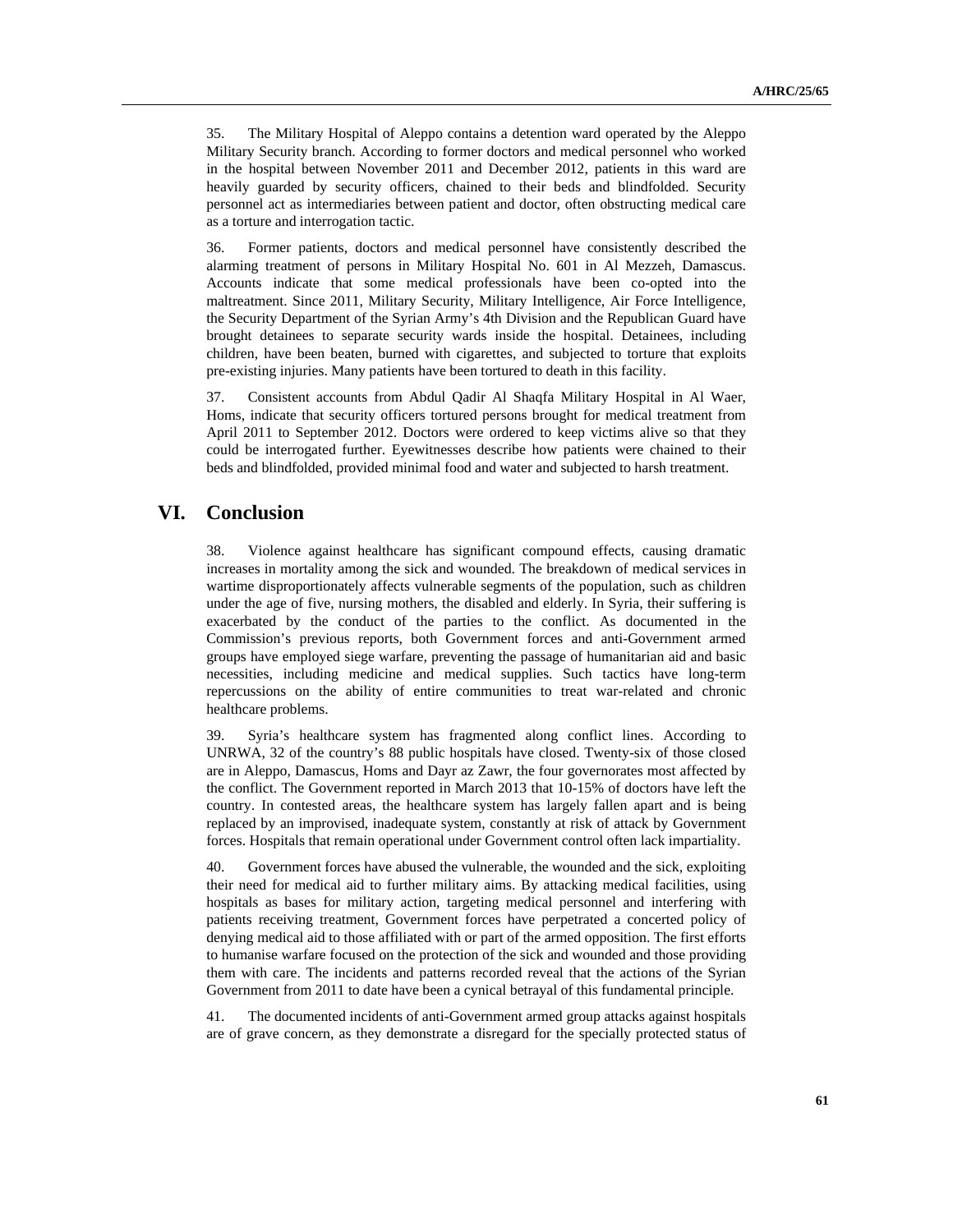healthcare facilities and a failure to take precautions to avoid civilian casualties and protected the sick and wounded.

42. The Commission of Inquiry on the Syrian Arab Republic reaffirms its recommendations (A/HRC/24/46) regarding the need to ensure the protection of civilians and compliance with international humanitarian law. The parties to the conflict must respect the special protection afforded to medical facilities and personnel. The Commission entreats the Government to fulfill its obligations under international human rights law to ensure the right to health, a right that is closely and inextricably linked to the rights to life, human dignity, non-discrimination, equality and the prohibition against torture and illtreatment.